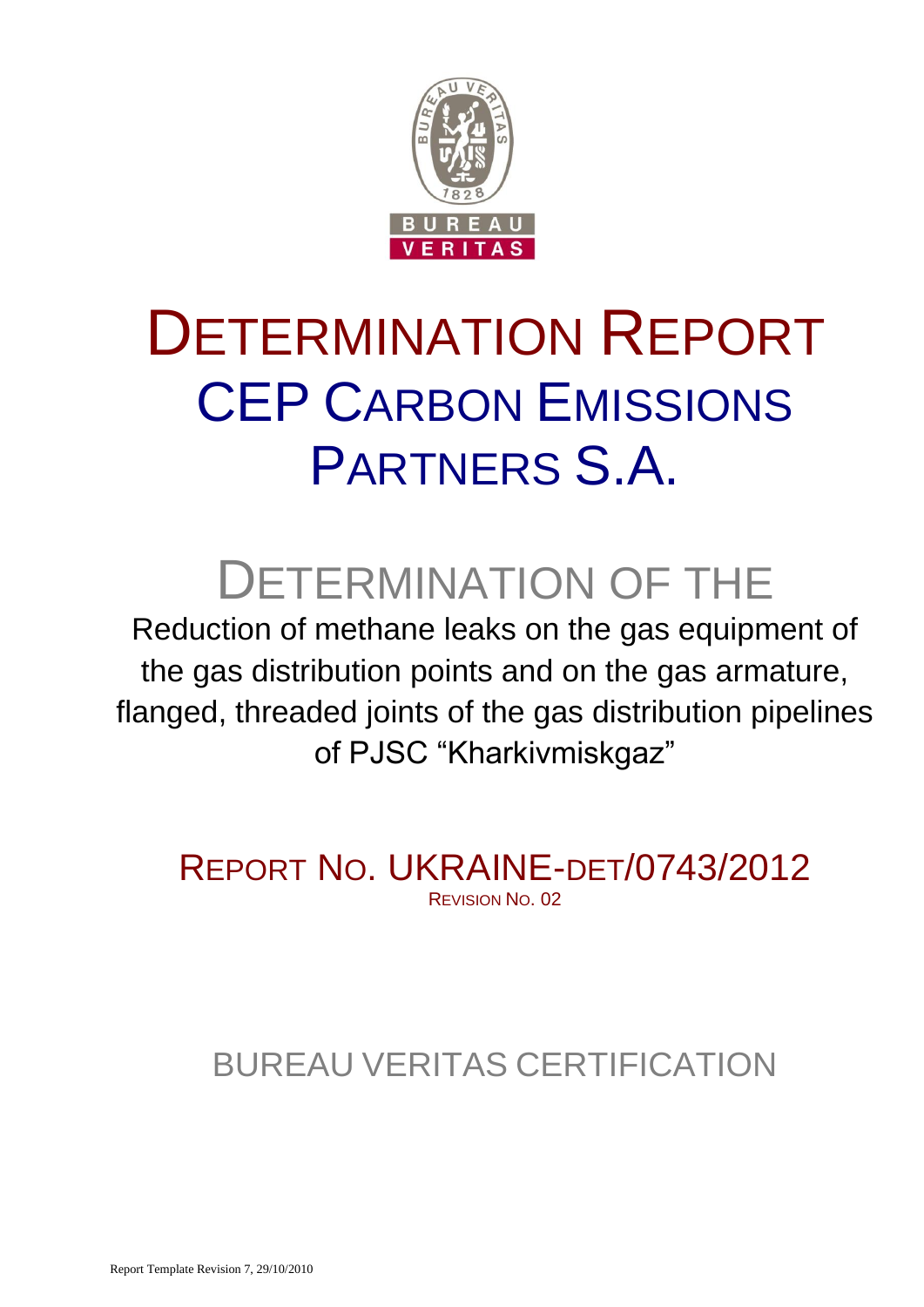ī,

Organizational unit:



### DETERMINATION REPORT

Date of first issue

| 08/10/2012                                                                                                                                                                                                                                                                                                                                                                                                                                                                                                                                                                                                                                                                                                                                              | <b>Bureau Veritas Certification Holding SAS</b> |                                                                                     |
|---------------------------------------------------------------------------------------------------------------------------------------------------------------------------------------------------------------------------------------------------------------------------------------------------------------------------------------------------------------------------------------------------------------------------------------------------------------------------------------------------------------------------------------------------------------------------------------------------------------------------------------------------------------------------------------------------------------------------------------------------------|-------------------------------------------------|-------------------------------------------------------------------------------------|
| Client:<br><b>CEP Carbon Emissions Partners</b><br>S.A.                                                                                                                                                                                                                                                                                                                                                                                                                                                                                                                                                                                                                                                                                                 | Client ref.:<br>Fabian Knodel                   |                                                                                     |
| Summary:<br>Bureau Veritas Certification has made the determination of the "Reduction of methane leaks on the gas<br>equipment of the gas distribution points and on the gas armature, flanged, threaded joints of the gas<br>distribution pipelines of PJSC "Kharkivmiskgaz" project of CEP CARBON EMISSIONS PARTNERS<br>S.A., located in Kharkiv city, Ukraine, and territories adherent to the city on the basis of UNFCCC criteria<br>for the JI, as well as criteria given to provide for consistent project operations, monitoring and reporting.<br>UNFCCC criteria refer to Article 6 of the Kyoto Protocol, the JI rules and modalities and the subsequent<br>decisions by the JI Supervisory Committee, as well as the host country criteria. |                                                 |                                                                                     |
| The determination scope is defined as an independent and objective review of the project design<br>document, the study of project's baseline, monitoring plan and other relevant documents. It consisted of<br>the following three phases: i) desk review of the project design and the baseline and monitoring plan; ii)<br>follow-up interviews with project stakeholders; iii) resolution of outstanding issues and the issuance of<br>the final determination report and opinion. The overall determination, from Contract Review to<br>Determination Report & Opinion, was conducted using Bureau Veritas Certification internal procedures.                                                                                                       |                                                 |                                                                                     |
| The first output of the determination process is a list of Clarification and Corrective Actions Requests<br>(CL and CAR), presented in Appendix A. Taking into account this output, the project proponent revised<br>its project design document.                                                                                                                                                                                                                                                                                                                                                                                                                                                                                                       |                                                 |                                                                                     |
| In summary, it is Bureau Veritas Certification's opinion that the project correctly applies the "Guidance<br>on criteria for baseline setting and monitoring" and meets the relevant UNFCCC requirements for the JI<br>and the relevant host country criteria.                                                                                                                                                                                                                                                                                                                                                                                                                                                                                          |                                                 |                                                                                     |
| Subject Group:<br>Report No.:<br>UKRAINE-DET/0743/2012<br>JI                                                                                                                                                                                                                                                                                                                                                                                                                                                                                                                                                                                                                                                                                            |                                                 |                                                                                     |
| Project title:<br>"Reduction of methane leaks on the gas<br>equipment of the gas distribution points and on<br>the gas armature, flanged, threaded joints of the<br>distribution<br>pipelines<br>of<br>gas<br>"Kharkivmiskgaz"                                                                                                                                                                                                                                                                                                                                                                                                                                                                                                                          | <b>PJSC</b>                                     |                                                                                     |
| Work carried out by:<br>Oleg Skoblyk - Team Leader, Climate Change<br><b>Lead Verifier</b><br>Dmytro Balyn - Technical Expert                                                                                                                                                                                                                                                                                                                                                                                                                                                                                                                                                                                                                           | $\boxtimes$<br>unit                             | No distribution without permission from<br>the Client or responsible organizational |
| Work reviewed by:<br>Ivan Sokolov - Internal Technical Reviewer<br>Vasyl Kobzar - Technical Expertu Verit<br>Work approved by:                                                                                                                                                                                                                                                                                                                                                                                                                                                                                                                                                                                                                          | fication                                        | Limited distribution                                                                |
| Ivan Sokolov - Operational Manager<br>Date of this revision:<br>Rev. No.:<br>19/10/2012<br>02<br>67                                                                                                                                                                                                                                                                                                                                                                                                                                                                                                                                                                                                                                                     | Number of pages                                 | Unrestricted distribution                                                           |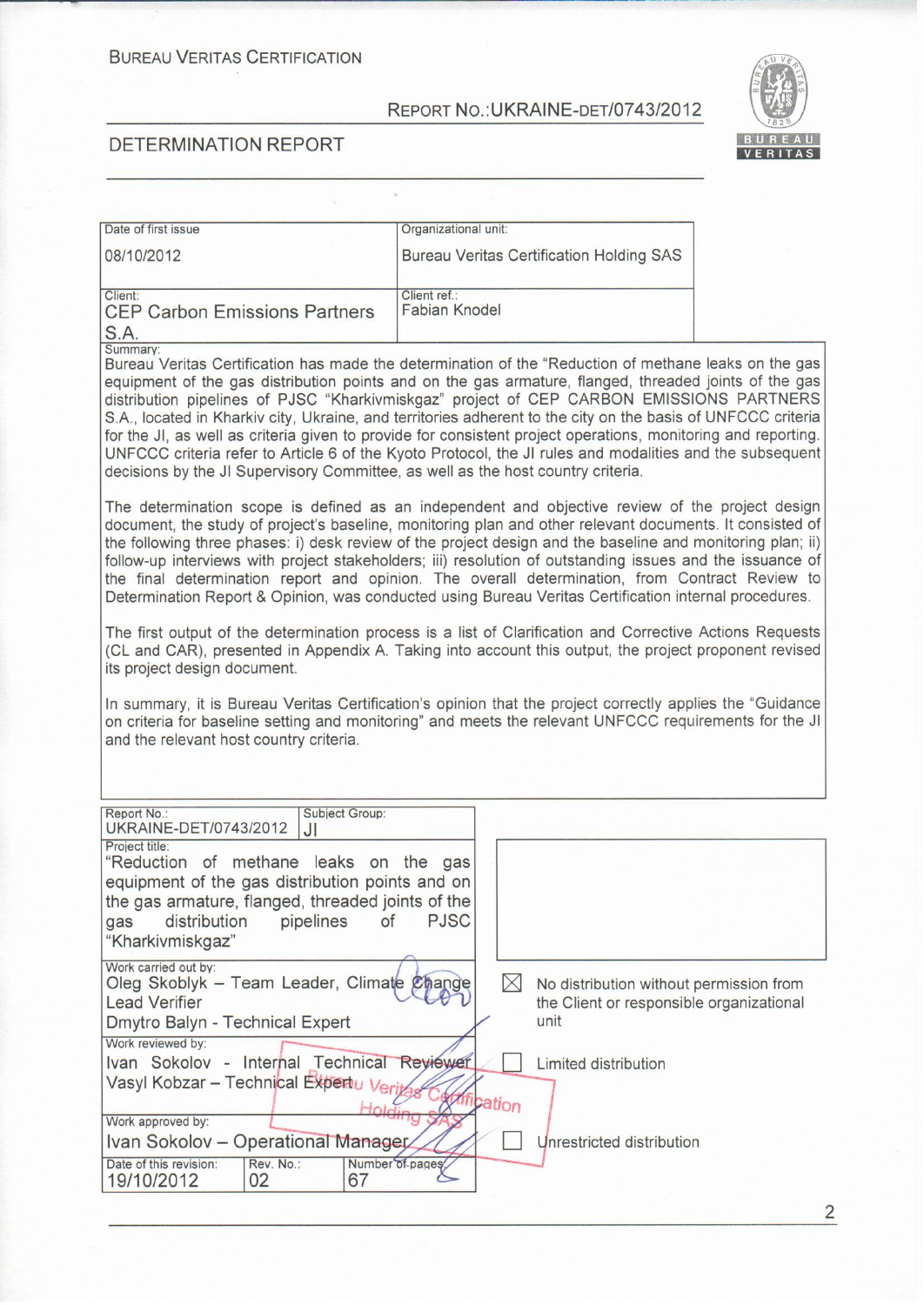### DETERMINATION REPORT

# *Table of Contents Page* 1 INTRODUCTION ............................................................................................4 1.1 Objective 4 1.2 Scope 4 1.3 Determination team 4 2 METHODOLOGY............................................................................................5 2.1 Review of Documents 5 2.2 Follow-up Interviews 6 2.3 Resolution of Clarification and Corrective Action Requests 6 3 PROJECT DESCRIPTION..............................................................................7 4 DETERMINATION CONCLUSIONS...............................................................9 4.1 Project approval by Parties involved (19-20) 9 4.2 Authorization of project participants by Parties involved (21) 10 4.3 Baseline setting (22-26) 10 4.4 Additionality (27-31) 12 4.5 Project boundary (32-33) 13 4.6 Crediting period (34) 14 4.7 Monitoring plan (35-39) 14 4.8 Leakage (40-41) 20 4.9 Estimation of emission reductions or enhancements of net removals (42-47) 21 4.10 Environmental impacts (48) 22 4.11 Stakeholder consultation (49) 23 4.12 Determination regarding small-scale projects (50-57) 23 4.13 Determination regarding land use, land-use change and forestry (LULUCF) projects (58-64) 23 4.14 Determination regarding programmes of activities (65-73) 23 5 SUMMARY AND REPORT OF HOW DUE ACCOUNT WAS TAKEN OF COMMENTS RECEIVED PURSUANT TO PARAGRAPH 32 OF THE JI GUIDELINES................................................................................................23 6 DETERMINATION OPINION ........................................................................23 7 REFERENCES .............................................................................................25 APPENDIX A: COMPANY PROJECT DETERMINATION PROTOCOL....................28

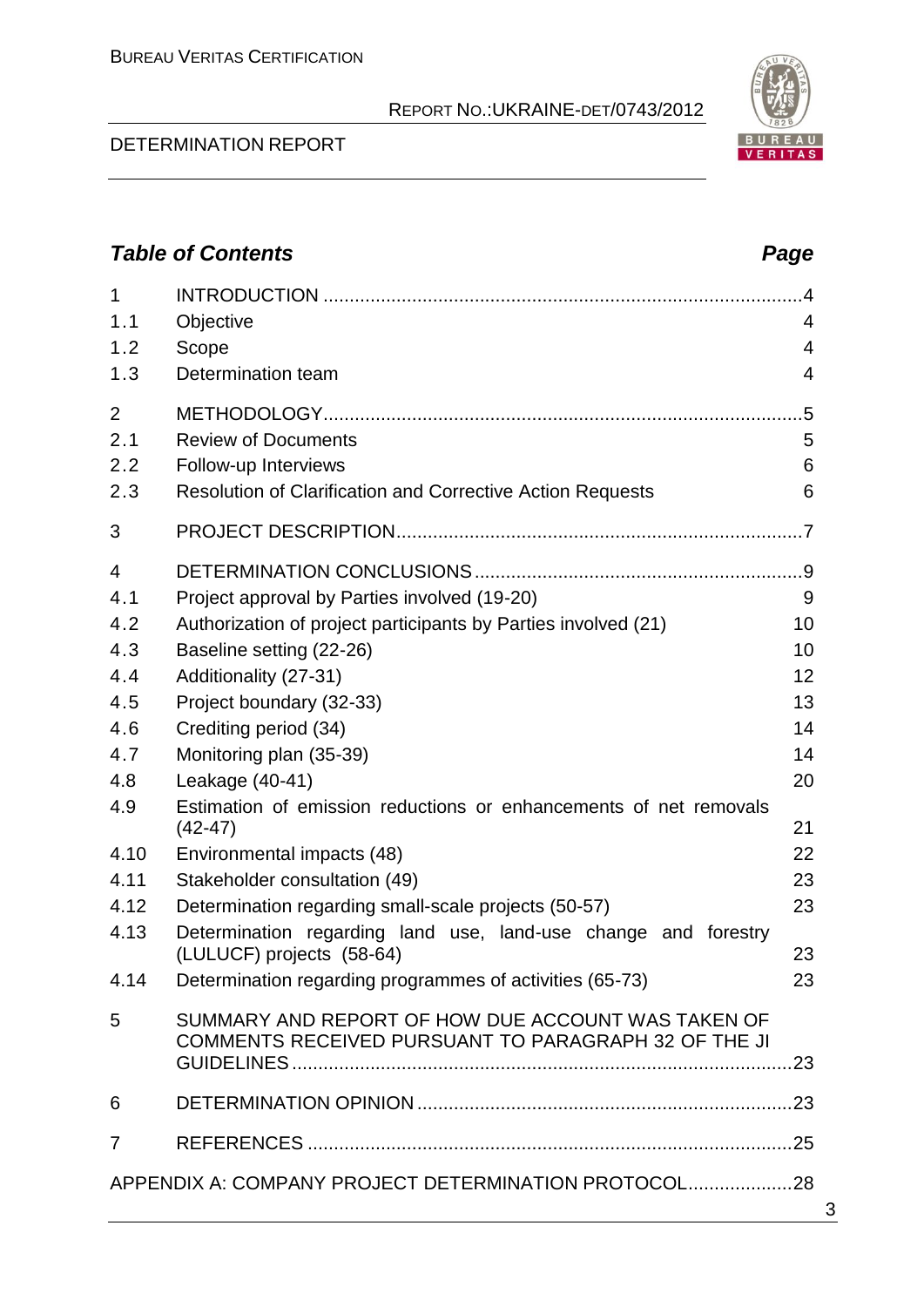

DETERMINATION REPORT

# **1 INTRODUCTION**

CEP Carbon Emissions Partners S.A. has commissioned Bureau Veritas Certification to determine its JI project "Reduction of methane leaks on the gas equipment of the gas distribution points and on the gas armature, flanged, threaded joints of the gas distribution pipelines of PJSC "Kharkivmiskgaz" (hereafter called "the project") in Kharkiv city, Ukraine, and the territories adherent to the city.

This report summarizes the findings of the determination of the project, performed on the basis of UNFCCC criteria, as well as criteria given to provide for consistent project operations, monitoring and reporting.

# **1.1 Objective**

The determination serves as project design verification and is a requirement of all projects. The determination is an independent third party assessment of the project design. In particular, the project's baseline, the monitoring plan (MP), and the project's compliance with relevant UNFCCC and host country criteria are determined in order to confirm that the project design, as documented, is sound and reasonable, and meets the stated requirements and identified criteria.Determination is a requirement for all JI projects and is seen as necessary and obligatory to provide assurance to stakeholders of the quality of the project and its intended generation of emissions reductions units (ERUs).

UNFCCC criteria refer to Article 6 of the Kyoto Protocol, the JI rules and modalities and the subsequent decisions by the JI Supervisory Committee, as well as the host country criteria.

# **1.2 Scope**

The determination scope is defined as an independent and objective review of the project design document, the project's baseline, the monitoring plan and other relevant documents. The information in these documents meets the Kyoto Protocol requirements, UNFCCC rules and associated interpretation.

The determination is not meant to provide any consulting towards clients. However, stated requests for clarifications and/or corrective, forward action requests may provide input for improvement of the project design.

# **1.3 Determination team**

The determination team consists of the following personnel:

Oleh Skoblyk

Bureau Veritas Certification Team Leader, Climate Change Lead Verifier

Dmytro Balyn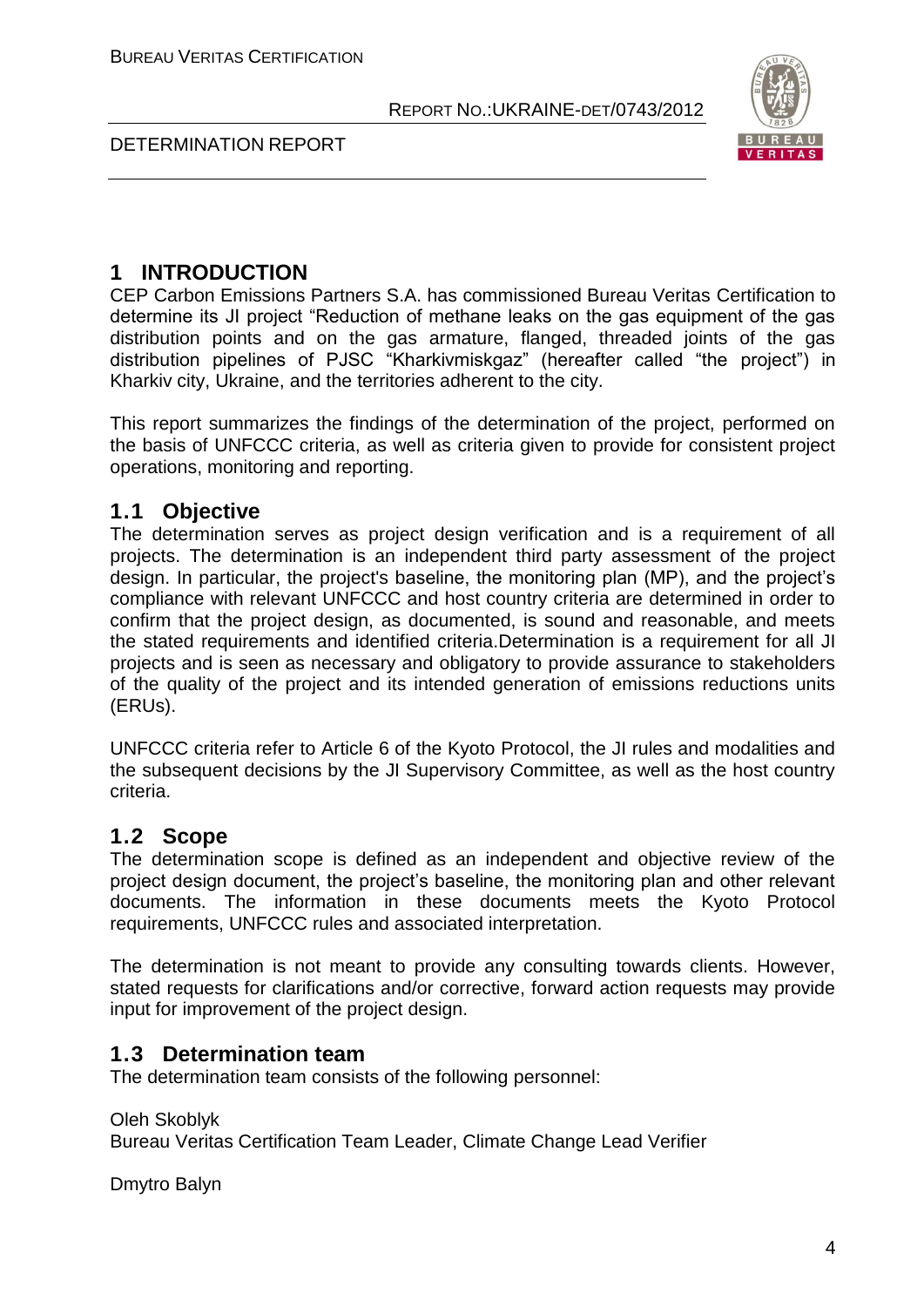

### DETERMINATION REPORT

Bureau Veritas Certification Team Member, Technical Expert

This determination report was reviewed by:

Ivan Sokolov Bureau Veritas Certification Internal Technical Reviewer

Vasyl Kobzar Bureau Veritas Certification Technical Expert

# **2 METHODOLOGY**

The overall determination, from Contract Review to Determination Report & Opinion, was conducted using Bureau Veritas Certification internal procedures.

In order to ensure transparency, a determination protocol was customized for the project, according to the version 01 of the "Joint Implementation Determination and Verification Manual", issued by the Joint Implementation Supervisory Committee at its 19 meeting on 04/12/2009.

The protocol shows, in a transparent manner, criteria (requirements), means of verification and the results from determining the identified criteria.

The determination protocol serves the following purposes:

- It organizes, describes and clarifies the requirements a JI project is expected to meet
- It ensures a transparent determination process where the determiner will document how a particular requirement has been determined and the result of the determination.

The determination protocol consists of two tables and is enclosed in Appendix A to this report.

# **2.1 Review of Documents**

The Project Design Document (PDD) was submitted by CEP CARBON EMISSIONS PARTNERS S.A. together with such additional documents related to the project design and baseline as: host country Law, Guidelines for users of the joint implementation project design document form, approved CDM methodologies and/or Guidance on criteria for baseline setting and monitoring, the Kyoto Protocol, Clarifications on Determination Requirements to be checked by an Accredited Independent Entity.

To address Bureau Veritas Certification corrective action, forward action and clarification requests, CEP CARBON EMISSIONS PARTNERS S.A. revised the PDD version 01 of 24/08/2012 and resubmitted it on 09/10/2012 as version 02.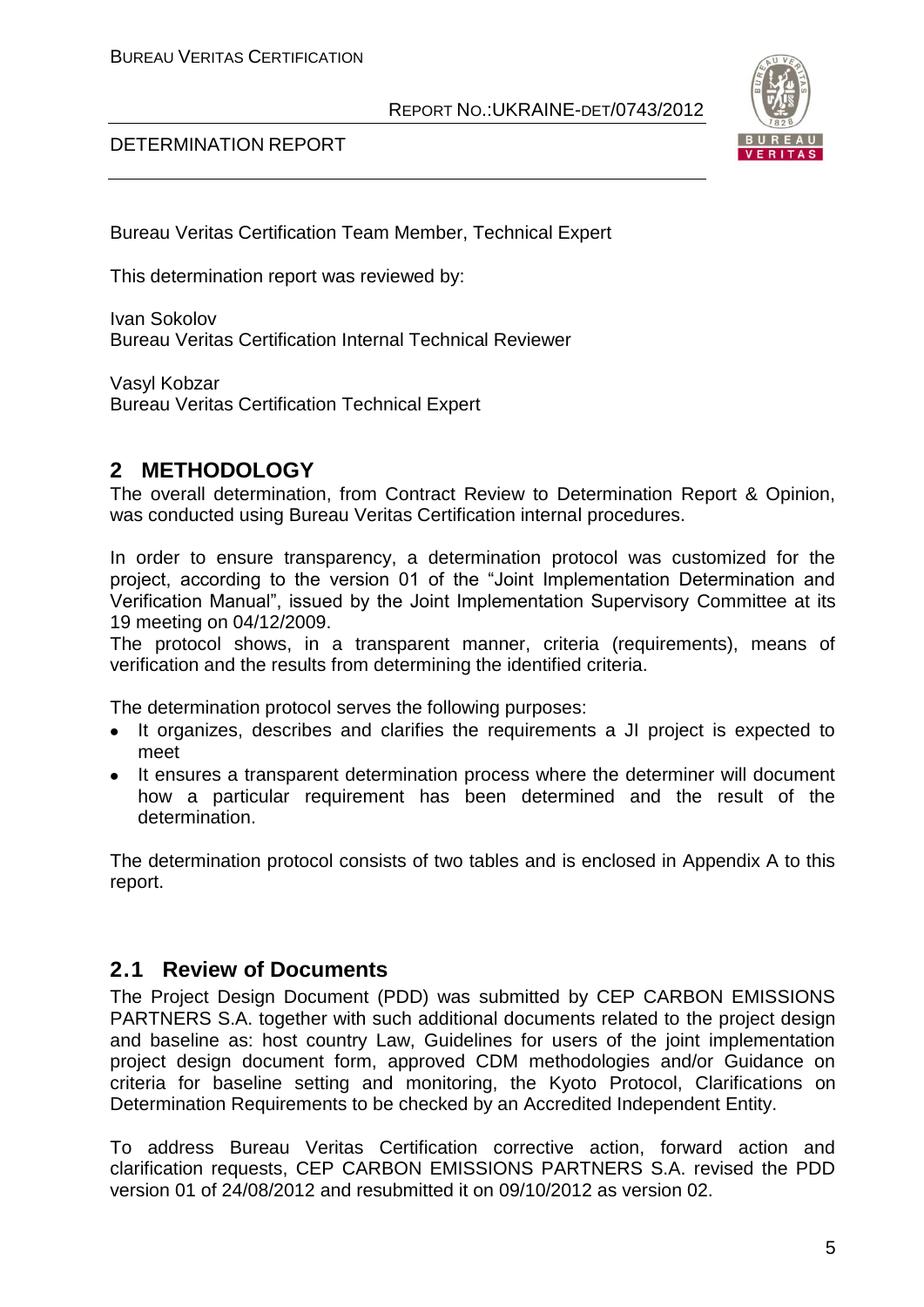

DETERMINATION REPORT

The determination findings presented in this report relate to the project as described in the PDD versions 01 and 02.

# **2.2 Follow-up Interviews**

On 09/10/2012 Bureau Veritas Certification performed on-site interviews with project stakeholders to confirm selected information and to resolve issues identified in the document review. Representatives of PJSC "Kharkivmiskgaz" and CEP CARBON EMISSIONS PARTNERS S.A. were interviewed (see References). The main topics of the interviews are summarized in Table 1.

**Table 1 Interview Topics**

| Interviewed organization  <br><b>Interview topics</b> |                                                          |
|-------------------------------------------------------|----------------------------------------------------------|
| PJSC "Kharkivmiskgaz"                                 | Project History<br>➤                                     |
|                                                       | Project approach<br>➤                                    |
|                                                       | Project boundary<br>⋗                                    |
|                                                       | Implementation schedule<br>⋗                             |
|                                                       | <b>Organizational Structure</b><br>➤                     |
|                                                       | Responsibilities and obligations<br>⋗                    |
|                                                       | Personnel training<br>⋗                                  |
|                                                       | Quality control procedures and technologies<br>➤         |
|                                                       | Modernization / installation of equipment (records)<br>≻ |
|                                                       | Control over metering equipment<br>≻                     |
|                                                       | System of measurements record-keeping, database<br>⋗     |
|                                                       | <b>Technical Documentation</b><br>⋗                      |
|                                                       | Monitoring Plan and procedures<br>⋗                      |
|                                                       | Permits and licenses<br>➤                                |
|                                                       | Environmental Impact Assessment<br>➤                     |
|                                                       | Stakeholders' response<br>➤                              |
| <b>CEP Carbon Emissions</b>                           | Baseline methodology<br>➤                                |
| Partners S.A.                                         | Monitoring plan<br>⋗                                     |
|                                                       | Additionality proofs<br>⋗                                |
|                                                       | Calculations of emission reductions<br>⋗                 |
|                                                       | Project design<br>⋗                                      |
|                                                       | Legal issues relating to the project<br>➤                |
|                                                       | Environmental impacts<br>➤                               |
|                                                       | Approval by the host party                               |

# **2.3 Resolution of Clarification and Corrective Action Requests**

The objective of this phase of the determination is to raise the requests for corrective actions and clarification and any other outstanding issues that needed to be clarified for Bureau Veritas Certification positive conclusion on the project design.

Corrective Action Request (CAR) is issued, where: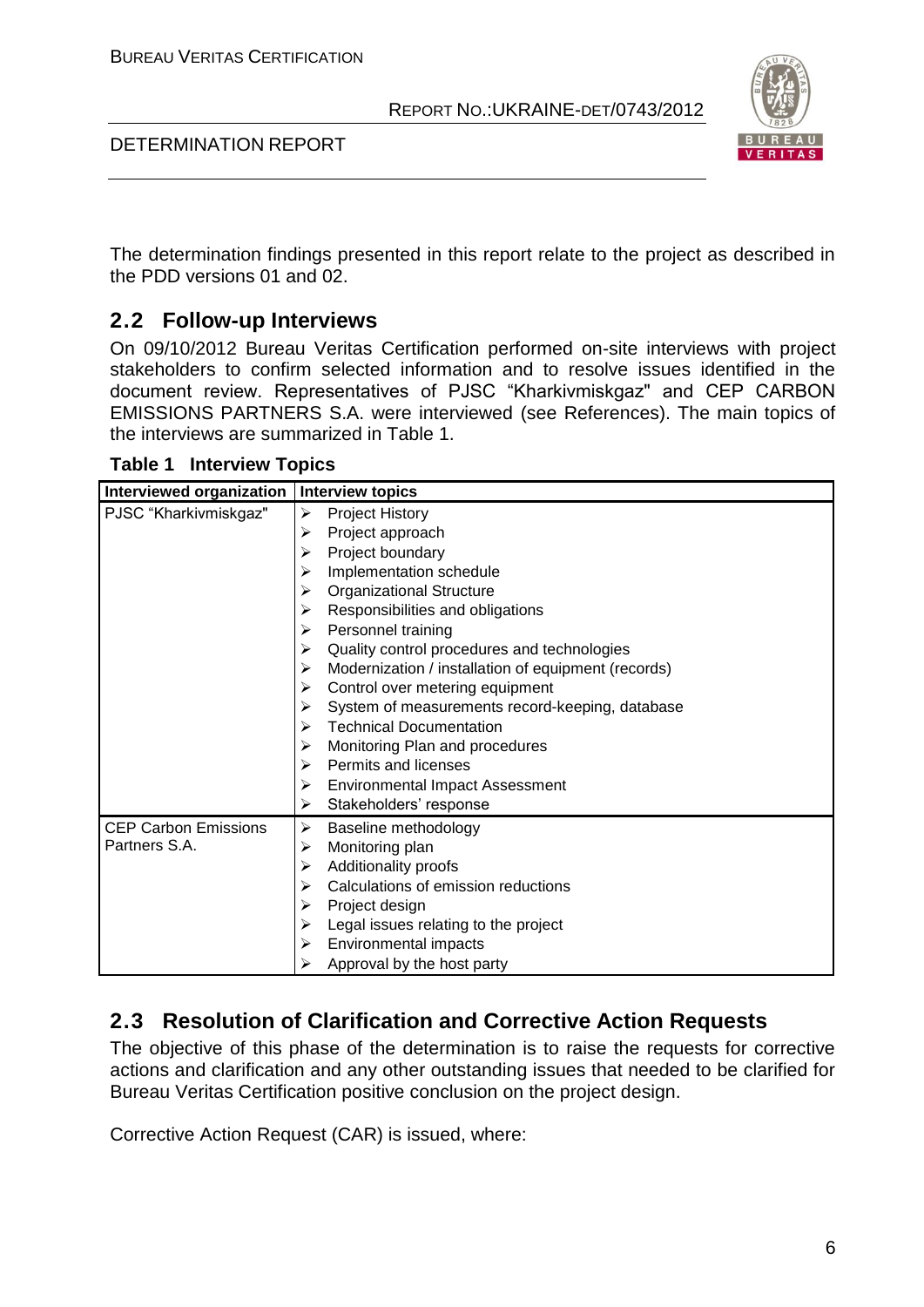

### DETERMINATION REPORT

(a) The project participants have made mistakes that will influence the ability of the project activity to achieve real, measurable additional emission reductions;

- (b) The JI requirements have not been met;
- (c) There is a risk that emission reductions cannot be monitored or calculated.

The determination team may also issue Clarification Request (CL), if information is insufficient or not clear enough to determine whether the applicable JI requirements have been met.

The determination team may also issue Forward Action Request (FAR), informing the project participants of an issue that needs to be reviewed during the verification.

To guarantee the transparency of the verification process, the concerns raised are documented in more detail in the verification protocol in Appendix A.

# **3 PROJECT DESCRIPTION**

The purpose of the project "Reduction of methane leaks on the gas equipment of the gas distribution points and on the gas armature, flanged, threaded joints of the gas distribution pipelines of PJSC "Kharkivmiskgaz" is reduction of methane leaks at gas transportation and gas distribution infrastructure of PJSC "Kharkivmiskgaz". These leaks are the result of leaking gas equipment and gas fittings. The main sources of leaks are gas distribution networks (GDN) components included in the project boundary, namely:

- gas equipment (pressure regulators, valves, filters, switching devices) located at gas distribution points (GDP) and cabinet gas distribution points (CGDP) of PJSC "Kharkivmiskgaz";
- gas fittings (taps, valves, vents, etc.), located at the gas pipelines of PJSC "Kharkivmiskgaz".

The project boundary includes 240 GDPs, 990 CGDPs, and 63 327 gas fitting units.

The main cause of natural gas leaks is failure of sealing elements of equipment caused by temperature fluctuations and moisture. Natural gas consists mainly of methane, which is greenhouse gas. Methane makes up 92-95% of natural gas. Methane leak repair will lead to the reduction of greenhouse gas emissions.Hereinafter, natural gas leaks will also be referred to as "methane leaks", since methane is the gas instrumental leak measurements deal with.

PJSC "Kharkivmiskgaz" is an enterprise that provides transportation and supply of liquified and natural gas in Kharkiv city and the territories adherent to the city. At the moment, the company supplies natural gas to industrial enterprises (648), budgetfunded and public utility entities (3 383), population (484 923 apartments and individual households).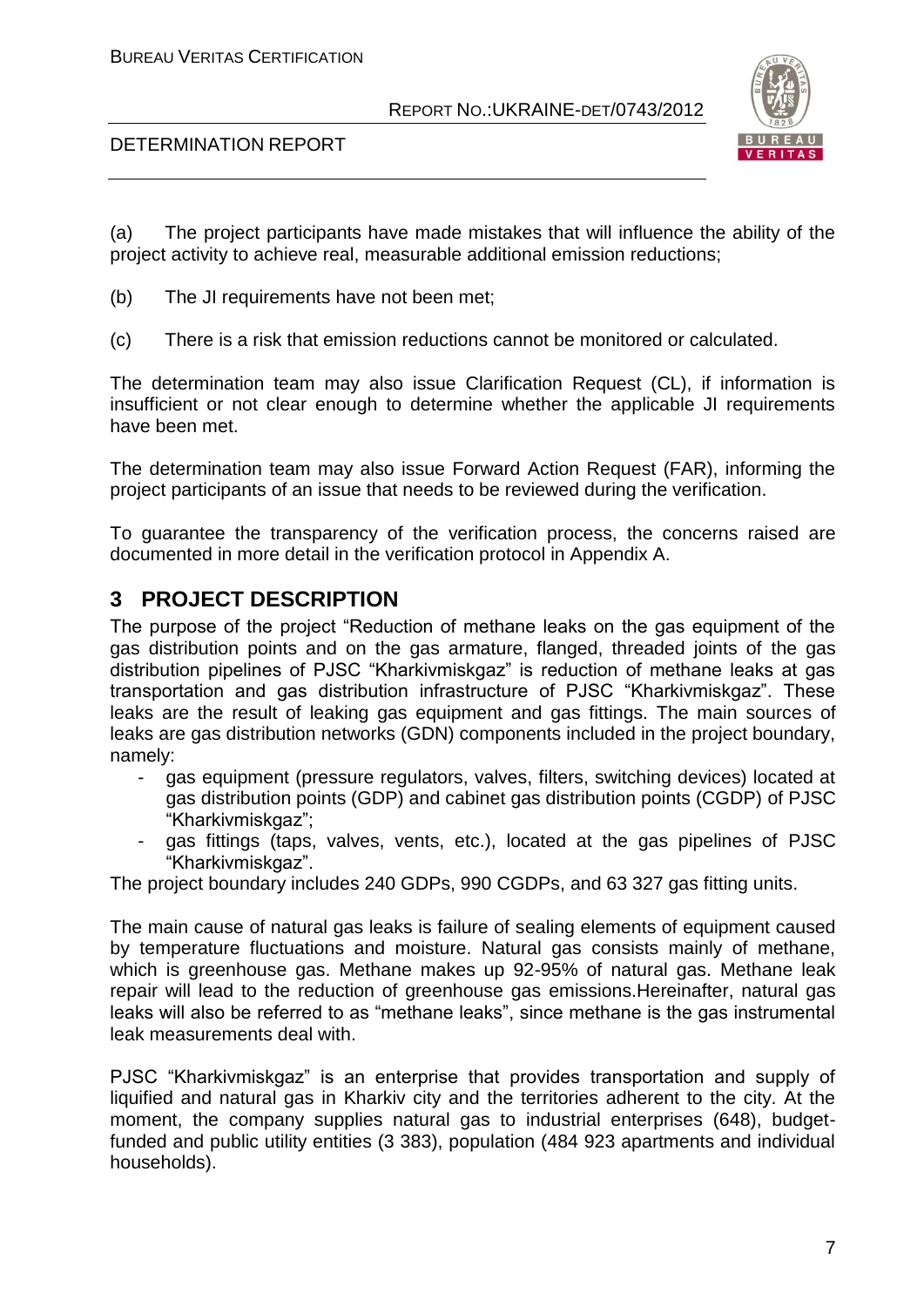

### DETERMINATION REPORT

The main activities of the company are:

- Transportation of natural gas by distribution pipelines;
- Supply of natural gas at regulated tariffs;
- Installation of domestic gas meters;
- Design, installation of gas supply systems;
- Maintenance, repair works.

The structure of the existing tariffs for gas transportation, regulated by the state, do not take into account the depreciation and investment needs of gas distribution enterprises. This causes a lack of funds for repair and modernization of gas networks, purchase of adequate technological equipment and components and, as a result, pushes up methane leaks at PJSC "Kharkivmiskgaz" facilities.

Within the framework of the JI project in order to repair methane leaks at gas equipment and gas fittings two types of repairs are applied:

- 1. Complete replacement of old gas equipment and gas fittings with new units.
- 2. Replacement of pressure-sealing elements with the use of modern sealing materials, changing the common practice of servicing and repair on the basis of paronite gaskets and cotton fiber stuffing with oil tightening and asbestosgraphite compound.

The existing practice of servicing and repair on the basis of paronite gaskets and sealing stuffing of cotton fibre with fatty impregnation and asbestos-graphite filler does not give a long-lasting effect of methane leak reductions.

As a result of JI project activities, in addition to methane leak reductions, technical losses of natural gas will decrease, a contribution will be made to the improvement of environmental situation, and the risk of accidents and explosions will be reduced.

Project activities will include:

Implementation of Purposeful Examination and Technical Maintenance (PETM) of GDN components (GDP and CGDP equipment and gas fittings).

Detection of methane leaks: leak monitoring system at all GDN components (GDP and CGDP equipment and gas fittings), included into the project boundary including methane leaks (GDN repaired within the project activity).

Repair of all leaks detected: repairs of GDN comonents under this project will include replacement of sealing elements using new materials and/or replacement of gas equipment and gas fittings by new modern equipment.

The project was initiated in December 2004: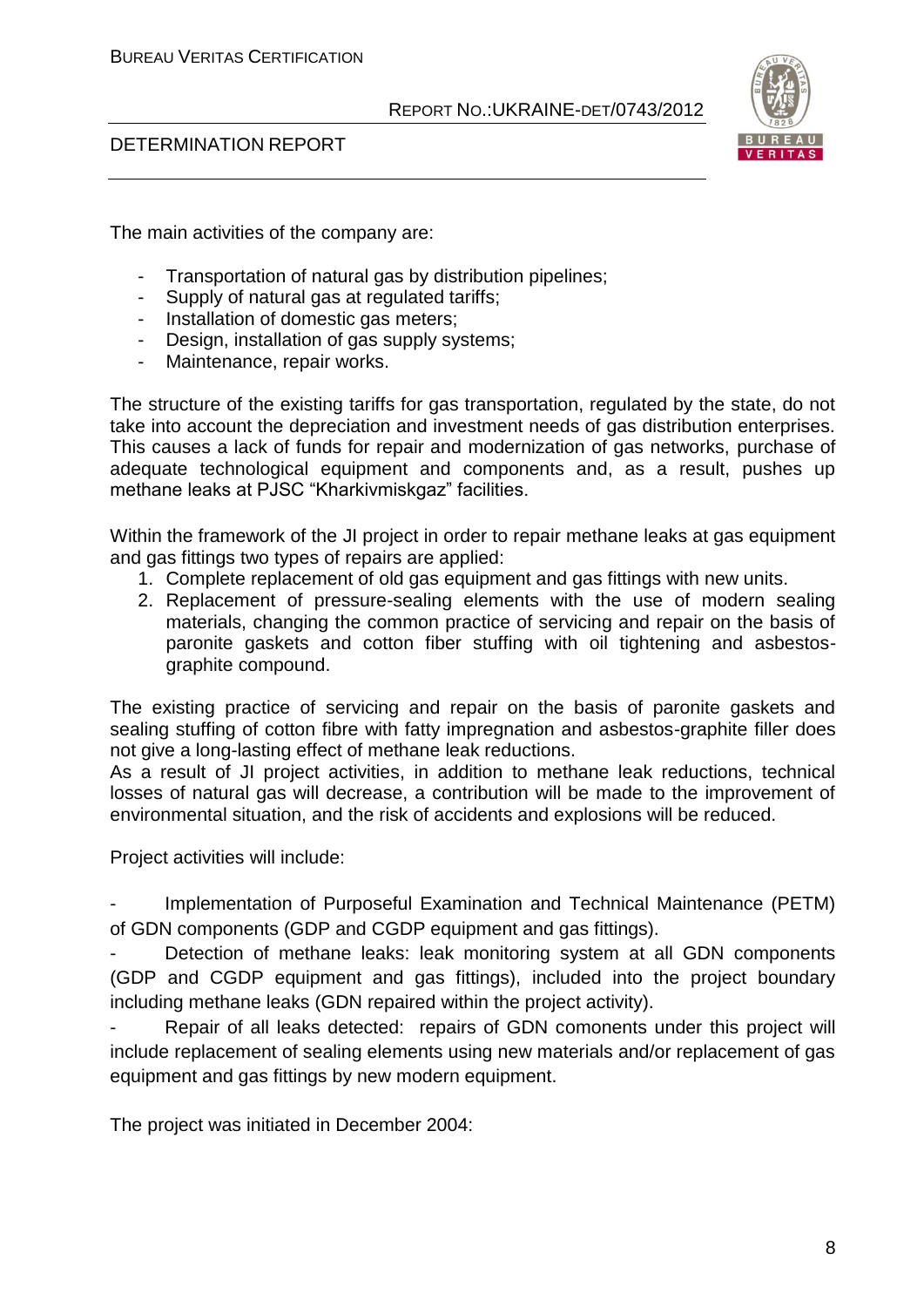

DETERMINATION REPORT

In December 2004, an inspection of PJSC "Kharkivmiskgaz" GDP (CGDP) gas equipment, fittings, flanged and threaded joints; primary leak measurements were made.

December 2004 – the start of inspection and repair works at GDP (CGDP) gas equipment and gas fittings, flanged and threaded joints of gas distribution networks of PJSC "Kharkivmiskgaz", was started the PDD (version 01), which included the leak monitoring programme.

14/12/2004 - the date of the beginning of the project when the company PJSC "Kharkivmiskgaz" was initiated repair gas equipment GDP (CGDP) and gas fittings, flanges, threaded joints of gas distribution networks of PJSC "Kharkivmiskgaz" under Joint Implementation Project.

19/10/2012 – a Working Team was created to ensure performance of the JI Monitoring Plan.

05/10/2012 –Letter of Endorsement No.2919/23/7 was obtained from the State Environmental Investment Agency of Ukraine.

The determination protocol of the project contains CARs and CLs for PDD versions 01 and 02.

# **4 DETERMINATION CONCLUSIONS**

In the following sections, the conclusions of the determination are stated.

The findings from the desk review of the original project design documents and the findings from interviews during the follow up visit are described in the Determination Protocol in Appendix A.

The Clarification and Corrective Action Requests are stated, where applicable, in the following sections and are further documented in the Determination Protocol in Appendix A. The determination of the Project resulted in 30 Corrective Action Requests and 5 Clarification Requests.

The numbers between brackets at the end of each section correspond to the DVM paragraph.

# **4.1 Project approval by Parties involved (19-20)**

The "Reduction of methane leaks on the gas equipment of the gas distribution points and on the gas armature, flanged, threaded joints of the gas distribution pipelines of PJSC "Kharkivmiskgaz" project has already been approved by the Government of Ukraine (Letter of Endorsement No.2919/23/7, issued by the State Environmental Investment Agency of Ukraine dated 05/10/2012).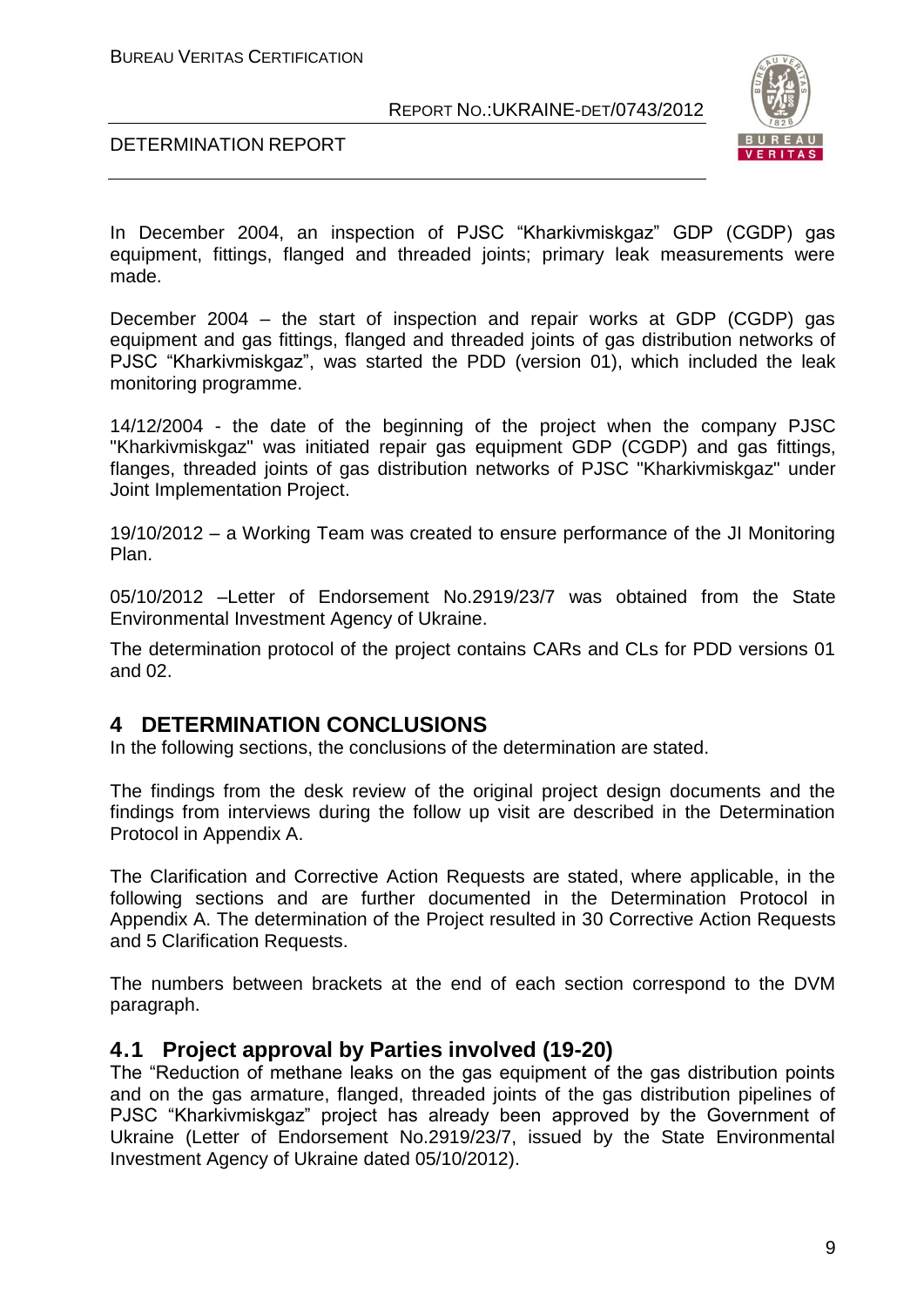

DETERMINATION REPORT

Bureau Veritas Certification received this letter from the project participants and does not doubt its authenticity.

Upon completion of the Determination Report the project design document will be submitted to the State Environmental Investment Agency of Ukraine for receiving a Letter of Approval.

As the project has no approval by the Host Party, CAR 18 remains pending and will be closed after report finalizing (see Appendix A).

The identified areas of concern as to the project approval, project participants' response and Bureau Veritas Certification's conclusion are described in Appendix A to Determination Report (refer to CAR 18).

# **4.2 Authorization of project participants by Parties involved (21)**

The participation for each of the legal entities listed as project participants in the PDD will be authorized by the Parties involved, through the written Letters of Approval (from the government of Switzerland as the country-participant, and from Ukraine as the host party). See CAR 18 of this report.

# **4.3 Baseline setting (22-26)**

The PDD explicitly indicates that using a methodology for baseline setting and monitoring developed in accordance with Appendix B of the JI Guidelines (hereinafter referred to as JI specific approach) was the selected approach for identifying the baseline (in accordance with paragraph 11 of the Guidance on criteria for baseline setting and monitoring (Version 03)).

The proposed project applies a JI specific approach based on the Joint Implementation requirements in accordance with paragraph 9 (a) of the JI Guidance on criteria for baseline setting and monitoring, Version 03 and the "Methodology for calculation of greenhouse gas emission reductions achieved by eliminating above-standard methane leaks at gas distribution networks" (hereinafter - the Methodology), developed by the Institute of Gas of the National Academy of Sciences of Ukraine to set the baseline. Project participants selected the computational method for estimation of GHG emission reductions.

The Methodology is based on approved Clean Development Mechanism methodology AM0023 version 4.0 "Leak detection and repair in gas production, processing, transmission, storage and distribution systems and in refinery facilities"and takes into account the specifics of methane leak detection and repair activity in Ukraine.

This Methodology is designed for development of projects aimed at methane leak reduction in technological equipment of gas distribution networks and is applicable to project activities that reduce physical methane leaks by implementing investment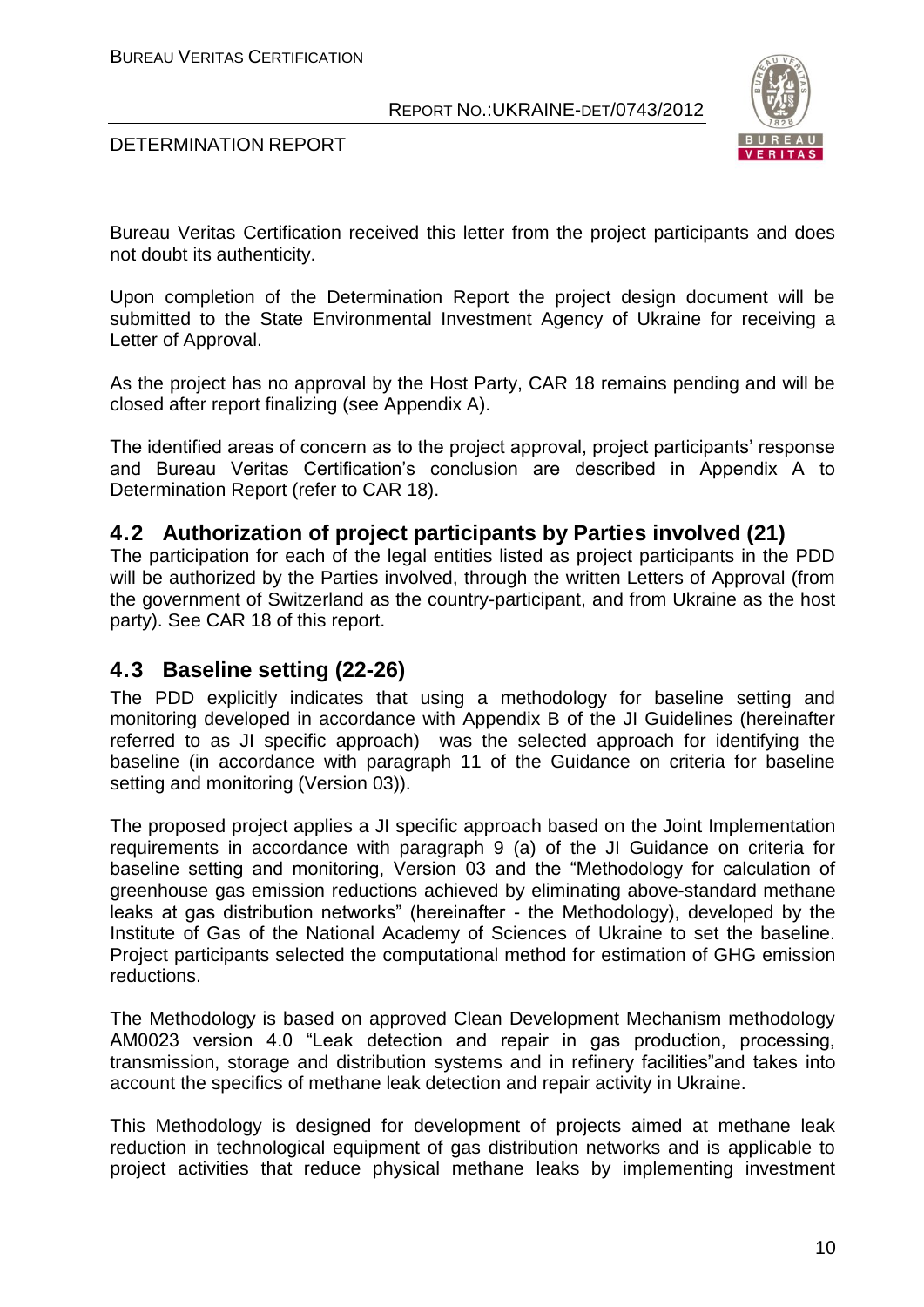DETERMINATION REPORT



activities, which would not be implemented under the existing company practice, i.e. methane leaks would not be repaired.

The PDD provides a detailed theoretical description in a complete and transparent manner, as well as justification, that the baseline was established:

- (a) By listing and describing the following plausible future scenarios on the basis of conservative assumptions and selecting the most plausible one:
	- a. Continuation of the current system of leak detection and repair.
	- b. Proposed project activity without the use of the JI mechanism.
- (b) Taking into account relevant national and/or sectoral policies and circumstances, such as sectoral reform initiatives, local fuel availability, gas supply industry sector expansion plans, and the economic situation in the project sector. In this context, the following key factors that affect a baseline are taken into account:
	- a. Energy sector plays an absolute and crucial part in Ukraine, being a factor of political sovereignty. Ukrainian economy is one of the world's most energy-consuming by primary energy consumption per GDP unit. 15/03/2006 The Cabinet of Ministers of Ukraine has approved the "Energy strategy of Ukraine till 2030". The energy strategy considers the research of non-traditional and renewable energy sources an important factor of energy safety improvement, reduction of anthropogenic impact on the environment and resistance to global climate change.
	- b. Most natural gas transportation and supply companies currently operating in Ukraine use equipment installed back in Soviet times.
	- c. The current practice of natural gas loss (and accordingly, methane emissions) detection and repair conforms to the current legislation of Ukraine. The legislation admits and doesn't forbid natural gas losses, and, accordingly, methane emissions in the process of natural gas transportation. The regulations set periodicity of equipment verifications to be carried out by gas distribution organizations with the aim of natural gas loss detection. Practice of natural gas loss detection at PJSC "Kharkivmiskgaz" corresponds to the indicated standards. Control over compliance with standards is performed by implementation of annual revisions by authorized bodies.
	- d. State support in the natural gas transportation and supply sector is provided in amounts of funds provided by the law of Ukraine on State Budget of Ukraine for the relevant year.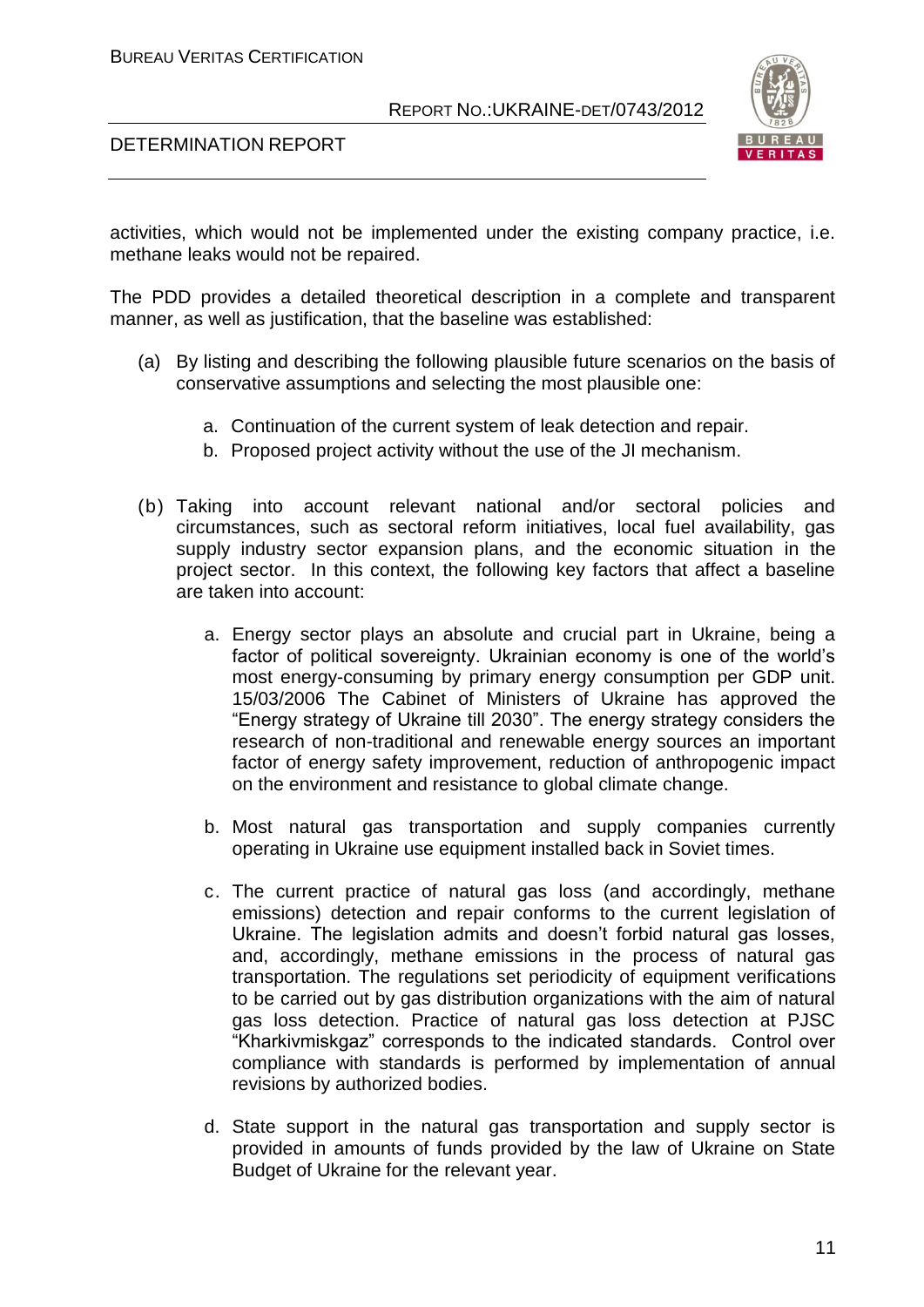BUREAU VERITAS CERTIFICATION

### REPORT NO.:UKRAINE-DET/0743/2012



DETERMINATION REPORT

- e. The current Ukrainian system of formation of prices for natural gas transportation does not include an investment component for the development of gas transportation infrastructure. According to Law of Ukraine "On the basis of the natural gas market functioning", the company is not obliged and has no incentives to implement new equipment, provided for by the project, at its own expense. Meanwhile, state investment programs in most cases are targeted at administrative and organizational implementations.
- f. The project scenario requires attracting significant additional funds. Such investment is characterized by a significant payback period and high investment risks, that is why it is not attractive for investors.
- g. Ukraine is already implementing JI projects in natural gas transportation and supply ("Reduction of methane leakage at flange, threaded joints and shut-down devices of the equipment of OJSC "Kyivgas", "Reduction of methane leakage at flange, threaded joints and switch mechanisms of the equipment of JSC Odesagas", "Reduction of natural gas emissions at OJSC "Odesagas" gate stations and gas distribution networks") thanks to the sale of emission reduction units.

The PDD provides a detailed description in a complete and transparent manner, as well as justification, that the baseline was duly set.

The methods of calculation used to determine the ex-ante and ex-post baseline emissions, are sufficiently described in Sections E and B of the PDD, respectively.

The identified areas of concern as to the baseline, project participants' response and Bureau Veritas Certification's conclusion are described in Appendix A to Determination Report (refer to CAR 19 – CAR 25; CL 05).

# **4.4 Additionality (27-31)**

The most recent version of the "Tool for the demonstration and assessment of additionality" approved by the CDM Executive Board was used in accordance with the JI specific approach, defined pursuant to paragraph 9 (a) of the "Guidance on criteria for baseline setting and monitoring", version 03. All explanations, descriptions and analyses are made in accordance with the selected tool or method.

The PDD provides a justification of the applicability of the approach with a clear and transparent description, as per item 4.3 above.

The developer of the project proved that anthropogenic emissions under the project are lower than the emissions that would take place in the absence of the project activity. Additionality proofs are provided.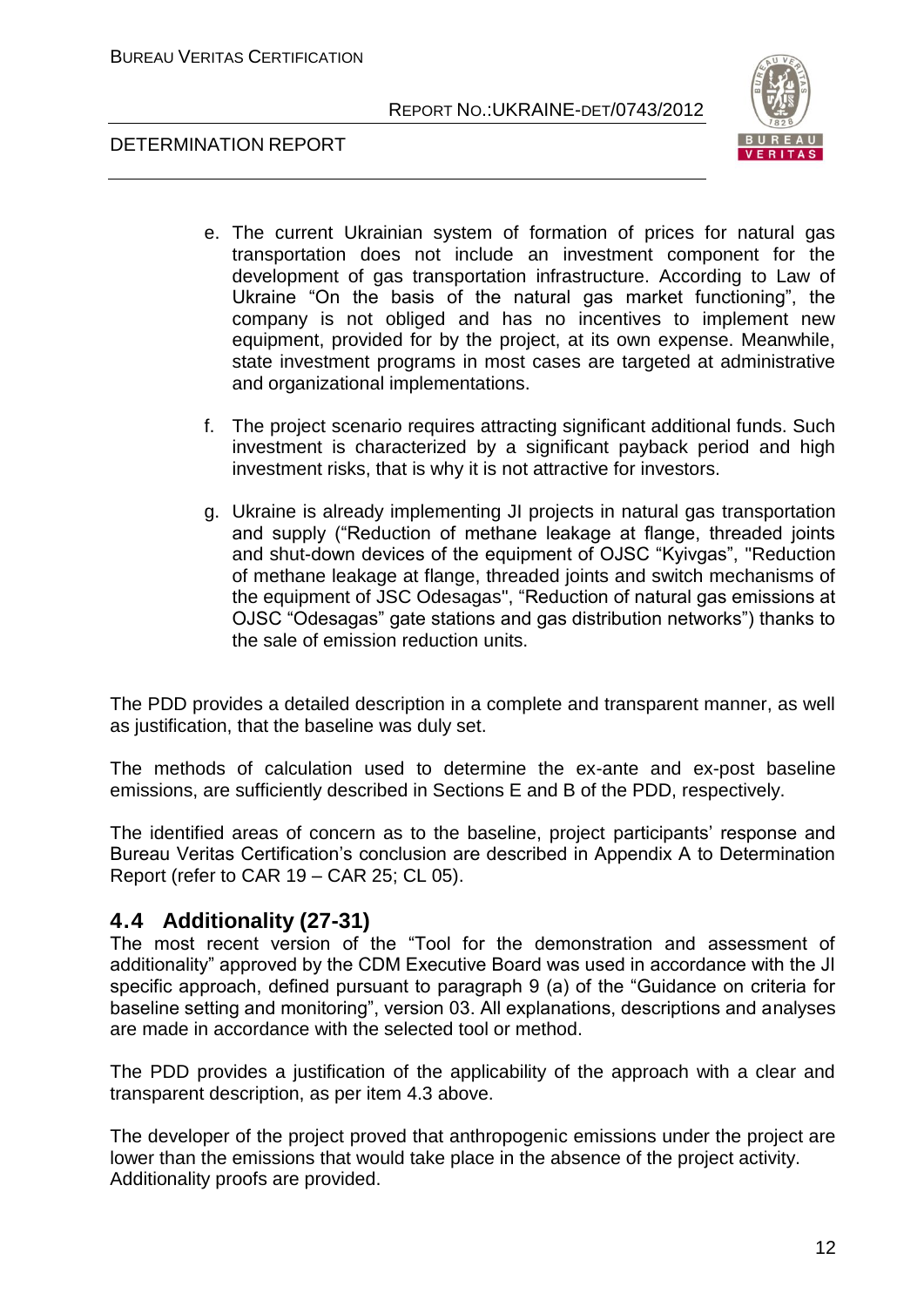



Two plausible and realistic alternative scenarios of the project were identified:

- $\triangleright$  Alternative 1.1: Continuation of the current system of leak detection and repair;
- $\triangleright$  Alternative 1.2: Proposed project activity without the use of the JI mechanism;

and the mandatory compliance of the scenarios with the legislation and legal acts was demonstrated.

According to the "Tool for the demonstration and assessment of additionality" (Version 06.0.0) barrier analysis and common practice analysis were used in the PDD to justify additionality of the project.

Possible barriers, such as financial (additional financial expenses for implementation of project activities, for purchase and use of modern metering devices to detect and measure methane emissions), organizational (lack of potential of labour and technical resources of PJSC "Kharkivmiskgaz" for implementation and carrying out of purposeful examination and technical maintenance of gas equipment), which would complicate the realization of the project scenario without the additional income from project implementation within the Joint Implementation Mechanism, and which de facto make impossible any alternative scenario except for the baseline, were described and justified in an appropriate manner. There are no barriers for the baseline alternative, which is continuation of the situation existing prior to the project activity.

Thus, the overall conclusion is that the project activity meets the criteria of additionality, is not a baseline scenario and is additional.

Additionality is demonstrated appropriately as a result of the analysis using the approach chosen.

# **4.5 Project boundary (32-33)**

The project boundary is defined in the PDD, delineated with the territory of Kharkiv region and includes all gas supply facilities included in the JI project boundary on the basis of Agreements on the use of state property that is not subject to privatization No.04/01-865 of 28/12/2001, encompass all anthropogenic emissions by GHG sources, which are:

- (i) Under the control of the project participants, such as:
	- technological natural gas losses during scheduled repair of gas pipelines;
- (ii) Reasonably attributable to the project, such as:
	- methane leaks at gas fittings of house distribution networks;
- (iii) Significant, i.e., as a rule of thumb, would by each source account on average per year over the crediting period for more than 1 per cent of the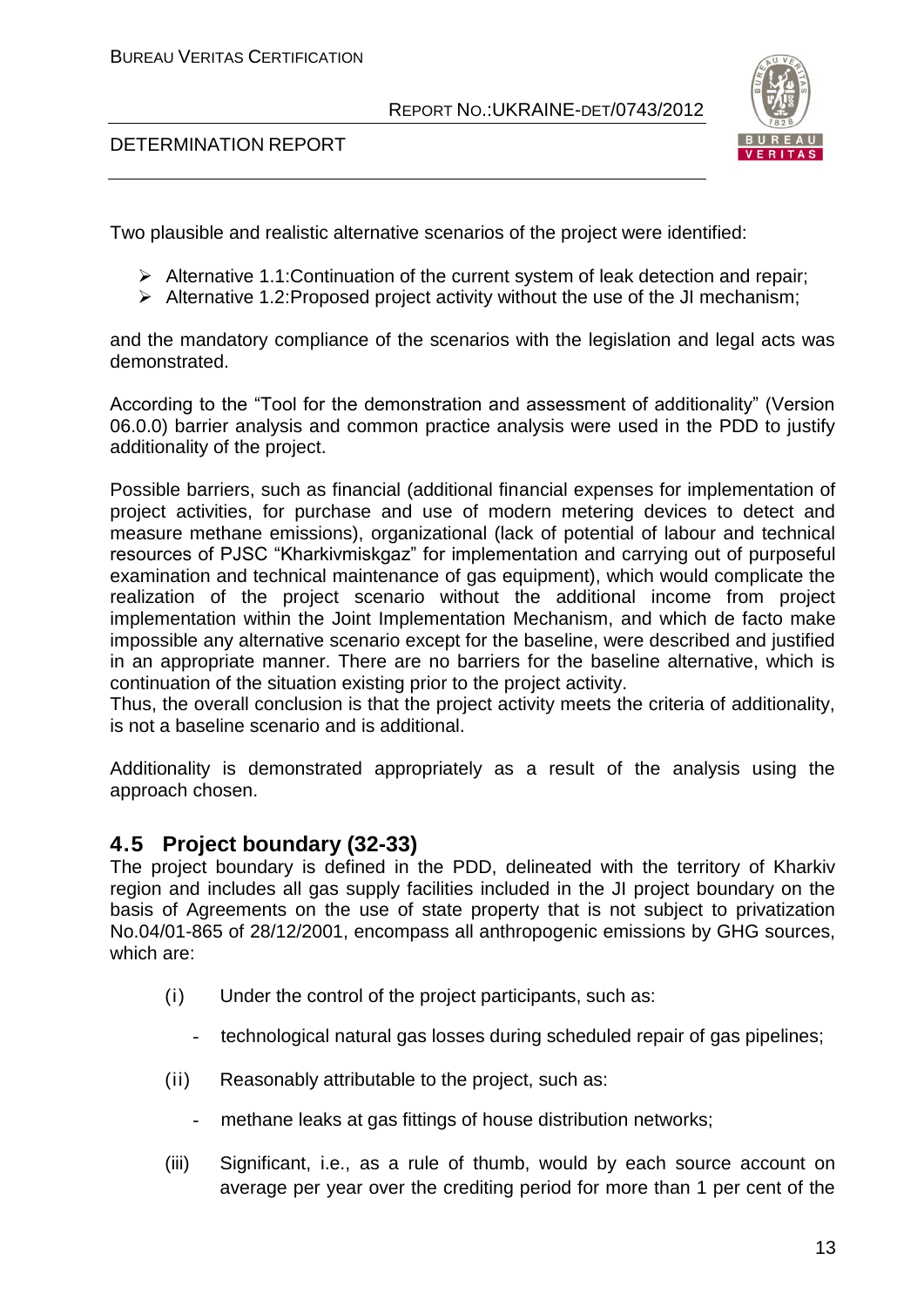



annual average anthropogenic emissions by sources of GHGs, or exceed an amount of 2,000 tonnes of  $CO<sub>2</sub>$  equivalent, whichever is lower.

- *-* leaks at gas equipment (pressure controllers, valves, filters, etc.) of gas distribution points (cabinet-type gas distribution points);
- methane leaks in gas fittings (faucets, valves, etc.), located in gas distribution networks of PJSC "Kharkivmiskgaz".

Only methane leaks of type (iii) are included in the JI Project boundary:

The delineation of the project boundary and the gases and sources included are appropriately described and justified in the PDD.

# **4.6 Crediting period (34)**

The PDD states the starting date of the project is the date when PJSC "Kharkivmiskgaz" commenced inspection and repair works at GDP (CGDP) gas equipment and gas fittings, flanged and threaded joints of gas distribution networks of PJSC "Kharkivmiskgaz" under the JI project. Thus, the starting date of the project is 14/12/2004, which is after the beginning of 2000.

The PDD states the expected operational lifetime of the project in years and months, which is 13 years, or 156 months – from January 01, 2005, to December 31, 2017.

The PDD states the length of the crediting period in years and months, which is 13 years, or 156 months, and its starting date of the crediting period is 01/01/2005, which is the date the first project activities took place at PJSC "Kharkivmiskgaz" pipelines" and the first emission reductions are expected to be generated by the project.

The PDD states that the crediting period for the issuance of ERUs starts only after the beginning of 2008 and does not extend beyond the operational lifetime of the project.

The PDD states that the extension of its crediting period beyond 2012 is subject to the host Party approval, and the estimates of emission reductions or enhancements of net removals are presented separately for those until 2012 and those after 2012 in all relevant sections of the PDD.

The identified areas of concern as to the crediting period, project participants' response and Bureau Veritas Certification's conclusion are described in Appendix A to Determination Report (refer to CAR 26).

# **4.7 Monitoring plan (35-39)**

The PDD in the section relating to the monitoring plan clearly states that a specific JI approach was chosen.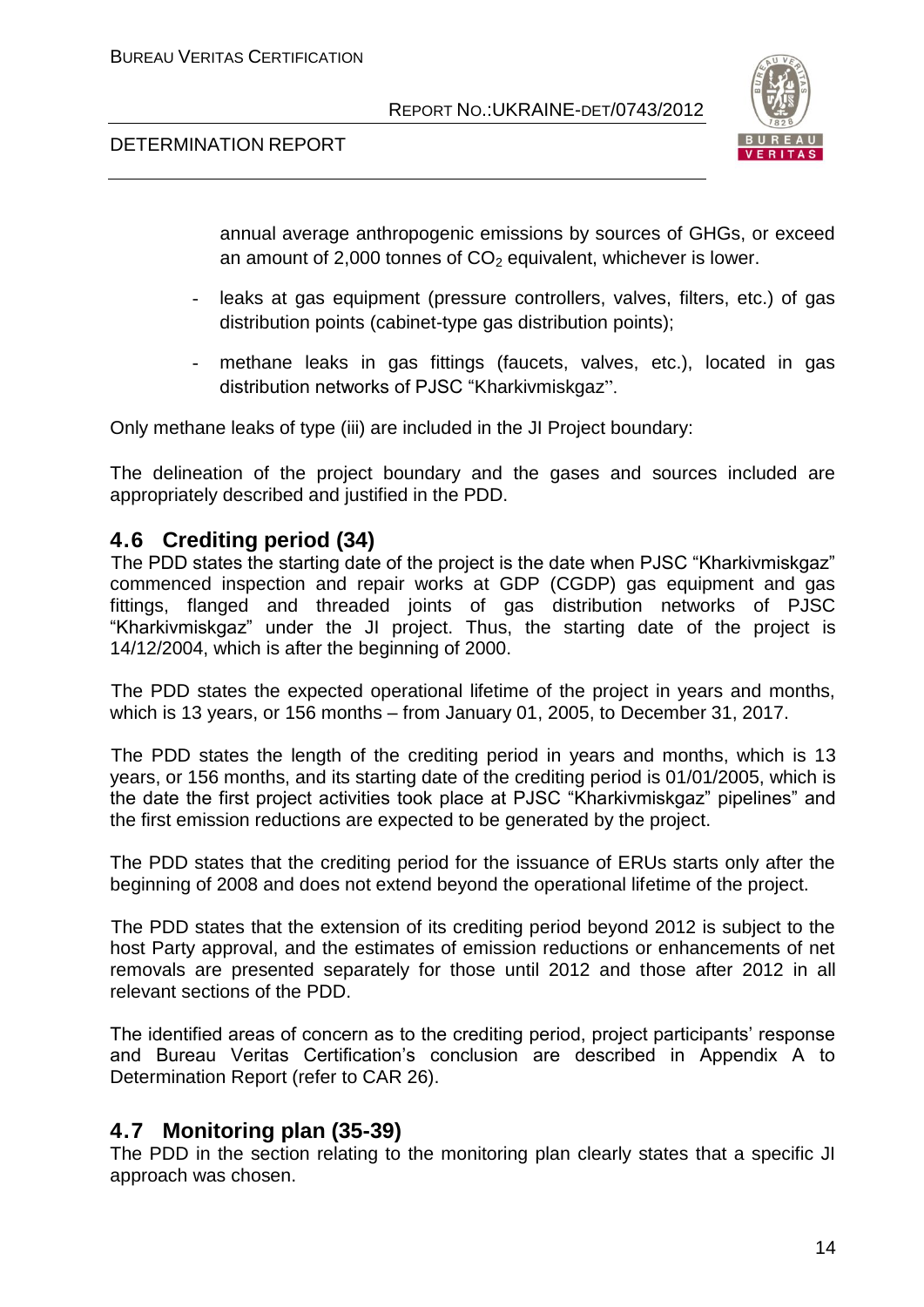BUREAU VERITAS CERTIFICATION

### REPORT NO.:UKRAINE-DET/0743/2012



DETERMINATION REPORT

The monitoring plan describes all relevant factors and key characteristics that will be monitored, and the period in which they will be monitored, in particular also all decisive factors for the control and reporting of project performance, such as reporting forms, operational structure and management structure of the enterprise that will be applied when implementing the monitoring plan.

The monitoring plan specifies the indicators, constants and variables that are reliable (i.e. provide consistent and accurate values), valid (i.e. be clearly connected with the effect to be measured), and that provide a transparent picture of the emission reductions or enhancements of net removals to be monitored such as: sequence number of GDN component, number of activity (replacement/repair) at GDN component after leakdetection, average mass fraction of methane in natural gas, natural gas leak factor of GDN component in CLP, natural gas leak factor that corresponds to EPNGL of GDN component, time in operation of GDN component under the pressure from the beginning of monitoring period y to the implementation of the project activity (repair/replacement) that caused removal of leak.

The monitoring plan draws on the list of standard variables contained in Appendix B of "Guidance on criteria for baseline setting and monitoring" developed by the JISC, as appropriate, among which: baseline emissions (BEy), project emissions (PEy). global warming potential (GWPxx).

According to the Guidelines for users of the JI PDD forms, revision 04, the described approach to monitoring clearly states:

a) Data and parameters that are not subject to monitoring during the crediting period but are identified only once and are available at the PDD development stage:

| Sequence number of the GDN component (GDP (CGDP), gas fitting)<br>included into the project boundary                                |  |  |
|-------------------------------------------------------------------------------------------------------------------------------------|--|--|
| ConvFactor   Volume to weight conversion factor for methane leaks, $\overline{t}$ CH <sub>4</sub> /m <sup>3</sup> CH <sub>4</sub> . |  |  |

- b) Data and parameters that are not controlled during the crediting period but are identified only once (and thus remain fixed for the crediting period) and are not available at the PDD development stage: none.
- c) Data and parameters controlled during the whole crediting period:

| $\boldsymbol{h}$ | No. of activity (replacement/repair) in GDN component after EPNGL<br>detection      |
|------------------|-------------------------------------------------------------------------------------|
| $W_{\rm v}$      | Average mass ratio of methane in natural gas in period y of the project<br>scenario |
| $K^{g}_{i',h}$   | Natural gas leakage factor of GDN component in CLP                                  |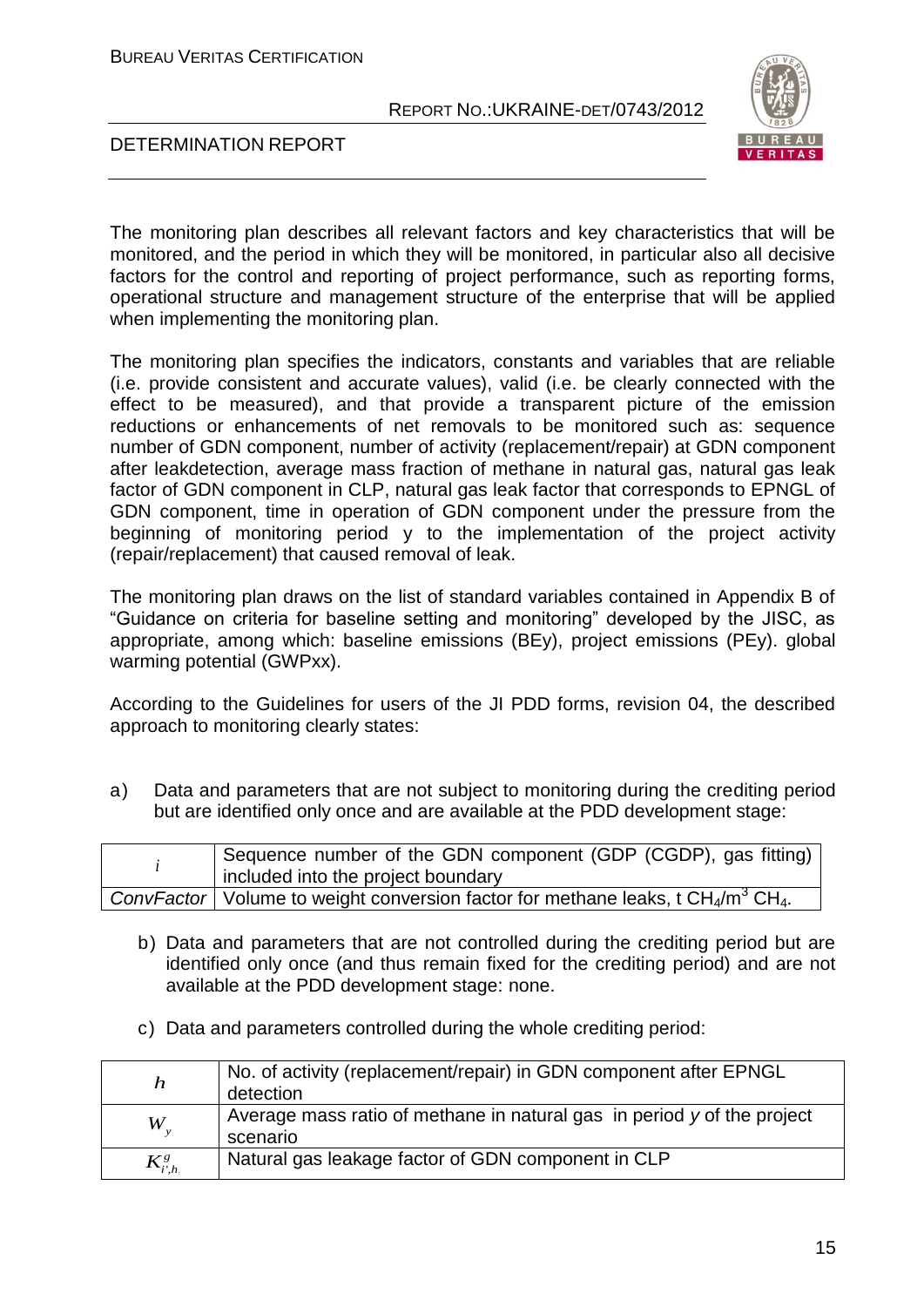

# DETERMINATION REPORT

| $K_{n}^{n}$       | Natural gas leakage factor corresponding to EPNGL of GDN component                                                                                                                              |
|-------------------|-------------------------------------------------------------------------------------------------------------------------------------------------------------------------------------------------|
| $H^s_{i',h,v}$    | Time of GDN component operation under the pressure from the<br>beginning of monitoring period y to the implementation of the project<br>activity (repair/replacement) that caused EPNGL removal |
| $H_{i^*,h,\nu}^n$ | Time of GDN component operation under the pressure from the<br>implementation of the project activity (repair/replacement) that caused<br>EPNGL removal to the end of monitoring period y       |
| $GWP_{CH}$        | Global Warming Potential of methane                                                                                                                                                             |

The monitoring plan describes the methods applied for monitoring data (including its frequency) and record-keeping methods such as data storage through accounting software.

The most objective and cumulative factor that provides a clear picture of whether the emission reduction took place is the fact of GDN component replacement. The computational method can be used as the method based on data on methane leaks from GDN components formed from standard values on methane emissions for each GDN component as well as data obtained by statistical processing of the results of expost methane leak measurement before and after the repairs.

The monitoring plan elaborates all algorithms and formulae used for the estimation/calculation of baseline emissions and project emissions, such as:

# **Formulae used to estimate project emissions (for each gas, source etc.; emissions in units of CO<sup>2</sup> equivalent):**

Greenhouse gas emissions in the project scenario according to the JI-specific approach (calculated using the tabular method of the Methodology) are calculated by the following formulae:

$$
PE_{y} = GWP_{CH_{4}} \cdot ConvFactor \cdot W_{y} \cdot P_{y}
$$
\n(1)

where:

 $PE_{_{{\rm {\cal Y}}}}$  <sub>- greenhouse gas emissions in period y of the project scenario, t CO<sub>2</sub>eq;</sub>

 $GWP_{\scriptscriptstyle CH_4}$  <sub>-</sub> global warming potential of methane, tCO<sub>2</sub>eq/tCH<sub>4</sub>;

*Wy* - average mass ratio of methane in natural gas in period *y* of the project scenario, %;

 $\overline{P}_y$  <sub>–</sub> natural gas leaks to the atmosphere in period *y* of the project scenario, m<sup>3</sup>;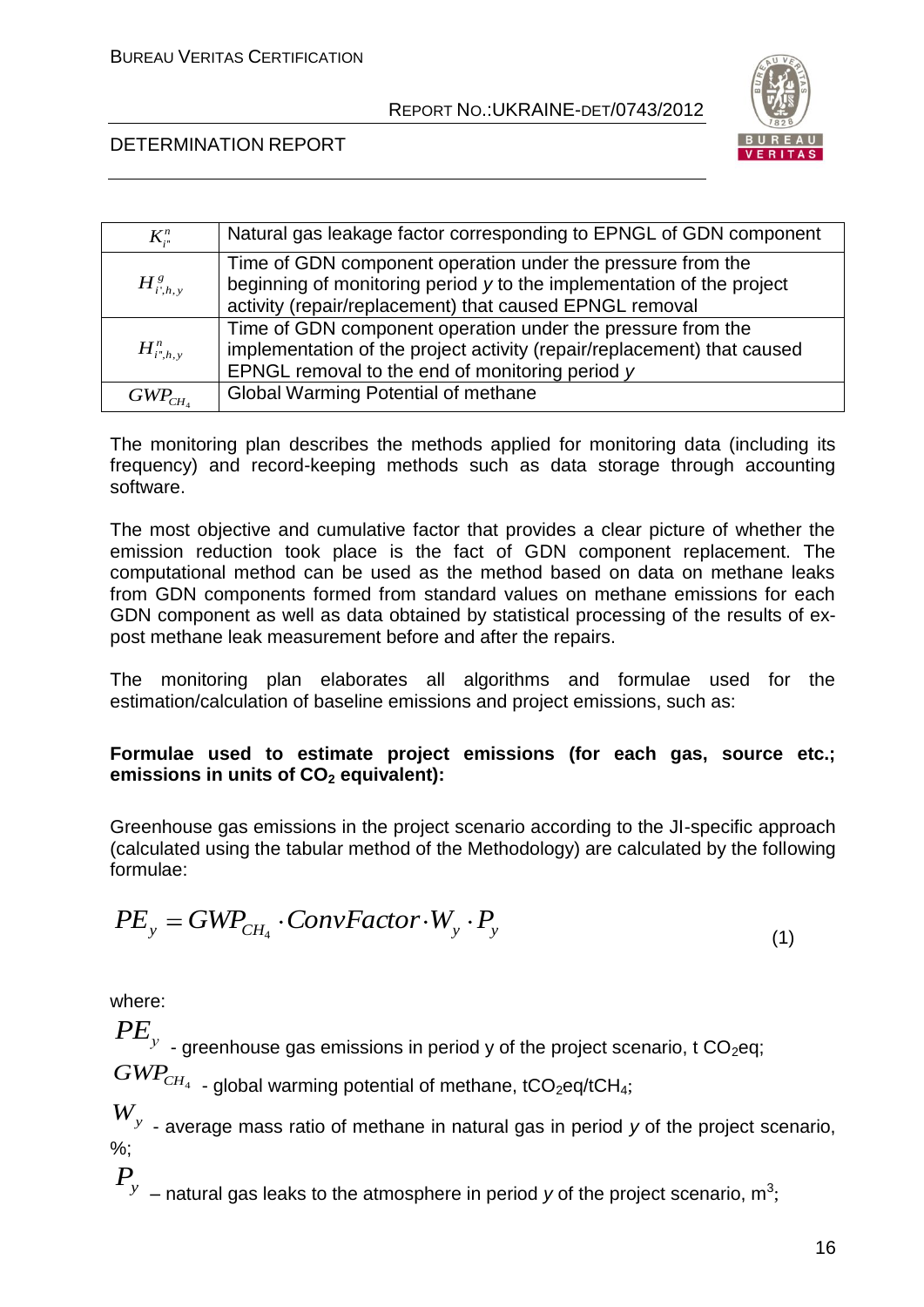



ConvFactor - volume to weight conversion factor for methane leaks, t CH<sub>4</sub>/m<sub>3</sub> CH<sup>4</sup>. Under normal conditions - zero degrees Celsius and 0.1013 MPa, *ConvFactor*  $=$  0.0007168 t/m<sup>3</sup>.

[ $y$ ] . index for monitoring period;

 $[CH<sub>4</sub>]$  - index for methane.

gas transportation networks are calculated by the following formula:

Natural gas (92-95% of methane) emissions to the atmosphere caused by leaks from gas transportation networks are calculated by the following formula:\n
$$
P_y = \sum_{i' \in I'} \sum_{h \in H_{i'}} K_{i'h}^s \cdot H_{i'hy}^s + \sum_{i'' \in I'} \sum_{h \in H_{i'}} K_{i'h}^s \cdot H_{i''hy}^n \tag{2}
$$

'  $K^{s}_{i^{\prime}{}^{h}}$  <sub>-</sub> natural gas leak factor of  $\,i^{\,\prime}$ GDN component in CLP (i.e. corresponding to SPNGL) in the project scenario, m<sup>3</sup>/h;

''  $K^{^{\,g}_{i^*h}}$  - natural gas leak factor corresponding to EPNGL of  $^{\,\,i\,\,}$  GDN component in the project scenario, m<sup>3</sup>/h;

'  $H_{i^{\prime}h y}^{g}$  <sub>-</sub> time of GDN component operation from the beginning of monitoring period *y* to the implementation of the project activity (repair/replacement) that caused EPNGL removal, h;

 $H^n_{i^*}$ 

'' - time of GDN component operation under the pressure from the implementation of the project activity (repair/replacement) that caused EPNGL removal to the end of monitoring period *y*, h;

[y] - index for monitoring period;

 $[i]$  - index for GDN component number that belongs to the set of elements I' (I'+I'') =I, where I is a set embracing all the GDN components included into the project boundary) where project activity generated no emission reductions (no component replacement/repair took place) in the reporting monitoring period;

ConvErator - volume to weight conversion factor for methane leaks, t CH<sub>4</sub>/m<sub>3</sub> CH<sup>4</sup>,<br>
Cludar normal conditions - zero degrees Celsius and 0.1013 MPa<sub>c</sub>. *ConvErator*<br>
17  $\frac{1}{2}$  index for monitoing period;<br>
17  $\frac{1}{2}$  $[i'']$  - index for GDN component number that belongs to the set of elements I" (I'+I") =I, where I is a set embracing all the GDN components included into the project boundary) where project activity generated emission reductions (component replacement/repair took place) in the reporting monitoring period;

 $[h]$  - index for the number of project activity in GDN component, if more than one activity was carried out at this component in monitoring period (where *H* is a set embracing all activities in the project scenario at the GDN component in monitoring period);

 $[g]$   $\overline{g}$   $\overline{g}$   $\overline{g}$   $\overline{g}$   $\overline{g}$   $\overline{g}$   $\overline{g}$   $\overline{g}$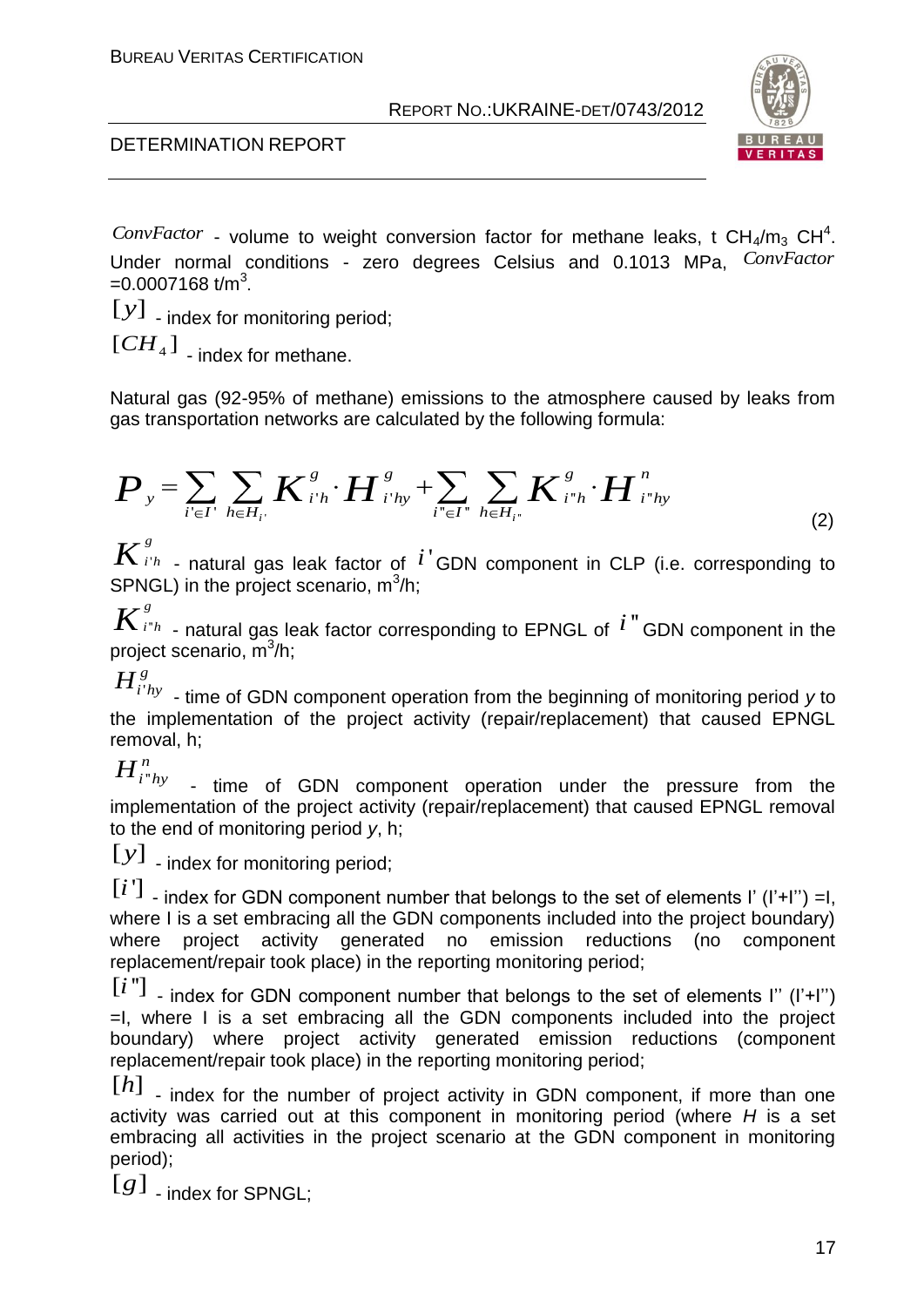



 $[n]$  - index for EPNGL.

### **Formulae used to estimate baseline emissions (for each gas, source, etc.; emissions in units of CO<sup>2</sup> equivalent):**

Greenhouse gas emissions in the baseline scenario according to a JI specific approach (which is calculated by using the tabular method of the Methodology) are calculated according to the formula:

$$
BE_{y} = GWP_{CH_{4}} \cdot ConvFactor \cdot W_{y} \cdot B_{y}
$$
\n(3)

where:

 $\overline{BE}_y$   $\,$  - greenhouse gas emissions in period *y* of the baseline scenario, t CO $_2$ eq;

 $GWP_{CH_4}$ 

- global warming potential of methane, tCO<sub>2</sub>eq/tCH<sub>4</sub>;

*Wy* - average mass ratio of methane in natural gas in period *y* of the project scenario, %;

 $\overline{B}_y$  – natural gas leaks to the atmosphere in period *y* of the baseline scenario, m<sup>3</sup>;

[*n*] - index for EPNGL.<br>
Formulae used to estimate baseline emissions (for each gas, source, etc.;<br>
emissions in units of Co<sub>2</sub> equivalent):<br>
Chromhous gas amissions in the baseline sconario according to a Jl specific ap *ConvFactor* - volume to weight conversion factor for methane leaks, t CH<sub>4</sub>/m<sup>3</sup> CH<sub>4</sub>. Under normal conditions - zero degrees Celsius and 0.1013 MPa, *ConvFactor*  $=$  0.0007168 t/m<sup>3</sup>.

[ $y$ ] . index for monitoring period;

 $[CH<sub>4</sub>]$  - index for methane.

Natural gas (92-95% of methane) emissions to the atmosphere caused by leaks from gas transportation networks are calculated by the following formula:

$$
B_{y} = \sum_{h \in H_{i}} \left( \sum_{i' \in I'} K_{i'h}^{g} \cdot H_{i'hy}^{g} + \sum_{i'' \in I''} K_{i''}^{n} \cdot H_{i''hy}^{n} \right)
$$

 $(4)$ 

*g*

 $K^g_{i'h}$  <sub>-</sub> natural gas leak factor of  $i'$  GDN component in CLP (i.e. corresponding to SPNGL) in the baseline scenario,  $m^3/h$ ;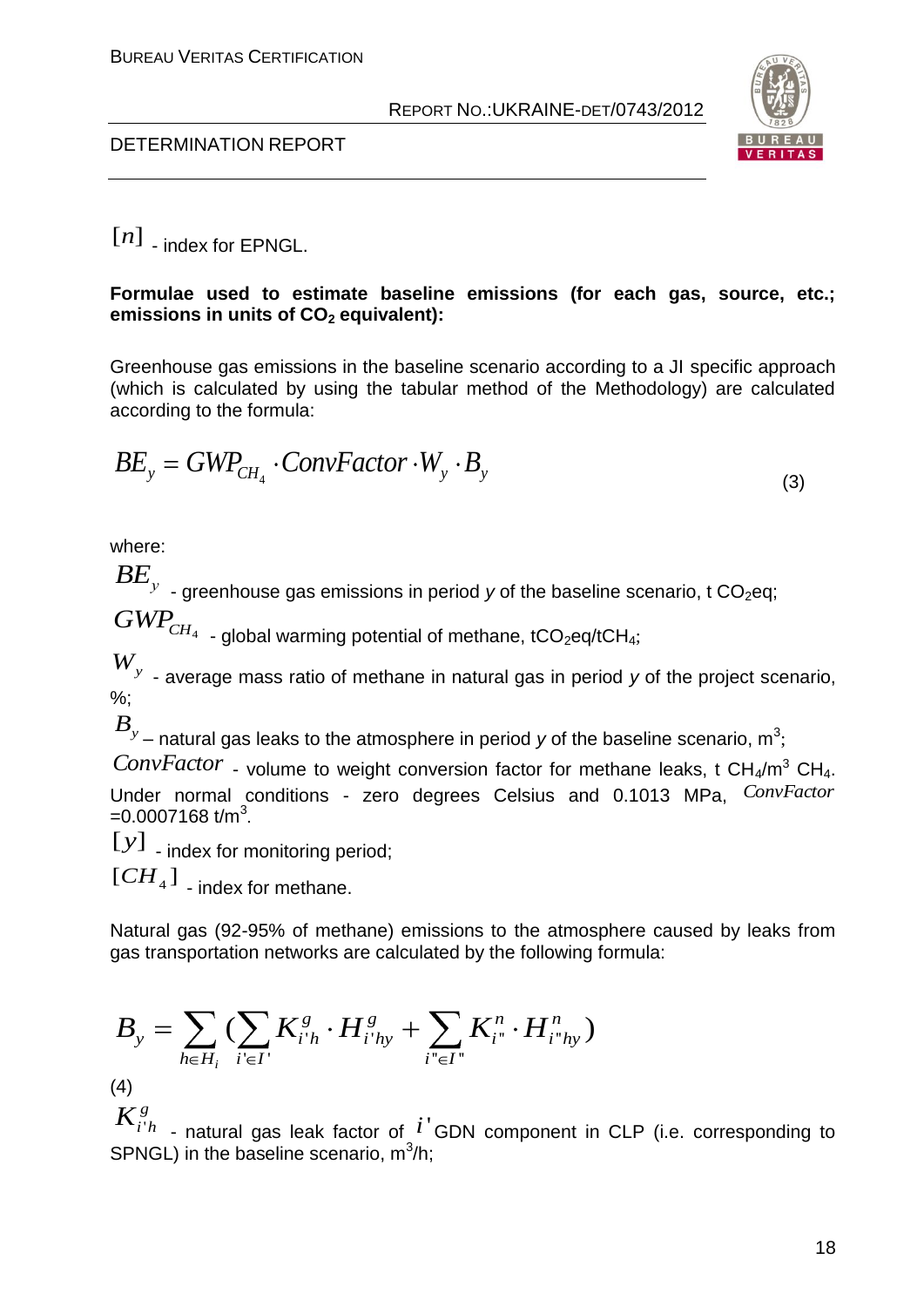

# DETERMINATION REPORT

- natural gas leakage factor corresponding to EPNGL of GDN component  $\mathbf{f}^{*i}$  $K_{i}^n$  in the baseline scenario, m<sup>3</sup>/h;

'  $H^{g}_{i'hy}$  <sub>-</sub> time of GDN component operation in CLP under the pressure in period *y* of the baseline scenario, h;

''  ${H}^{\,n}_{i^*h y}$  <sub>-</sub> time of GDN component operation under the pressure from the implementation of the project activity (repair/replacement) that caused EPNGL removal to the end of monitoring period *y*, h;

[ $y$ ] - index for monitoring period;

 $[i]$  - index for GDN component number that belongs to the set of elements I' (I'+I") = I, where I is a set embracing all the GDN components included into the project boundary) where project activity generated no emission reductions (no component replacement/repair took place) in the reporting monitoring period;

 $[i'']$  - index for GDN component number that belongs to the set of elements I" (I'+I") = I, where I is a set embracing all the GDN components included into the project boundary) where project activity generated emission reductions (component replacement/repair took place) in the reporting monitoring period;

 $[h]$   $\blacksquare$  - index corresponding to the number of project activity in GDN component, if more than one activity was carried out at this component in monitoring period (where H is a set embracing all activities in the project scenario at the GDN component in monitoring period)

 $[g]$   $\overline{g}$   $\overline{g}$   $\overline{g}$   $\overline{g}$   $\overline{g}$   $\overline{g}$   $\overline{g}$   $\overline{g}$ 

 $[n]$  - index for EPNGL.

# **Formulae used to estimate leakage (for each gas, source etc.; emissions in units of CO<sup>2</sup> equivalent):**

 $t^*$  - natural gas leadage factor corresponding to EPNGL of GDN component  $K_i$ ; in the<br>osseline scenario, m<sup>3</sup>*h*;<br> $H_i^S_{i_1j_2}$  - time of GDN component operation in CLP under the pressure in period y of<br>the baseline sc According to the selected JI specific approach based on the Joint Implementation requirements in accordance with paragraph 9 (a) of the JI Guidance on criteria for baseline setting and monitoring, Version 03 and the "Methodology for calculation of greenhouse gas emission reductions achieved by eliminating above-standard methane leaks at gas distribution networks", developed by the Institute of Gas of the National Academy of Sciences of Ukraine to set the baseline (measurement and calculation of methane leaks) and elements of the Approved Clean Development Mechanism Methodology AM0023 Version 4.0, no leakage is expected.

# **Formulae used to estimate emission reductions for the project (for each gas, source etc.; emissions/emission reductions in units of CO<sup>2</sup> equivalent):**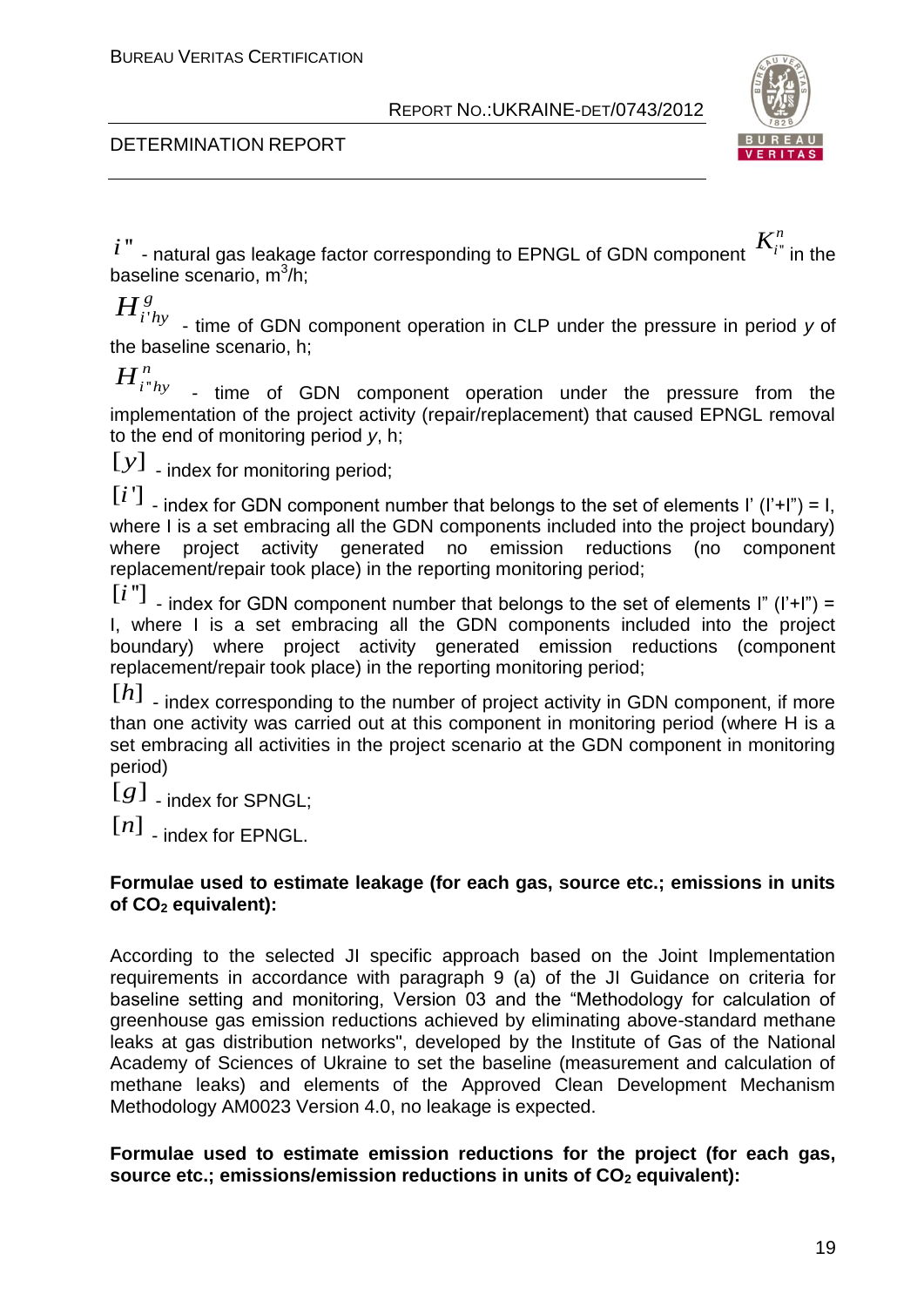

(5)

### DETERMINATION REPORT

GHG emission reductions are calculated under the formula that follows:

$$
ER_{y} = BE_{y} - PE_{y};
$$

where:

 $\emph{ER}_y$  <sub>-</sub> greenhouse gas emission reductions in period *y*, t CO<sub>2</sub>eq;  $B\!E_{_y}$  - greenhouse gas emissions in period *y* of the baseline scenario, t CO<sub>2</sub>eq;  $PE_{\tiny y}$  - greenhouse gas emissions in period *y* of the project scenario, t CO<sub>2</sub>eq; [y] - index for monitoring period.

The monitoring plan represents quality control procedures and quality assurance for the monitoring process, which are sufficiently described in tabular form in PDD Sections D.2 and D.3. This includes, where appropriate, provision and submission on request of information about calibration, as well as information about how data are recorded and / or how the applicability of the method and accuracy of data are assured.

The monitoring plan clearly establishes responsibility and authority in respect of monitoring actions. Collection of all the key parameters necessary for monitoring and calculation of greenhouse gases emissions reduction are constantly carried out according to the practice established in PJSC "Kharkivmiskgaz". Monitoring under the project does not require changes in existing record-keeping and data collection system.

On the whole, the monitoring report reflects good monitoring practices appropriate to the project type.

The monitoring plan provides a complete compilation of the data that need to be collected for its application, including data that are measured or sampled and data that are collected from other sources (for example, official statistics, experts' opinions, company's own data, IPCC, commercial and scientific literature, etc.) but not including data that are calculated with equasions.

The monitoring plan indicates that the data monitored and required for verification are to be kept for two years after the last transfer of ERUs for the project.

The identified areas of concern as to the monitoring plan, project participants' response and Bureau Veritas Certification's conclusion are described in Appendix A to Determination Report (refer to CAR 27 - CAR 29).

# **4.8 Leakage (40-41)**

The PDD appropriately describes an assessment of the potential leakage of the project and appropriately explains which sources of leakage are to be calculated, and which can be neglected.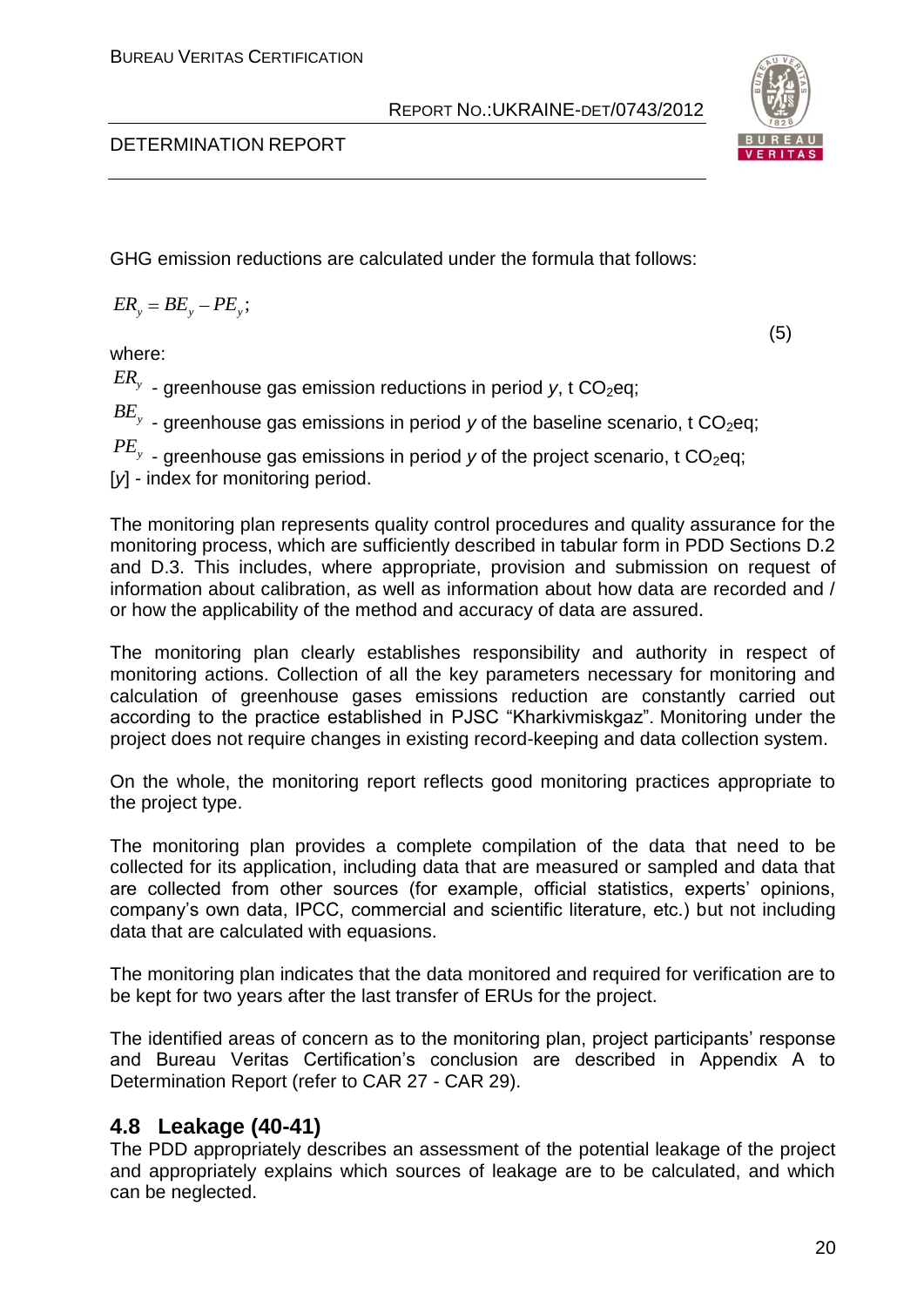

DETERMINATION REPORT

According to the selected JI specific approach based on the Joint Implementation requirements in accordance with paragraph 9 (a) of the JI Guidance on criteria for baseline setting and monitoring, Version 03 and the "Methodology for calculation of greenhouse gas emission reductions achieved by eliminating above-standard methane leaks at gas distribution networks", developed by the Institute of Gas of the National Academy of Sciences of Ukraine to set the baseline (measurement and calculation of methane leaks) and elements of the Approved Clean Development Mechanism Methodology AM0023 Version 4.0, the PDD states no leakage is expected.

# **4.9 Estimation of emission reductions or enhancements of net removals (42-47)**

The PDD indicates assessment of emissions in the baseline scenario and in the project scenario as the approach chosen to estimate the emission reductions generated by the project.

The PDD provides the ex ante estimates of:

(a) Emissions or net removals for the project scenario (within the project boundary), which are 1 289 179 tons of  $CO<sub>2</sub>$ eq for 2005-2007, 2 148 630 tons of  $CO<sub>2</sub>$ eq for 2008-2012, 2 148 630 tons of  $CO<sub>2</sub>$ eq for 2013-2017;

(b) Leakage is not expected in the project boundary;

(c) Emissions or net removals for the baseline scenario (within the project boundary), which are 3 603 355 tons of  $CO<sub>2</sub>$ eq for 2005-2007, 11 405 253 tons of  $CO<sub>2</sub>$ eq for 2008-2012, 11 790 945 tons of CO<sub>2</sub>eq for 2013-2017;

(d) Emission reductions adjusted by leakage (based on (a)-(c) above), which are 2 314 157 tons of  $CO_2$ eq in 2005-2007, 9 256 623 tons of  $CO_2$ eq in 2008-2012, 9 642 315 tons of CO<sub>2</sub>eq in 2013-2017.

The estimates referred to above are given:

(a) on an annual basis;

(b) from 01/01/2005 to 31/12/2017, covering the entire crediting period;

(c) based on primary sources and sources;

(d) for each GHG, i.e.  $CO<sub>2</sub>$ ;

(e) in tonnes of CO<sup>2</sup> equivalent using global warming potentials defined by decision 2/CP.3 or as subsequently revised in accordance with Article 5 of the Kyoto Protocol.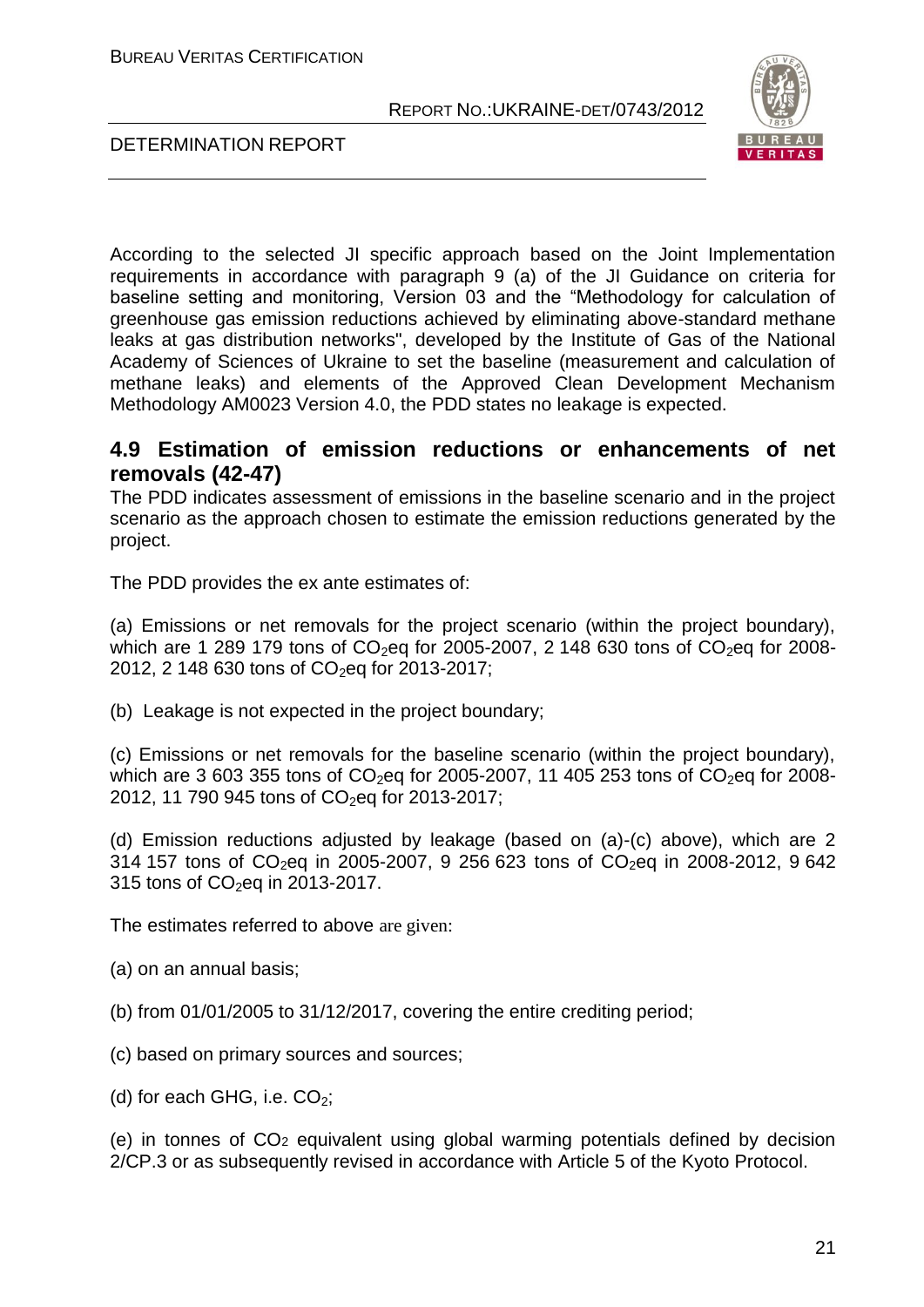

### DETERMINATION REPORT

The formulae used for calculating the estimates referred above are given in Section 4.7. All formulae are consistent throughout the PDD.

To calculate the above estimations such key factors as the Ukrainian environmental legislation and other national legislation, as well as key relevant factors such as availability of funds for implementation of measures envisaged by the project, tariffs that are set by the state, modern technology and the ability to implement know-how in gasification sphere, that affect the baseline emissions level, project activity level and level of emissions, as well as risks associated with the project were properly taken into account.

Sources of data that were used for calculation of the above estimations such as documents and archival data of the enterprise, standards and statistical forms, results of annual meter readings, etc. are clearly defined, credible and transparent.

Natural gas leakage factor of GDN component  $\overline{i}^{\;\cdot\;}$  in CLP ( $^{K^s_{i^*h}}$ ) and natural gas leakage factor corresponding to EPNGL of  $i$  " GDN component (  $K_{i^*}^n$  ) were selected by careful balancing of accuracy and reasonability and justified their choice in appropriate manner.

The estimation referred to above is based on conservative assumptions and the most plausible scenarios in a transparent manner.

The estimates referred to above are consistent throughout the PDD.

The annual average of estimated emission reductions or enhancements of net removals over the crediting period is calculated by dividing the total estimated emission reductions over the crediting period by the total months of the crediting period, and multiplying by twelve.

Detailed algorithms of calculations and their results are described in sections B, E and Supporting Documents to the PDD.

The identified areas of concern as to the evaluation of emission reductions, project participants' response and Bureau Veritas Certification's conclusion are described in Appendix A to Determination Report (refer to CAR 30).

# **4.10 Environmental impacts (48)**

Sections F.1. and F.2. of the PDD provide information about documentation on the analysis of the environmental impacts of the project, including transboundary impacts, in accordance with procedures as determined by the host Party.

The PDD states that, according to the environmental standards of Ukraine, natural gas emissions into the air are not considered polluting. (The Decree of the Cabinet of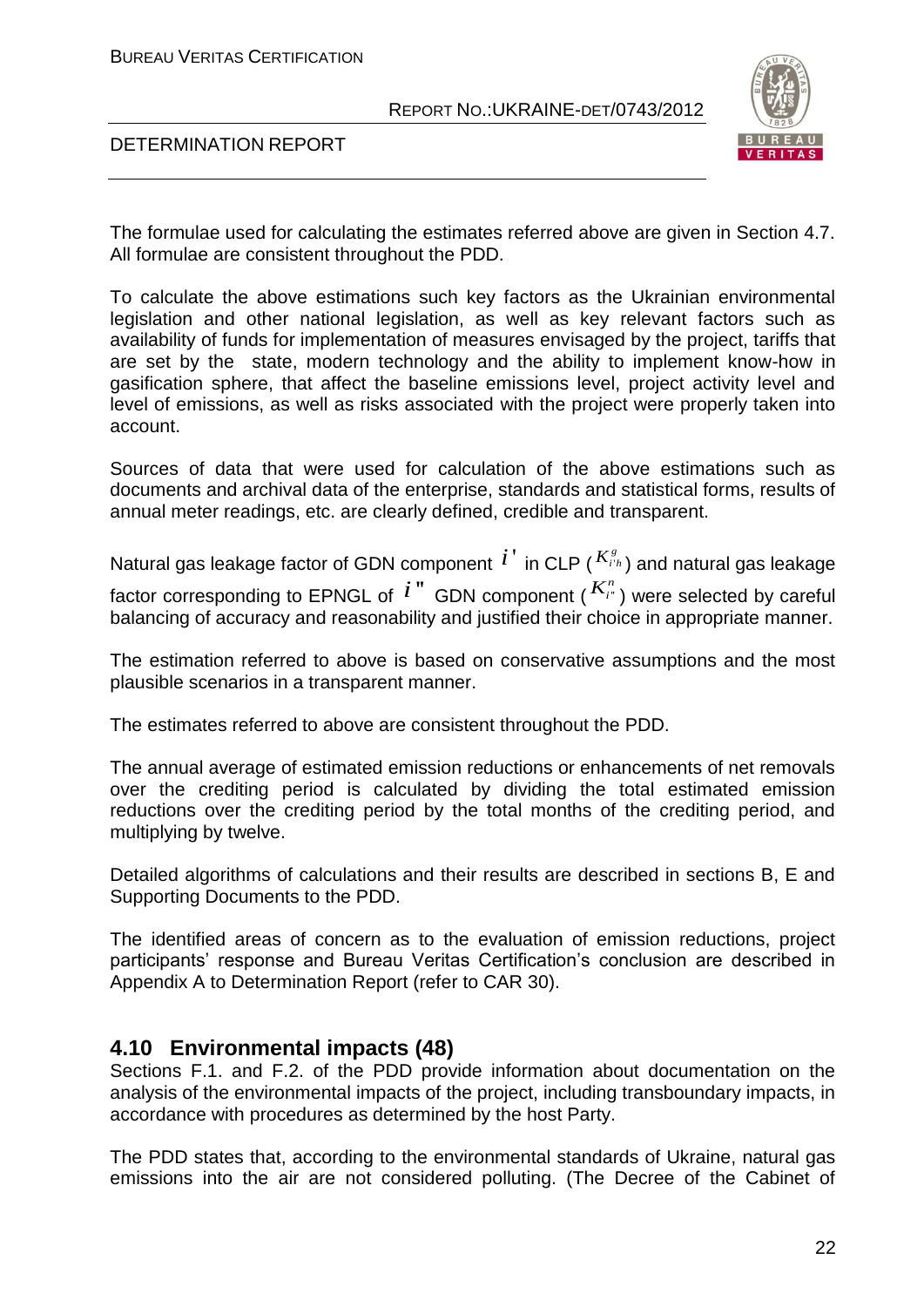

DETERMINATION REPORT

Ministers of Ukraine №1598 dated 29/11/2001 "About approval of the list of the most widespread and dangerous polluting substances which emissions are subject to regulation" Therefore no environmental permissions are required for natural gas transportation and supply.

According to the PDD, the only environmental impact is reduction of natural gas emissions into the atmosphere.

In addition, implementation of this Project will improve the gas distribution network operation safety, which, in turn, will lower the possibility of explosions or fires.

Transboundary impacts from the project activity, according to their definition in the text of "Convention on long-range transboundary pollution" ratified by Ukraine, will not take place.

No negative impact is expected as a result of the Project implementation.

The PDD provides opinions and references to supporting documents on environmental impact assessment, which is carried out in accordance with the procedures set by the host Party.

# **4.11 Stakeholder consultation (49)**

Consultations were conducted with the specialists of the Institute of General Energy of NАS of Ukraine. No comments from stakeholders were received. The project activity does not provide for any negative environmental or social impact.

# **4.12 Determination regarding small-scale projects (50-57)**

Not applicable.

# **4.13 Determination regarding land use, land-use change and forestry (LULUCF) projects (58-64)**

Not applicable.

# **4.14 Determination regarding programmes of activities (65-73)**

Not applicable.

# **5 SUMMARY AND REPORT OF HOW DUE ACCOUNT WAS TAKEN OF COMMENTS RECEIVED PURSUANT TO PARAGRAPH 32 OF THE JI GUIDELINES**

No comments, pursuant to paragraph 32 of the JI Guidelines, were received.

# **6 DETERMINATION OPINION**

Bureau Veritas Certification has performed a determination of the "Reduction of methane leaks on the gas equipment of the gas distribution points and on the gas armature, flanged, threaded joints of the gas distribution pipelines of PJSC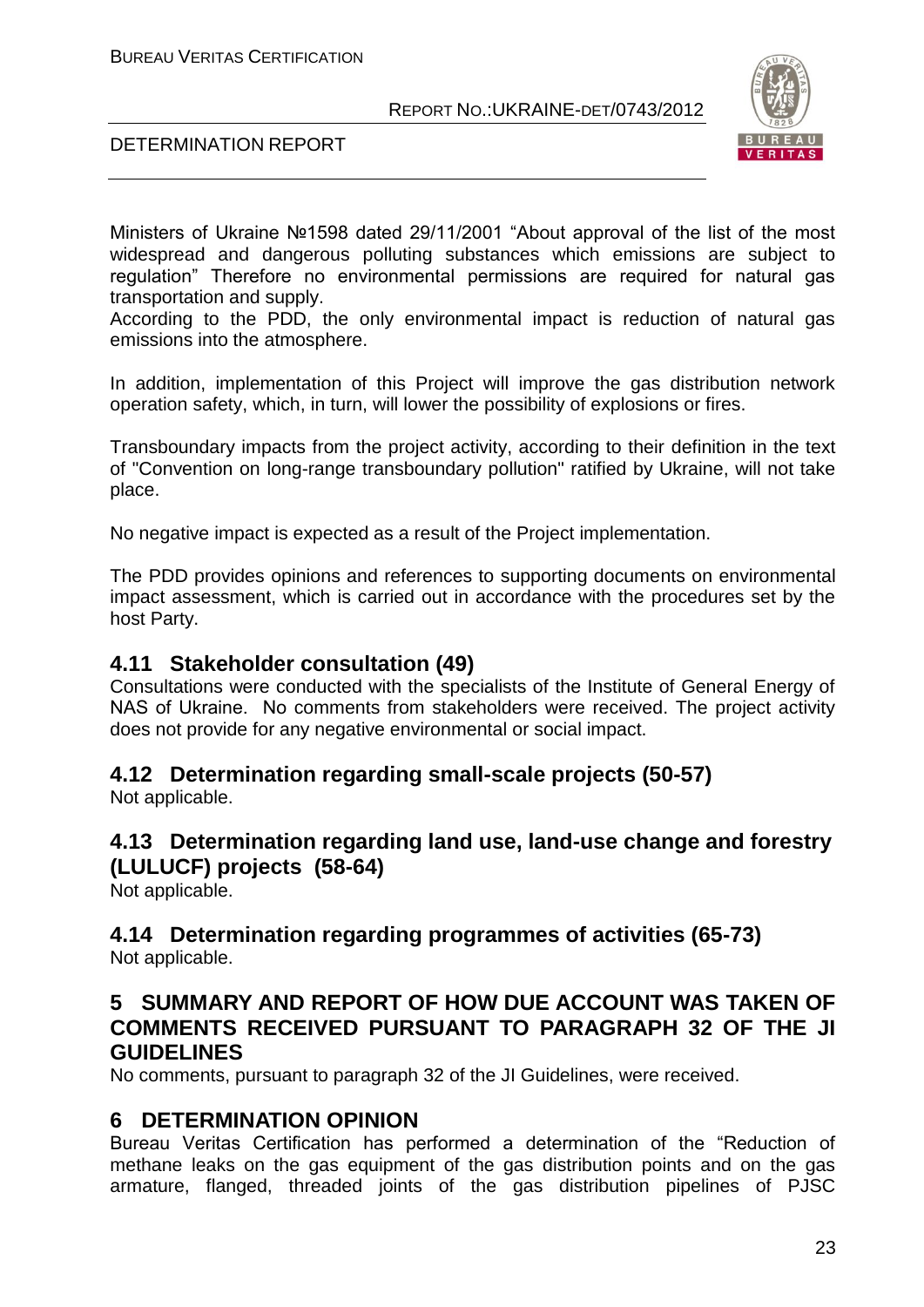

### DETERMINATION REPORT

"Kharkivmiskgaz" in Ukraine. The determination was performed on the basis of UNFCCC criteria and host country criteria and also on the criteria given to provide for consistent project operations, monitoring and reporting.

The determination consisted of the following three phases: i) a desk review of the project design and the baseline and monitoring plan; ii) follow-up interviews with project stakeholders; iii) the resolution of outstanding issues and the issuance of the final determination report and opinion.

Project participant/s used the latest tool for demonstration of the additionality. According to this tool the PDD contains barrier analysis and analysis of common practice to determine that the project activity isn't the baseline scenario.

Emission reductions attributable to the project are hence additional to any that would occur in the absence of the project activity. Given that the project is implemented and maintained as designed, the project is likely to achieve the estimated amount of emission reductions.

The determination revealed one pending issue related to the current determination stage of the project: the issue of the written approval of the project by the host Party (Ukraine). If the written approval by the host Country is provided, it is our opinion that the project as described in the Project Design Document, version 02 dated 09/10/2012 meets all the relevant UNFCCC requirements for the determination stage and the relevant host Country criteria as well as expectations of the stakeholders.

The review of the project design documentation (version 02 dated 09/10/2012) and the subsequent follow-up interviews have provided Bureau Veritas Certification with sufficient evidence to determine the fulfillment of stated criteria. In our opinion, the project correctly applies and meets the relevant UNFCCC requirements for the JI and the relevant host country criteria.

The determination is based on the information made available to us and the engagement conditions detailed in this report.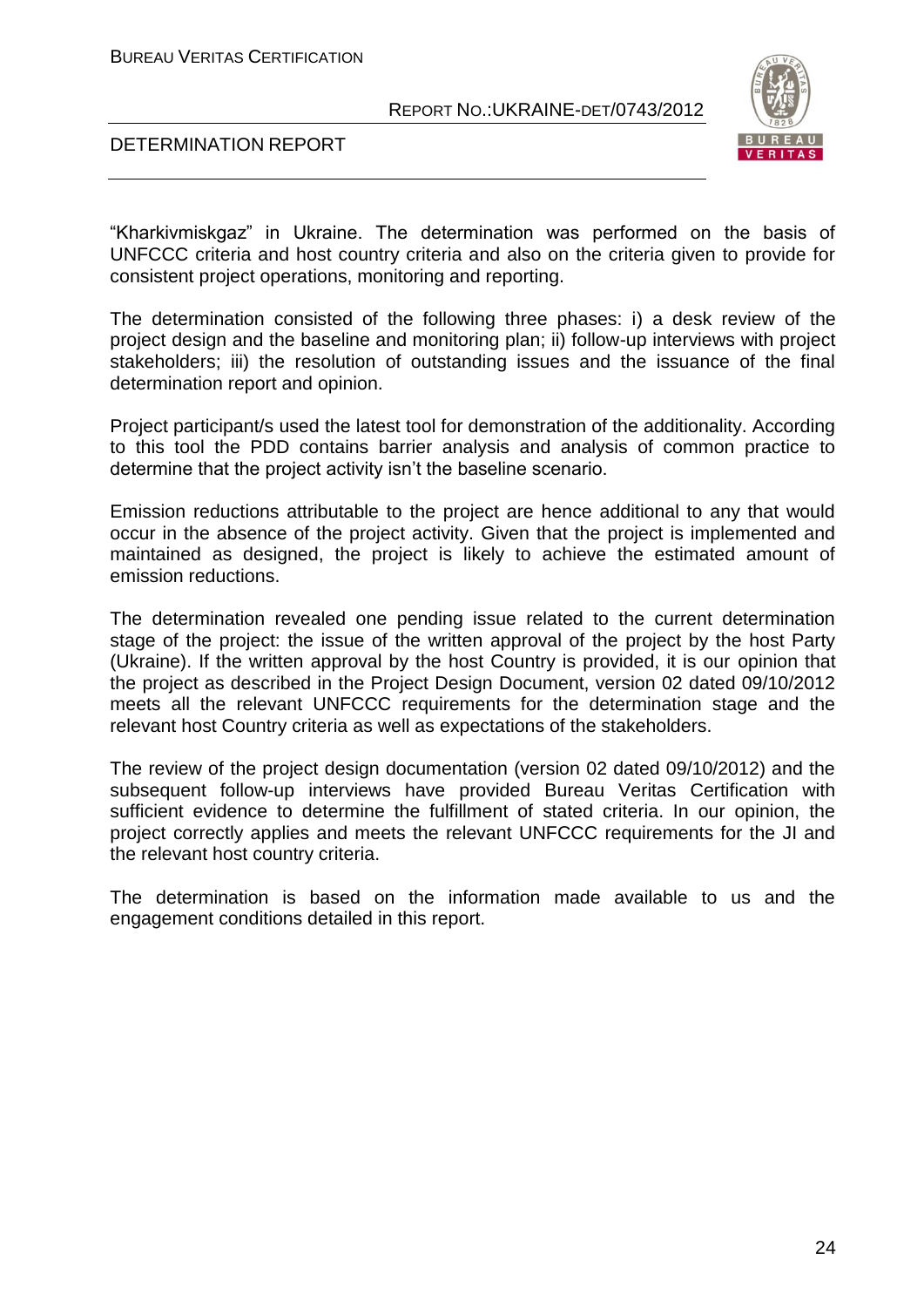DETERMINATION REPORT





# **7 REFERENCES**

# **Category 1 Documents:**

Documents provided by CEP CARBON EMISSIONS PARTNERS S.A. that relate directly to the GHG components of the project.

| /1/  | PDD "Reduction of methane leaks on the gas equipment of the gas distribution                                                                                     |
|------|------------------------------------------------------------------------------------------------------------------------------------------------------------------|
|      | points and on the gas armature, flanged, threaded joints of the gas distribution                                                                                 |
|      | pipelines of PJSC "Kharkivmiskgaz", version 01 dated 24/08/2012                                                                                                  |
| /2/  | PDD "Reduction of methane leaks on the gas equipment of the gas distribution<br>points and on the gas armature, flanged, threaded joints of the gas distribution |
|      | pipelines of PJSC "Kharkivmiskgaz", version 02 dated 09/10/2012                                                                                                  |
| /3/  | Supporting Document 1: Registry of gas distribution points, cabinet gas                                                                                          |
|      | distribution points, gas fittings, gas distribution networks of JI project "Reduction                                                                            |
|      | of methane leaks on the gas equipment of the gas distribution points and on                                                                                      |
|      | the gas armature, flanged, threaded joints of the gas distribution pipelines of                                                                                  |
|      | PJSC "Kharkivmiskgaz"                                                                                                                                            |
| /4/  | Supporting Document 2. Calculation of GHG emissions under the project                                                                                            |
|      | "Reduction of methane leaks on the gas equipment of the gas distribution                                                                                         |
|      | points and on the gas armature, flanged, threaded joints of the gas distribution<br>pipelines of PJSC "Kharkivmiskgaz"                                           |
| /5/  | "Methodology for calculation of greenhouse gas emission reductions achieved                                                                                      |
|      | through above-standard natural gas leak repair at the gas distribution                                                                                           |
|      | networks", registry No. UkrNTI 0112U00A816, dated 2012, developed by the                                                                                         |
|      | Institute of Gas of the National Academy of Sciences of Ukraine                                                                                                  |
| /6/  | Report on the scientific and engineering research "Development of                                                                                                |
|      | methodological basics for the calculation of greenhouse gases emission                                                                                           |
|      | reduction by repair of natural gas leaks in gas distribution networks"<br>Letter of Endorsement No.291923/7 issued by the State Environmental                    |
| 7    | Investment Agency of Ukraine dated 05/10/2012.                                                                                                                   |
| /8/  | Guidelines for users of the JI PDD form. Version 04, JISC.                                                                                                       |
|      |                                                                                                                                                                  |
| /9/  | Clean Development Mechanism methodology AM0023 version 4.0 "Leak<br>detection and repair in gas production, processing, transmission, storage and                |
|      | distribution systems and in refinery facilities"                                                                                                                 |
| /10/ | Tool for the demonstration and assessment of additionality, Version 06.0.0.                                                                                      |
|      | /11/ Kyoto Protocol                                                                                                                                              |
| /12/ | Marrakech Accords, JI Methods                                                                                                                                    |
| /13/ | National inventory report of anthropogenic emissions by sources and removals                                                                                     |
|      | by sinks of greenhouse gases in Ukraine for 1990-2010                                                                                                            |
| /14/ | Ukraine's Third National Communication on Climate Change under the Kyoto<br>Protocol                                                                             |
|      |                                                                                                                                                                  |
| /15/ | Ukraine's Fourth National Communication on Climate Change under the Kyoto                                                                                        |
|      | Protocol                                                                                                                                                         |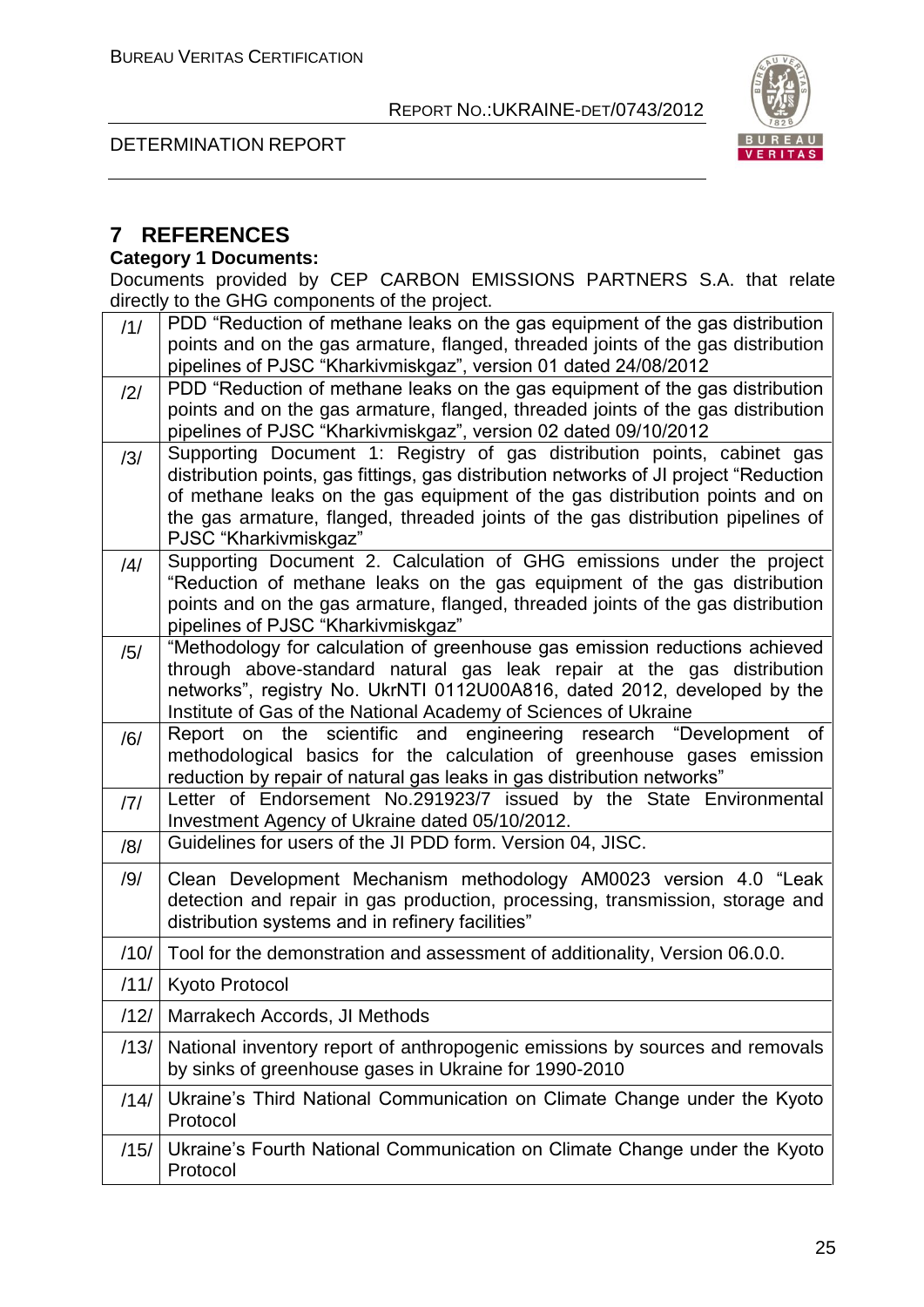

# DETERMINATION REPORT

| /16/ | Ukraine's Fifth National Communication on Climate Change under the Kyoto<br>Protocol                                                                                                                                                     |
|------|------------------------------------------------------------------------------------------------------------------------------------------------------------------------------------------------------------------------------------------|
| /17/ | Law of Ukraine "On the basis of the natural gas market functioning"                                                                                                                                                                      |
| /18/ | Law of Ukraine "On Pipeline Transport"                                                                                                                                                                                                   |
| /19/ | Decree of the Ministry of Fuel and Energy Industry of Ukraine "On approval of<br>methods for detection of specific losses, technological and production losses of<br>natural gas during gas transportation in gas distribution networks" |
| /20/ | JI Guidelines. Appendix to decision 9/CDM.1                                                                                                                                                                                              |
| /21/ | JI Guidance for determination and verification, version 01                                                                                                                                                                               |
| 1221 | Guidance on criteria for baseline setting and monitoring, JISC. Version 03                                                                                                                                                               |

# **Category 2 Documents:**

Background documents related to the design and/or methodologies employed in the design or other reference documents.

| /1/            | Decree No.283 on creation of the Working Team on reduction of methane                      |
|----------------|--------------------------------------------------------------------------------------------|
|                | leaks in gas equipment of gas distribution points and gas fittings, flanged,               |
|                | threaded joints of gas distribution networks of PJSC "Kharkivmiskgaz" within               |
|                | the boundary of the Joint Implementation project dated 14/10/2012                          |
| $\frac{12}{1}$ | Metering Device Calibration Certificate No.33 (STKh-17), valid<br>till<br>25/01/2013       |
| /3/            | Metering Device Calibration Certificate No.84059 (STKh-17-90), valid till<br>29/03/2012    |
| $\frac{14}{3}$ | Metering Device Calibration Certificate No.82020/29 (STKh-17-90), valid till<br>29/03/2011 |
| /5/            | Certificate on State Metrological Attestation                                              |
| /6/            | Certificate of commissioning of gas supply system facility No.128 dated<br>03/11/2009      |
| 7              | Certificate of commissioning of gas supply system facility No.171 dated<br>29/12/2005      |
| /8/            | Certificate of commissioning of gas supply system facility No.16 dated<br>14/12/2004       |
| /9/            | Certificate of commissioning of gas supply system facility No.93 dated<br>30/12/2009       |
| /10/           | Certificate of commissioning of gas supply system facility No.95 dated<br>31/12/2009       |
| /11/           | Certificate of commissioning of gas supply system facility No.94 dated<br>31/12/2009       |
| /12/           | Certificate of commissioning of gas supply system facility No.81 dated<br>31/12/2009       |
| /13/           | Certificate of commissioning of gas supply system facility No.77 dated<br>31/11/2009       |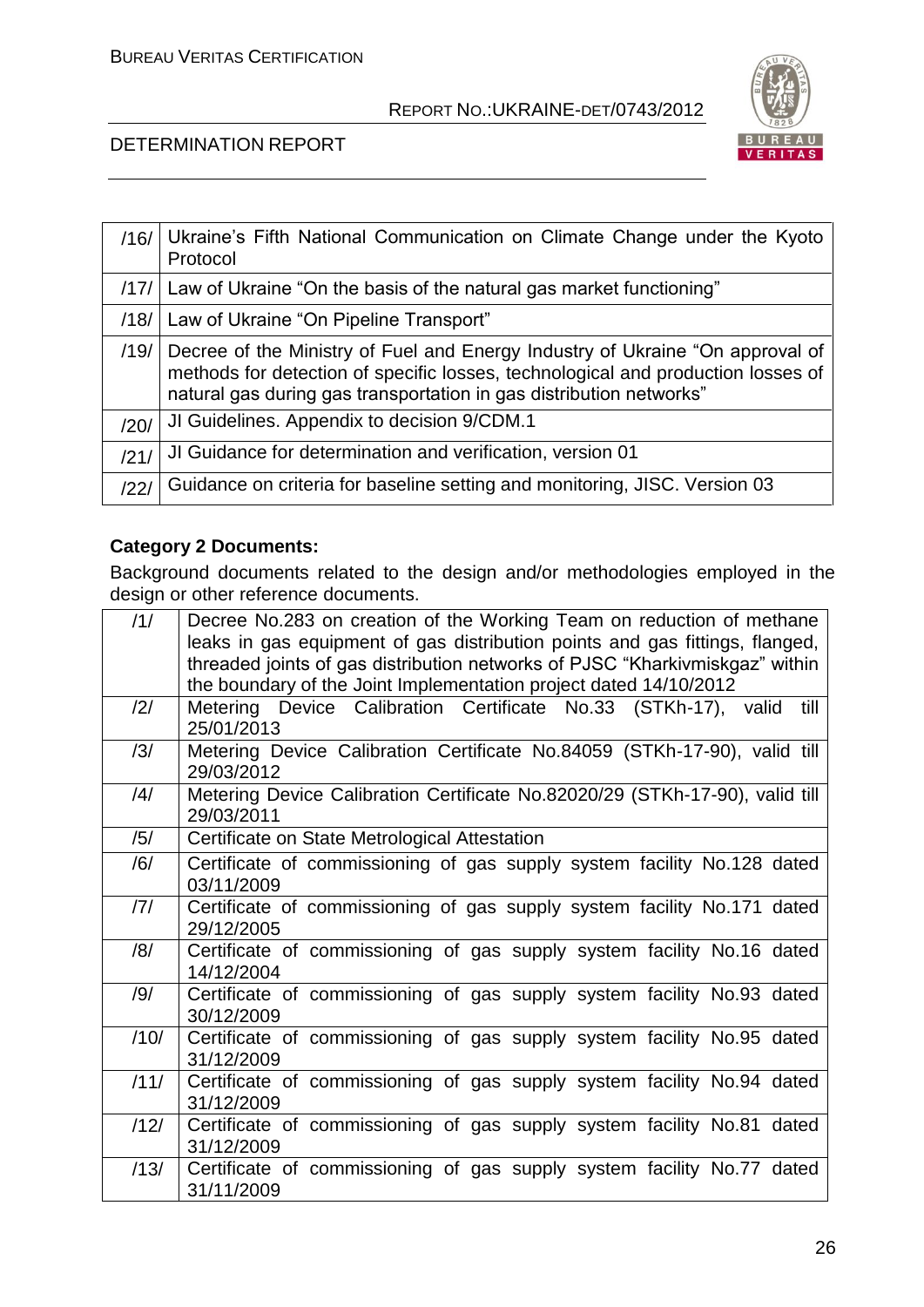

# DETERMINATION REPORT

| /14/ | Certificate of commissioning of gas supply system facility No.78 dated<br>31/11/2009 |  |  |  |
|------|--------------------------------------------------------------------------------------|--|--|--|
| /15/ | Certificate of commissioning of gas supply system facility No.88 dated<br>31/12/2009 |  |  |  |
| /16/ | Certificate of commissioning of gas supply system facility No.19 dated<br>10/03/2010 |  |  |  |
| /17/ | Certificate of commissioning of gas supply system facility No.82 dated<br>31/12/2009 |  |  |  |
| /18/ | Certificate of commissioning of gas supply system facility No.83 dated<br>31/12/2009 |  |  |  |
| /19/ | Certificate of completion for November 2009                                          |  |  |  |
| /20/ | Certificate of completion for December 2009                                          |  |  |  |
| /21/ | Certificate of completion for April 2009                                             |  |  |  |
| /22/ | Certificate of completion of contracted work for November 2009                       |  |  |  |
| /23/ | Certificate of completion of contracted work for March 2009                          |  |  |  |
| /24/ | Certificate of completion of contracted work for April 2009                          |  |  |  |
| /25/ | STKh-17 thermochemical gas indicator-explosimeter certificate                        |  |  |  |
| /26/ | PKN and PKV type safety valves and gate valves certificate                           |  |  |  |
| /27/ | PSK DU 50 spring pressure relief valves certificate                                  |  |  |  |

### **Persons interviewed:**

List of persons interviewed during the determination or persons that contributed with other information that are not included in the documents listed above.

|                | <b>Name</b>     | Organisation          | <b>Title</b>                                                                                                                |  |
|----------------|-----------------|-----------------------|-----------------------------------------------------------------------------------------------------------------------------|--|
| /1/            | V. Rebenok      | PJSC "Kharkivmiskgaz" | Deputy Chairman of the<br><b>Board on Financial Issues</b>                                                                  |  |
| /2/            | Ye. Lohik       | PJSC "Kharkivmiskgaz" | <b>Head of Administration on</b><br>Maintenance of high-<br>pressure gas pipelines,<br>converter substations,<br><b>GDP</b> |  |
| /3/            | S. Fedosieiev   | PJSC "Kharkivmiskgaz" | Head of Section on<br>Complex Instrumental<br><b>Examination of Pipelines</b>                                               |  |
| $\frac{14}{3}$ | Ye. Boichenko   | PJSC "Kharkivmiskgaz" | <b>Head of Production</b><br><b>Technology Department</b>                                                                   |  |
| /5/            | D. Sypachevskyi | PJSC "Kharkivmiskgaz" | <b>Chief Metrologist</b>                                                                                                    |  |
| /6/            | M. Bakumenko    | PJSC "Kharkivmiskgaz" | <b>Head of Production</b><br>Laboratory                                                                                     |  |
| 7              | D. Prokhach     | "CEP" LLC             | <b>CEP CARBON</b><br><b>EMISSIONS PARTNERS</b><br>S.A. Consultant                                                           |  |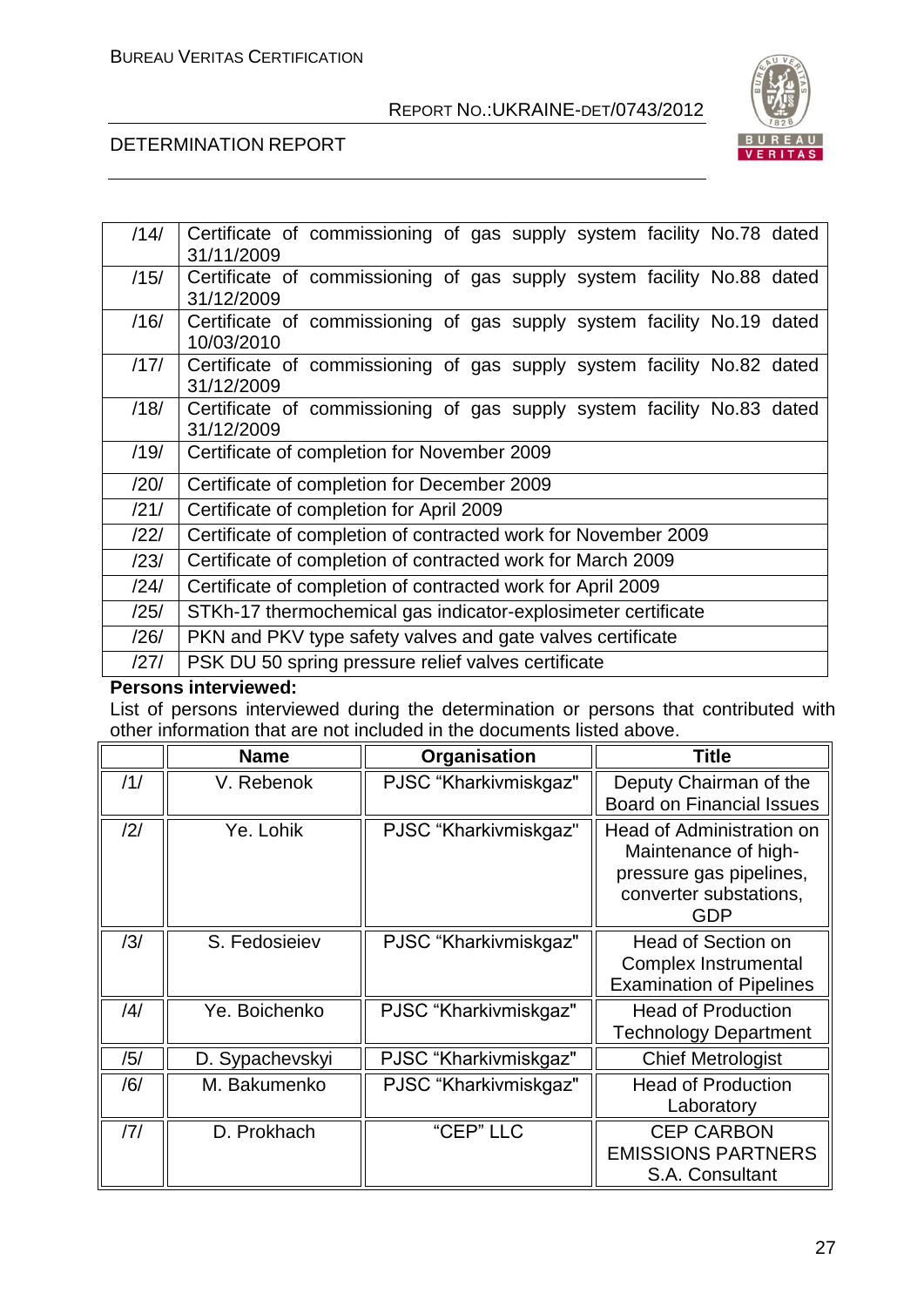

### DETERMINATION REPORT

# APPENDIX A: COMPANY PROJECT DETERMINATION PROTOCOL

# **BUREAU VERITAS CERTIFICATION HOLDING SAS**

**Check list for determination, according to the JOINT IMPLEMENTATION DETERMINATION AND VERIFICATION MANUAL (Version 01)**

| <b>Guidelines</b><br>for Users<br>of the JI<br><b>PDD</b> form<br>or DVM<br><b>Paragraph</b> | <b>Check Item</b>                                                                              | <b>Initial finding</b>                                                                                                                                                                                                         | <b>Project</b><br>participants'<br>actions<br>review | <b>Final</b><br><b>Conclusion</b> |
|----------------------------------------------------------------------------------------------|------------------------------------------------------------------------------------------------|--------------------------------------------------------------------------------------------------------------------------------------------------------------------------------------------------------------------------------|------------------------------------------------------|-----------------------------------|
|                                                                                              | <b>Guidelines for Users of the JI PDD form</b><br>Section A General description of the project |                                                                                                                                                                                                                                |                                                      |                                   |
|                                                                                              | A.1. Title of the project                                                                      |                                                                                                                                                                                                                                |                                                      |                                   |
| A.1                                                                                          | Is the title of the project presented?                                                         | The title is presented: "Reduction of methane leaks on<br>the gas equipment of the gas distribution points and on<br>the gas armature, flanged, threaded joints of the gas<br>distribution pipelines of PJSC "Kharkivmiskgaz". | OK.                                                  | <b>OK</b>                         |
| A.1                                                                                          | Is the sectoral scope to which the project<br>pertains presented?                              | Sectoral scope:<br>Sector 10. Fugitive emissions from fuel (solid fuel, oil<br>and gas)                                                                                                                                        | <b>OK</b>                                            | <b>OK</b>                         |
| A.1                                                                                          | the current version<br>number of the<br>Is<br>document presented?                              | The current version of the document: PDD, Version 02<br>dated 09/10/2012. Ref. to Section A.1.                                                                                                                                 | <b>OK</b>                                            | <b>OK</b>                         |
| A.1                                                                                          | the date when<br>the<br>document was<br>ls.<br>created presented?                              | The date when the document was created: 09/10/2012.                                                                                                                                                                            | OK.                                                  | <b>OK</b>                         |
| A.2. Description of the project                                                              |                                                                                                |                                                                                                                                                                                                                                |                                                      |                                   |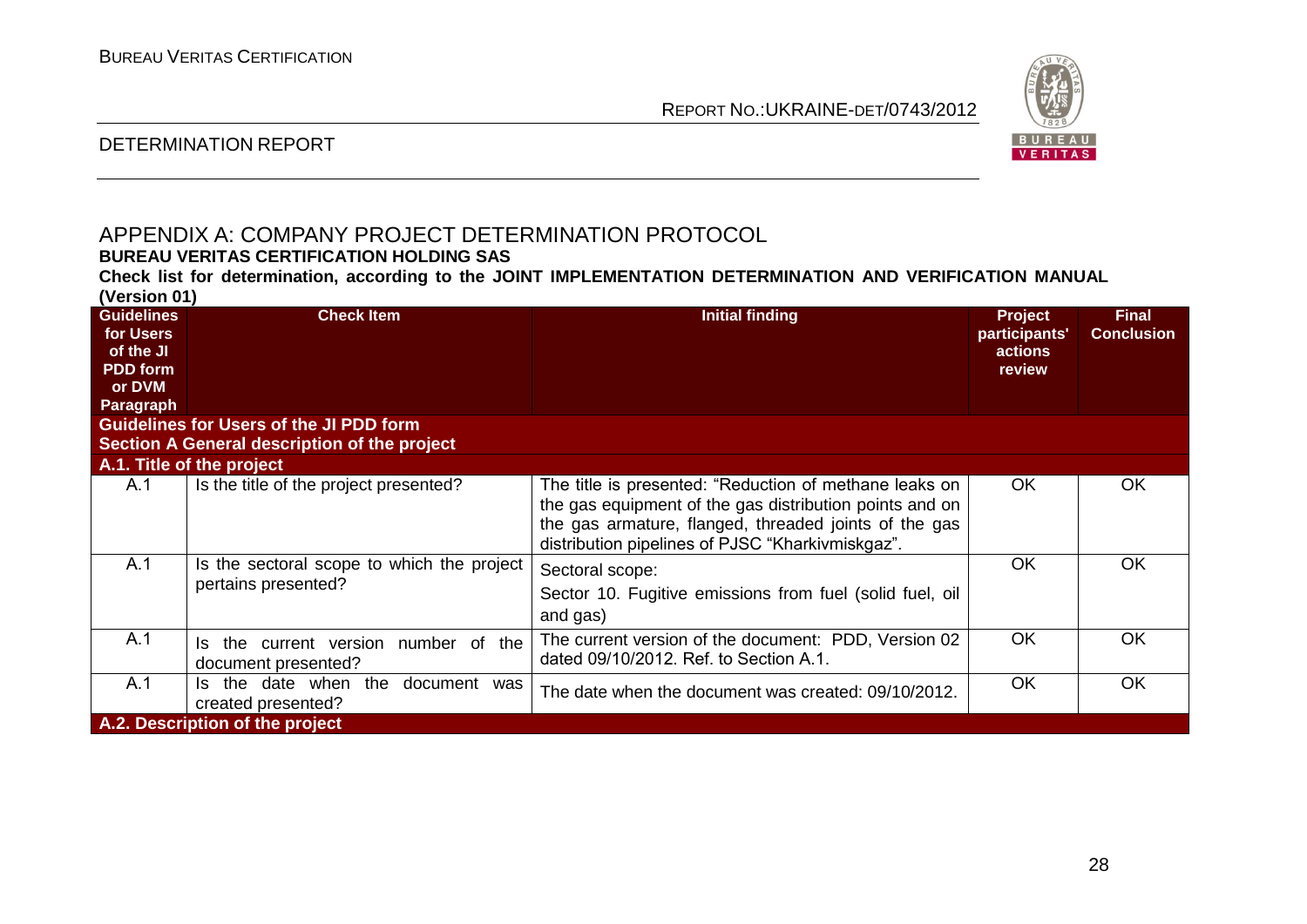

| <b>Guidelines</b><br>for Users<br>of the JI<br><b>PDD</b> form<br>or DVM<br>Paragraph | <b>Check Item</b>                                                                                                                                                                                                                                                                                | <b>Initial finding</b>                                                                                                                                                                                                                                                                                                                                                                                                                                                                                                                                                                                                                                                                                                                                                                                                                                                                                                                                                                                                                                                                                                                                                                                  | Project<br>participants'<br>actions<br>review                  | <b>Final</b><br><b>Conclusion</b>  |
|---------------------------------------------------------------------------------------|--------------------------------------------------------------------------------------------------------------------------------------------------------------------------------------------------------------------------------------------------------------------------------------------------|---------------------------------------------------------------------------------------------------------------------------------------------------------------------------------------------------------------------------------------------------------------------------------------------------------------------------------------------------------------------------------------------------------------------------------------------------------------------------------------------------------------------------------------------------------------------------------------------------------------------------------------------------------------------------------------------------------------------------------------------------------------------------------------------------------------------------------------------------------------------------------------------------------------------------------------------------------------------------------------------------------------------------------------------------------------------------------------------------------------------------------------------------------------------------------------------------------|----------------------------------------------------------------|------------------------------------|
| A.2                                                                                   | Is the purpose of the project included with<br>a concise, summarizing explanation (max.<br>1-2 pages) of the:<br>a) Situation existing prior to the starting<br>date of the project<br>b) Baseline scenario and<br>c) Project scenario (expected outcome,<br>including a technical description)? | The purpose of the project "Reduction of methane<br>leaks on the gas equipment of the gas distribution<br>points and on the gas armature, flanged, threaded<br>joints of the gas distribution pipelines of PJSC<br>"Kharkivmiskgaz" is reduction of natural gas leaks at<br>gas transportation and gas distribution infrastructure of<br>PJSC "Kharkivmiskgaz". These leaks are the result of<br>leaking gas equipment and gas fittings.<br>The main sources of leaks are gas distribution<br>networks (GDN) components included in the project<br>boundary, namely:<br>gas equipment (pressure regulators, valves,<br>filters, switching devices) located at gas<br>distribution points (GDP) and cabinet gas<br>distribution<br>(CGDP)<br>points<br>of<br><b>PJSC</b><br>"Kharkivmiskgaz";<br>gas fittings (taps, valves, vents, etc.), located at<br>the gas pipelines of PJSC "Kharkivmiskgaz".<br>Detailed information on the baseline and project<br>scenarios with technical description is provided in<br>Sections A.2 and A.4.2, of the PDD.<br><b>CL 01.</b> Please provide information on the causes of<br>methane leaks.<br><b>CL 02.</b> Please provide the clarifications on the positive | <b>CL 01</b><br><b>CL 02</b><br><b>CAR 01</b><br><b>CAR 02</b> | <b>OK</b><br>OK<br>OK<br><b>OK</b> |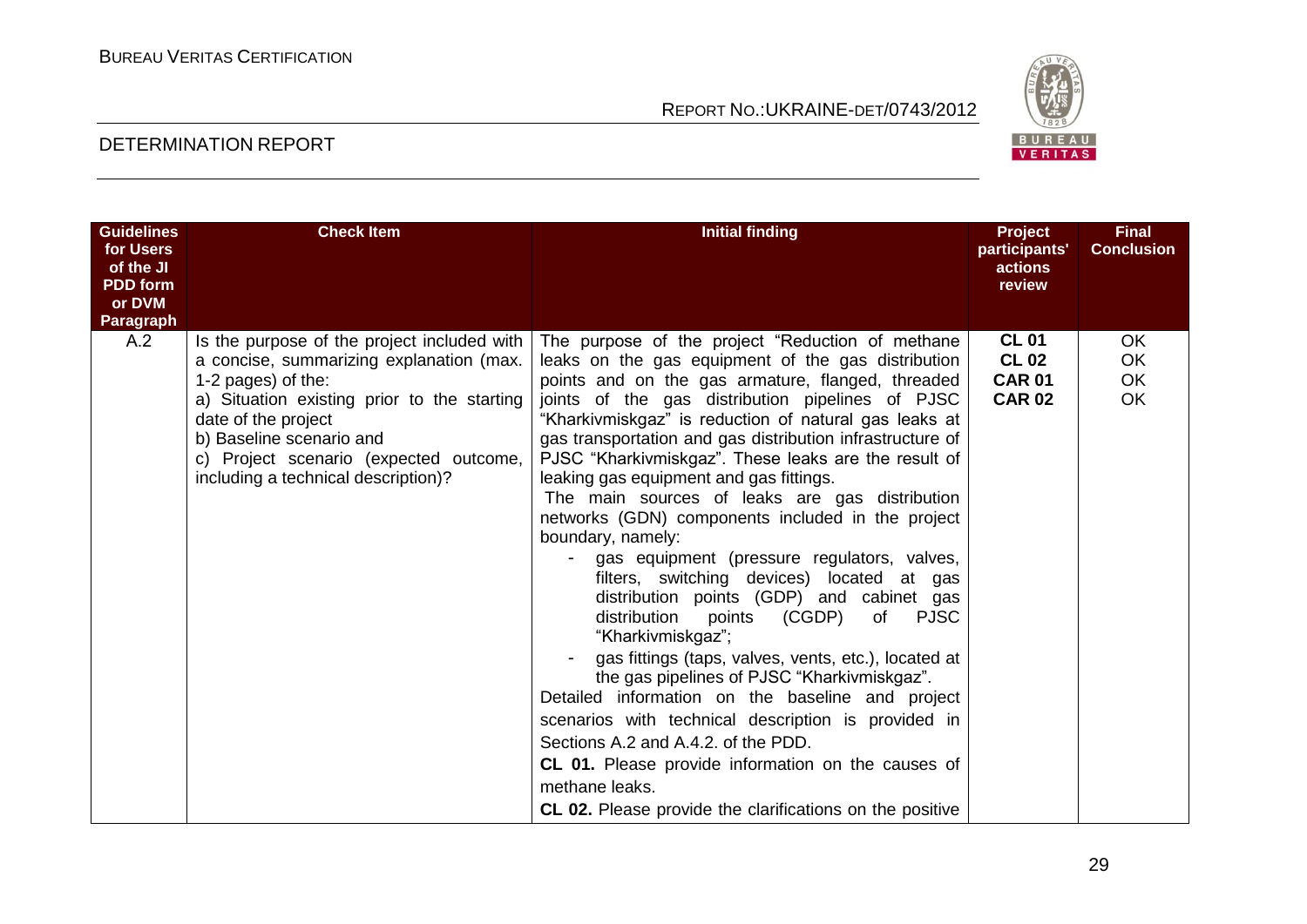

| <b>Guidelines</b><br>for Users<br>of the JI<br><b>PDD</b> form<br>or DVM<br>Paragraph | <b>Check Item</b>                                                             | <b>Initial finding</b>                                                                                                                                                                                                                                                                                                                                                                                                                                                                                             | <b>Project</b><br>participants'<br>actions<br>review             | <b>Final</b><br><b>Conclusion</b>                |
|---------------------------------------------------------------------------------------|-------------------------------------------------------------------------------|--------------------------------------------------------------------------------------------------------------------------------------------------------------------------------------------------------------------------------------------------------------------------------------------------------------------------------------------------------------------------------------------------------------------------------------------------------------------------------------------------------------------|------------------------------------------------------------------|--------------------------------------------------|
|                                                                                       |                                                                               | impact of the project activity in PDD Section A.2.<br><b>CAR 01.</b> Please provide more details on primary<br>activities of the company.<br>CAR 02. The description of the project scenario in<br>Section A.2. provides an incorrect title of the company.                                                                                                                                                                                                                                                        |                                                                  |                                                  |
| A.2                                                                                   | Is the history of the project (incl. its JI<br>component) briefly summarized? | <b>CAR 03.</b> Please provide information on a Letter of<br>Endorsement from Ukraine in Section A.2 of the PDD.                                                                                                                                                                                                                                                                                                                                                                                                    | <b>CAR 03</b>                                                    | <b>OK</b>                                        |
|                                                                                       | A.3. Project participants                                                     |                                                                                                                                                                                                                                                                                                                                                                                                                                                                                                                    |                                                                  |                                                  |
| A.3                                                                                   | Are project participants and Party(ies)<br>involved in the project listed?    | Parties involved in the project: PJSC "Kharkivmiskgaz"<br>(Ukraine - the Host Party), CEP Carbon Emissions<br>Partners S.A. (Switzerland).                                                                                                                                                                                                                                                                                                                                                                         | <b>OK</b>                                                        | <b>OK</b>                                        |
| A.3                                                                                   | Is the data of the project participants<br>presented in tabular format?       | The data of the project participants is presented in<br>tabular format.<br><b>CAR 04.</b> The table provided in Section A.3. of the PDD<br>is inconsistent with the format presented in the<br>Guidelines for users of the JI PDD form.<br><b>CAR 05.</b> Please provide information on the type of<br>commercial activity of PJSC "Kharkivmiskgaz" in<br>Section A.3.<br><b>CAR 06.</b> In PDD Section A.3. please provide USREOU<br>code of PJSC "Kharkivmiskgaz".<br>CAR 07. In PDD Section A.3. please provide | <b>CAR 04</b><br><b>CAR 05</b><br><b>CAR 06</b><br><b>CAR 07</b> | <b>OK</b><br><b>OK</b><br><b>OK</b><br><b>OK</b> |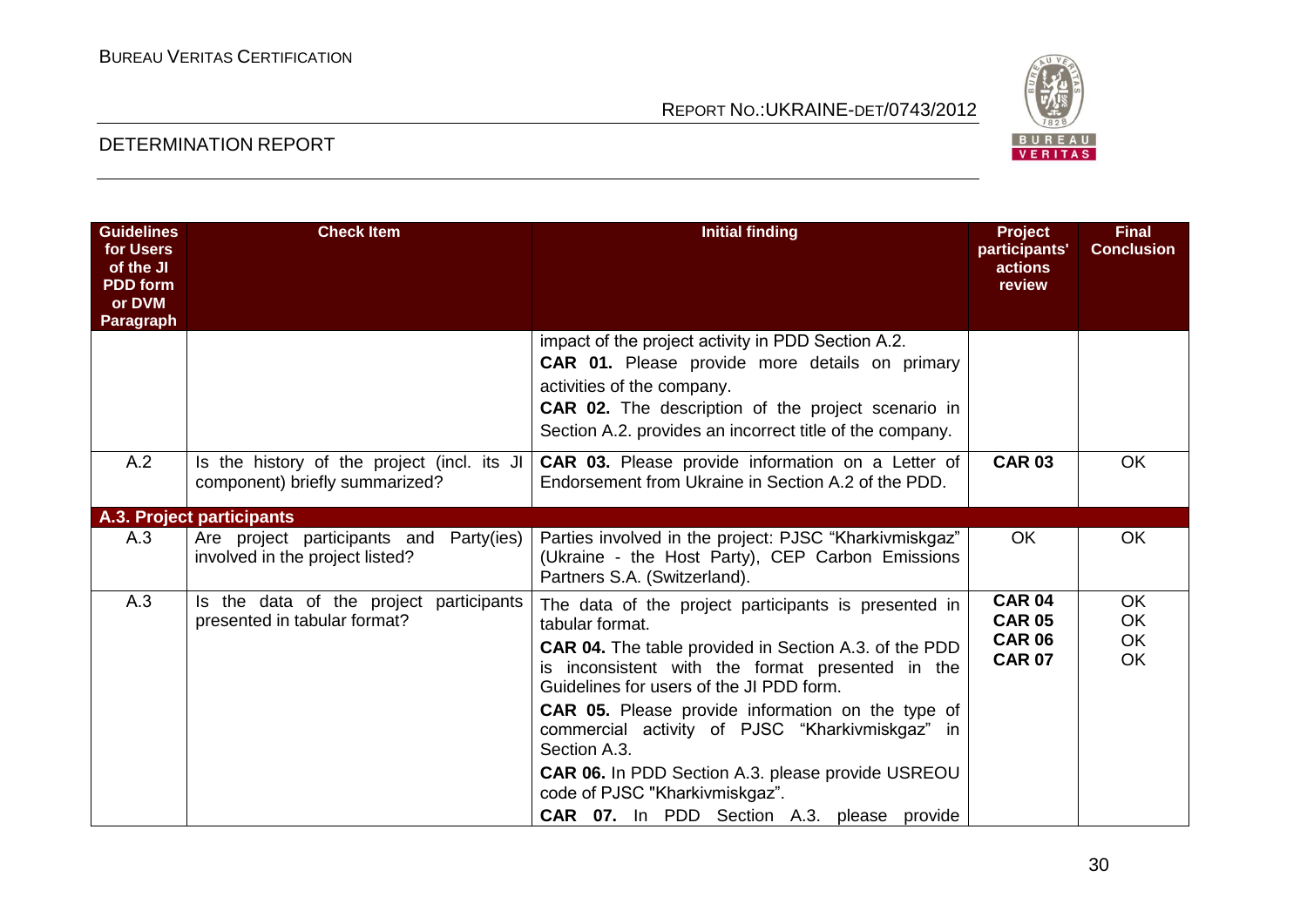

| <b>Guidelines</b><br>for Users | <b>Check Item</b>                                                                                                                                                      | <b>Initial finding</b>                                                                                   | Project<br>participants' | <b>Final</b><br><b>Conclusion</b> |
|--------------------------------|------------------------------------------------------------------------------------------------------------------------------------------------------------------------|----------------------------------------------------------------------------------------------------------|--------------------------|-----------------------------------|
| of the JI<br><b>PDD</b> form   |                                                                                                                                                                        |                                                                                                          | actions<br>review        |                                   |
| or DVM                         |                                                                                                                                                                        |                                                                                                          |                          |                                   |
| Paragraph                      |                                                                                                                                                                        | information on rights and liabilities of the parties under                                               |                          |                                   |
|                                |                                                                                                                                                                        | the project.                                                                                             |                          |                                   |
| A.3                            | Is contact information provided in Annex 1<br>of the PDD?                                                                                                              | Contact information of project participants is provided<br>in Annex 1 of the PDD.                        | <b>CAR 08</b>            | <b>OK</b>                         |
|                                |                                                                                                                                                                        | <b>CAR 08.</b> Please provide contact information of Carbon<br>Emissions Partners S.A. in Annex 1.       |                          |                                   |
| A.3                            | Is it indicated, if it is the case, that the<br>Party involved is a host Party?                                                                                        | Ukraine is the Host Party.                                                                               | <b>OK</b>                | <b>OK</b>                         |
|                                | A.4 Technical description of the project                                                                                                                               |                                                                                                          |                          |                                   |
| Location of the project        |                                                                                                                                                                        |                                                                                                          |                          |                                   |
| A.4.1.1                        | Host Party(ies)                                                                                                                                                        | Ukraine is the Host Party.                                                                               | <b>CL 03</b>             | <b>OK</b>                         |
|                                |                                                                                                                                                                        | CL 03. Please provide reference to the Law of Ukraine                                                    |                          |                                   |
|                                |                                                                                                                                                                        | "On ratification of the Kyoto Protocol to the United<br>Nations Framework Convention on Climate Change". |                          |                                   |
| A.4.1.2                        | Region/State/Province etc.                                                                                                                                             | The project is located in the territory of Kharkiv,<br>Ukraine and territories adherent to the city.     | OK                       | <b>OK</b>                         |
| A.4.1.3                        | City/Town/Community etc.                                                                                                                                               | Kharkiv, Ukraine and territories adherent to the city.                                                   | <b>OK</b>                | OK.                               |
| A.4.1.4                        | Detail of the physical location, including<br>information<br>allowing<br>the<br>unique<br>identification of the project. (This section<br>should not exceed one page). | Information about location is given in Section A.4.1.4 of<br>the PDD.                                    | <b>OK</b>                | <b>OK</b>                         |
|                                |                                                                                                                                                                        | A.4.2. Technologies to be employed, or measures, operations or actions to be implemented by the project  |                          |                                   |
| A.4.2                          |                                                                                                                                                                        | Are the technology(ies) to be employed, or   PDD Section A.4.2 provides the description of the main      | <b>CAR 09</b>            | <b>OK</b>                         |
|                                |                                                                                                                                                                        | measures, operations or actions to be stages of the project implementation, the annual project           | <b>CAR 10</b>            | <b>OK</b>                         |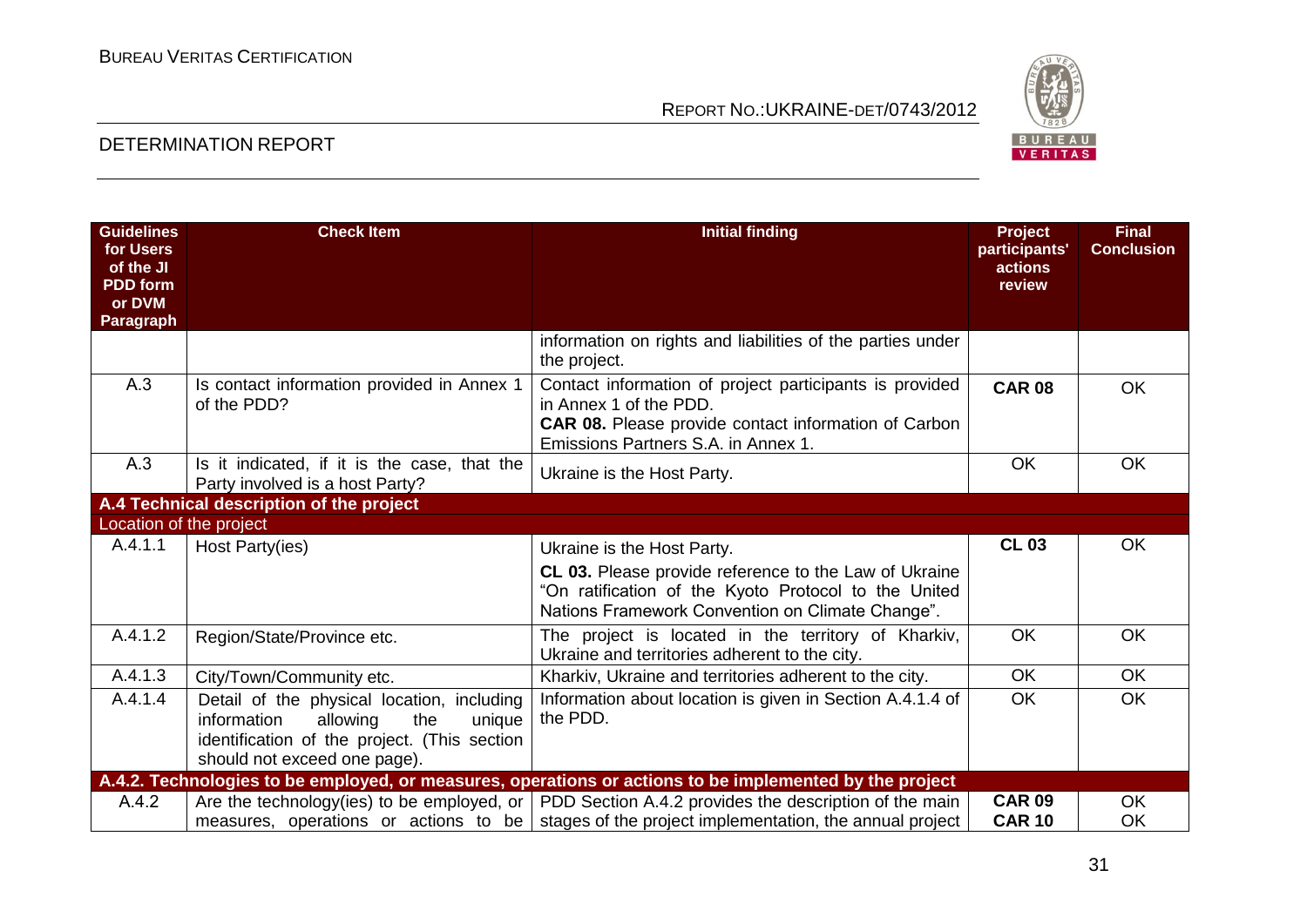

| <b>Guidelines</b><br>for Users<br>of the JI<br><b>PDD</b> form<br>or DVM<br>Paragraph | <b>Check Item</b>                                                                                                              | <b>Initial finding</b>                                                                                                                                                                                                                                                                                                                                                                                                                                                                                                                                                                                                                                                                                                                                                                                                                            | <b>Project</b><br>participants'<br>actions<br>review | <b>Final</b><br><b>Conclusion</b> |
|---------------------------------------------------------------------------------------|--------------------------------------------------------------------------------------------------------------------------------|---------------------------------------------------------------------------------------------------------------------------------------------------------------------------------------------------------------------------------------------------------------------------------------------------------------------------------------------------------------------------------------------------------------------------------------------------------------------------------------------------------------------------------------------------------------------------------------------------------------------------------------------------------------------------------------------------------------------------------------------------------------------------------------------------------------------------------------------------|------------------------------------------------------|-----------------------------------|
|                                                                                       | implemented by the project, including all<br>relevant<br>technical<br>data<br>and<br>the<br>implementation schedule described? | activities schedule, some relevant technical data<br>relating to main equipment to be installed as well as<br>project activities.<br>Project engineering represents the current cutting-edge<br>practice.<br><b>CAR 09.</b> In Section A.4.2 the model of leak indicator in<br>Figure 2 legend is incorrect.<br><b>CAR 10.</b> Data units are not indicated for some<br>parameters in Table 1 of the PDD.<br>CAR 11. The total number of equipment units<br>implemented, stated in PDD Section A.4.2 does not<br>correspond to the information presented in PDD<br>Section A.2.<br><b>CAR 12.</b> The Implementation Schedule contains the<br>data for 2008 twice. Please delete the irrelevant<br>information.<br>CL 04. Please provide information on whether the<br>manifacturer-supplier of gas equipment under the<br>project was appointed. | <b>CAR 11</b><br><b>CAR 12</b><br><b>CL 04</b>       | OK.<br><b>OK</b><br><b>OK</b>     |
|                                                                                       |                                                                                                                                | A.4.3. Brief explanation of how the anthropogenic emissions of greenhouse gases by sources are to be reduced by the proposed JI<br>project, including why the emission reductions would not occur in the absence of the proposed project, taking into account national                                                                                                                                                                                                                                                                                                                                                                                                                                                                                                                                                                            |                                                      |                                   |
| A.4.3                                                                                 | and/or sectoral policies and circumstances<br>Is it stated how anthropogenic GHG                                               | The project activity encompasses:                                                                                                                                                                                                                                                                                                                                                                                                                                                                                                                                                                                                                                                                                                                                                                                                                 | <b>CAR 13</b>                                        | <b>OK</b>                         |
|                                                                                       | emission reductions are to be achieved?<br>(This section should not exceed one page)                                           | repair (replacement) of GDP (CGDP)<br>gas<br>fittings<br><b>PJSC</b><br>equipment<br>and<br>of<br>gas                                                                                                                                                                                                                                                                                                                                                                                                                                                                                                                                                                                                                                                                                                                                             |                                                      |                                   |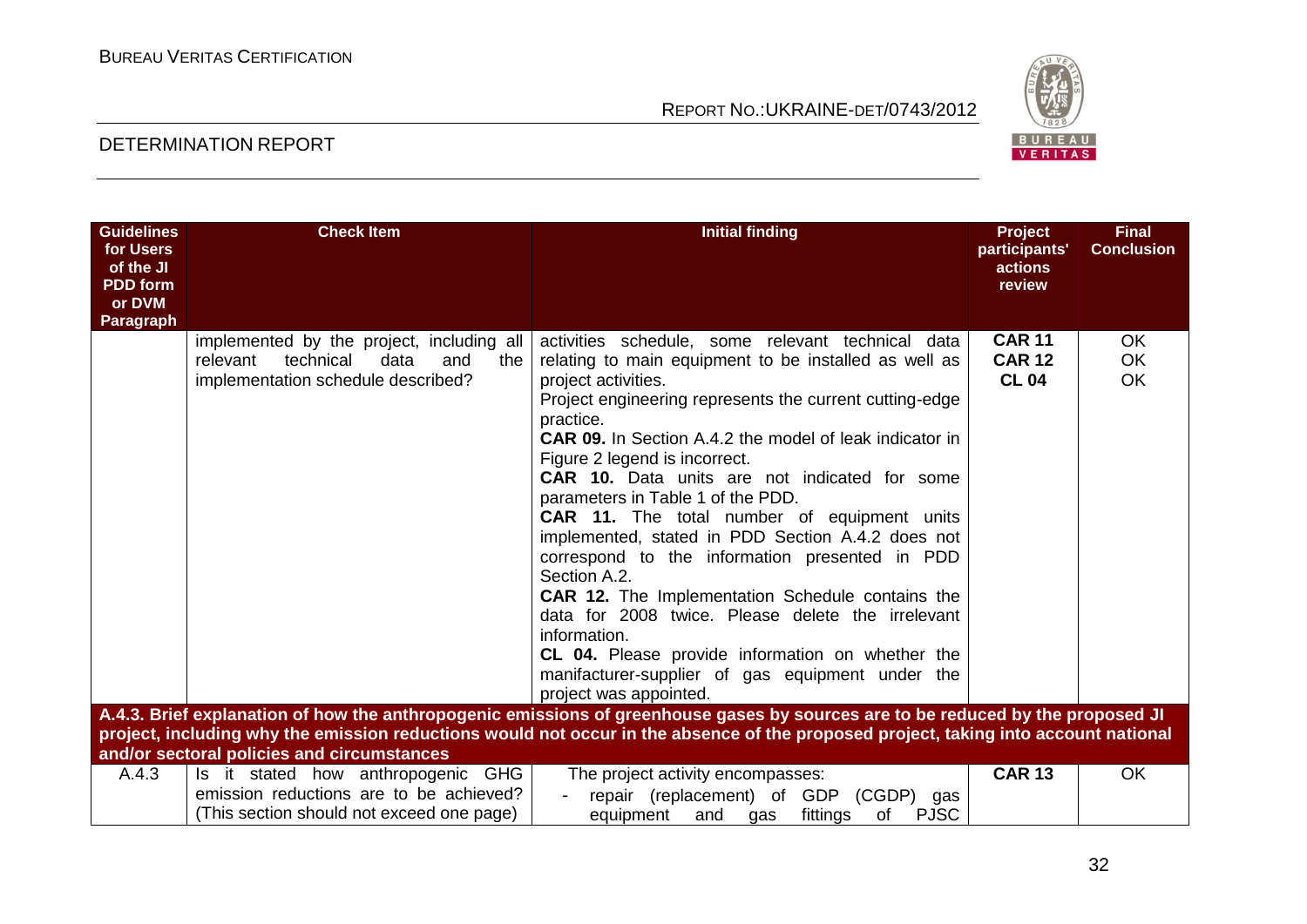

| <b>Guidelines</b><br>for Users<br>of the JI<br><b>PDD</b> form<br>or DVM | <b>Check Item</b>                                                             | <b>Initial finding</b>                                                                                                                                                                                                                                                                                                                                                                                                                                                                                     | <b>Project</b><br>participants'<br>actions<br>review | <b>Final</b><br><b>Conclusion</b> |
|--------------------------------------------------------------------------|-------------------------------------------------------------------------------|------------------------------------------------------------------------------------------------------------------------------------------------------------------------------------------------------------------------------------------------------------------------------------------------------------------------------------------------------------------------------------------------------------------------------------------------------------------------------------------------------------|------------------------------------------------------|-----------------------------------|
| Paragraph                                                                |                                                                               |                                                                                                                                                                                                                                                                                                                                                                                                                                                                                                            |                                                      |                                   |
|                                                                          |                                                                               | "Kharkivmiskgaz" gas pipelines with the use of<br>modern sealing materials<br>and modern<br>equipment of the European producers and their<br>analogues of domestic production;<br>monitoring of methane leaks aimed at the<br>detection of methane leaks caused by sealing<br>failures:<br>further renewal of sealing of GDN components of<br>PJSC "Kharkivmiskgaz".<br><b>CAR 13.</b> The title of the project owner is incorrect.<br>Please make respective corrections to Section A.4.3. of<br>the PDD. |                                                      |                                   |
| A.4.3                                                                    | Is it provided the estimation of emission                                     | The estimation of emission reductions over the                                                                                                                                                                                                                                                                                                                                                                                                                                                             | <b>CAR 14</b>                                        | <b>OK</b>                         |
|                                                                          | reductions over the crediting period?                                         | crediting period is provided in Section A.4.3.1. of the<br>PDD.                                                                                                                                                                                                                                                                                                                                                                                                                                            | <b>CAR 15</b>                                        | <b>OK</b>                         |
|                                                                          |                                                                               | <b>CAR 14.</b> Tables of Section A.4.3.1 are not in line with                                                                                                                                                                                                                                                                                                                                                                                                                                              | <b>CAR 16</b>                                        | <b>OK</b>                         |
|                                                                          |                                                                               | the Guidelines for users of the JI PDD form.<br><b>CAR 15.</b> Please check the numbering of tables in<br>Section A.4.3.<br><b>CAR 16.</b> Total estimated GHG emission reductions<br>over the period of 2005-2007 are not indicated.<br><b>CAR 17.</b> GHG emission reductions should<br>be<br>differentiated between before 2012 and after 2012.                                                                                                                                                         | <b>CAR 17</b>                                        | <b>OK</b>                         |
| A.4.3                                                                    | it provided the estimated annual<br>reduction for the chosen credit period in | The<br>estimated<br>annual<br>reduction<br>for<br>the<br>first<br>commitment period in $tCO2e$ is provided, as well as the                                                                                                                                                                                                                                                                                                                                                                                 | OK                                                   | <b>OK</b>                         |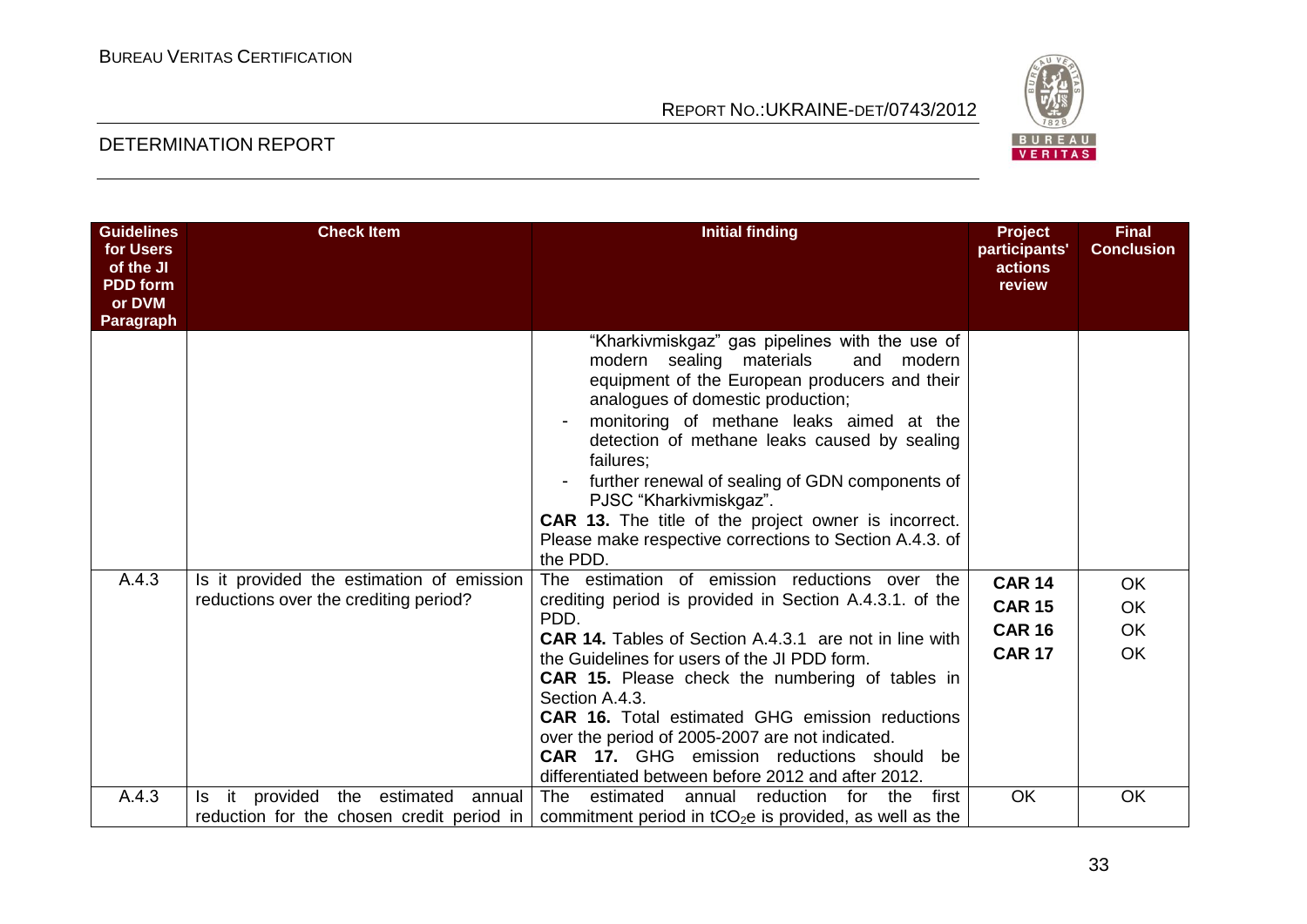

| <b>Guidelines</b><br>for Users<br>of the JI<br><b>PDD</b> form<br>or DVM<br>Paragraph | <b>Check Item</b>                                                                                                             | <b>Initial finding</b>                                                                                                                                                                                                                                                                                                                                              | Project<br>participants'<br>actions<br>review | <b>Final</b><br><b>Conclusion</b> |
|---------------------------------------------------------------------------------------|-------------------------------------------------------------------------------------------------------------------------------|---------------------------------------------------------------------------------------------------------------------------------------------------------------------------------------------------------------------------------------------------------------------------------------------------------------------------------------------------------------------|-----------------------------------------------|-----------------------------------|
|                                                                                       | tCO <sub>2</sub> e?                                                                                                           | estimated annual reduction for the period before and<br>after the first commitment period within the project.                                                                                                                                                                                                                                                       |                                               |                                   |
| A.4.3                                                                                 | the<br>data from questions<br>Are<br>above<br>presented in tabular format?                                                    | Information for the credit period and after the credit<br>period is presented in tabular format. Ref. to PDD<br>(Version 02) Tables 2, 3 and 4, Section A.4.3.1.                                                                                                                                                                                                    | <b>OK</b>                                     | <b>OK</b>                         |
|                                                                                       | A.4.3.1. Estimated amount of emission reductions over the crediting period                                                    |                                                                                                                                                                                                                                                                                                                                                                     |                                               |                                   |
| A.4.3.1                                                                               | Is the length of the crediting period<br>Indicated?                                                                           | The length of the crediting period is indicated in the<br>PDD Section A.4.3.1. and Section C.                                                                                                                                                                                                                                                                       | <b>OK</b>                                     | <b>OK</b>                         |
| A.4.3.1                                                                               | Are estimates of total as well as annual<br>and average annual emission reductions in<br>tonnes of $CO2$ equivalent provided? | Total as well as annual and average annual emission<br>reductions in tonnes of $CO2$ equivalent are provided in<br>accordance with the calculated values in the tables of<br>Section A.4.3.1. of PDD and the Supporting<br>Documents.                                                                                                                               | <b>OK</b>                                     | OK                                |
|                                                                                       | <b>Project approvals by Parties</b>                                                                                           |                                                                                                                                                                                                                                                                                                                                                                     |                                               |                                   |
| 19                                                                                    | Have the DFPs of all Parties listed as<br>"Parties involved" in the PDD provided<br>written project approvals?                | <b>CAR 18.</b> The project has no approval of the Host Party<br>and the investing country.                                                                                                                                                                                                                                                                          | <b>CAR 18</b>                                 | Pending<br>decision.              |
|                                                                                       |                                                                                                                               | To obtain the Letter of Approval the final Determination<br>report must be submitted to the State Environmental<br>Investment Agency of Ukraine that includes this<br>Determination Protocol and the list of sources of<br>Reference Information.<br>A Letter of Approval of Switzerland as the country-<br>participant is not obtained at the current stage of the |                                               |                                   |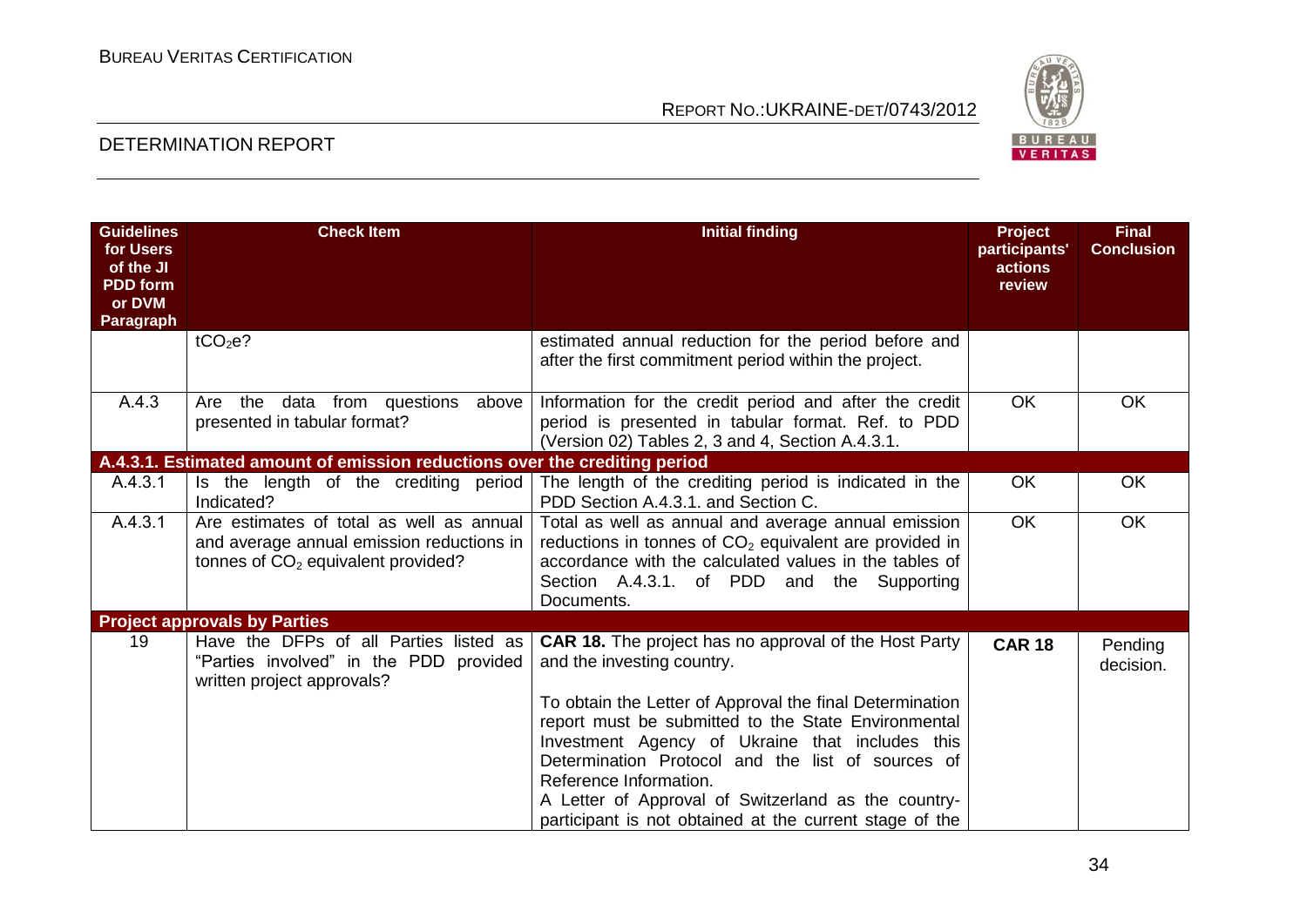

| <b>Guidelines</b><br>for Users<br>of the JI<br><b>PDD</b> form<br>or DVM<br>Paragraph | <b>Check Item</b>                                                                                                                                                                                                                                                                                                                                                                                      | <b>Initial finding</b>                                                                                                                                                                                                                                                                                      | Project<br>participants'<br>actions<br>review | <b>Final</b><br><b>Conclusion</b> |
|---------------------------------------------------------------------------------------|--------------------------------------------------------------------------------------------------------------------------------------------------------------------------------------------------------------------------------------------------------------------------------------------------------------------------------------------------------------------------------------------------------|-------------------------------------------------------------------------------------------------------------------------------------------------------------------------------------------------------------------------------------------------------------------------------------------------------------|-----------------------------------------------|-----------------------------------|
|                                                                                       |                                                                                                                                                                                                                                                                                                                                                                                                        | Project either.<br><b>CAR 18</b> will be closed after the Letter of Approval is<br>issued by the Host Party and country-investor.                                                                                                                                                                           |                                               |                                   |
| 19                                                                                    | Does the PDD identify at least the host<br>Party as a "Party involved"?                                                                                                                                                                                                                                                                                                                                | The Host Party involved is Ukraine.                                                                                                                                                                                                                                                                         | <b>OK</b>                                     | OK                                |
| 19                                                                                    | Has the DFP of the host Party issued a<br>written project approval?                                                                                                                                                                                                                                                                                                                                    | Reference to CAR 18.                                                                                                                                                                                                                                                                                        | <b>CAR 18</b>                                 | Pending<br>decision.              |
| 20                                                                                    | Are all the written project approvals by<br>Parties involved unconditional?                                                                                                                                                                                                                                                                                                                            | Reference to CAR 18.                                                                                                                                                                                                                                                                                        | <b>CAR 18</b>                                 | Pending<br>decision.              |
|                                                                                       | <b>Authorization of project participants by Parties involved</b>                                                                                                                                                                                                                                                                                                                                       |                                                                                                                                                                                                                                                                                                             |                                               |                                   |
| 21                                                                                    | Is each of the legal entities listed as project<br>participants in the PDD authorized by a<br>Party involved, which is also listed in the<br>PDD, through:<br>A written project approval by a Party<br>involved, explicitly indicating the name of<br>the legal entity?<br>- Any other form of project participant<br>authorization in writing, explicitly indicating<br>the name of the legal entity? | Party involved 1: Ukraine (the Host Party), legal entity<br>is PJSC "Kharkivmiskgaz".<br>Party involved 2: Switzerland, legal entity is CEP<br>Carbon Emissions Partners S.A.<br>The project participants will be authorized<br>in in<br>accordance with the relevant project approvals.<br>Pending CAR 18. | <b>CAR 18</b>                                 | Pending<br>decision.              |
| <b>Baseline setting</b>                                                               |                                                                                                                                                                                                                                                                                                                                                                                                        |                                                                                                                                                                                                                                                                                                             |                                               |                                   |
| 22                                                                                    | Does the PDD explicitly indicate which of<br>the following approaches is used for<br>identifying the baseline?<br>- JI specific approach                                                                                                                                                                                                                                                               | The baseline chosen is described in Section B.1 of the<br>PDD. A specific JI approach is used for setting the<br>baseline.                                                                                                                                                                                  | <b>OK</b>                                     | OK                                |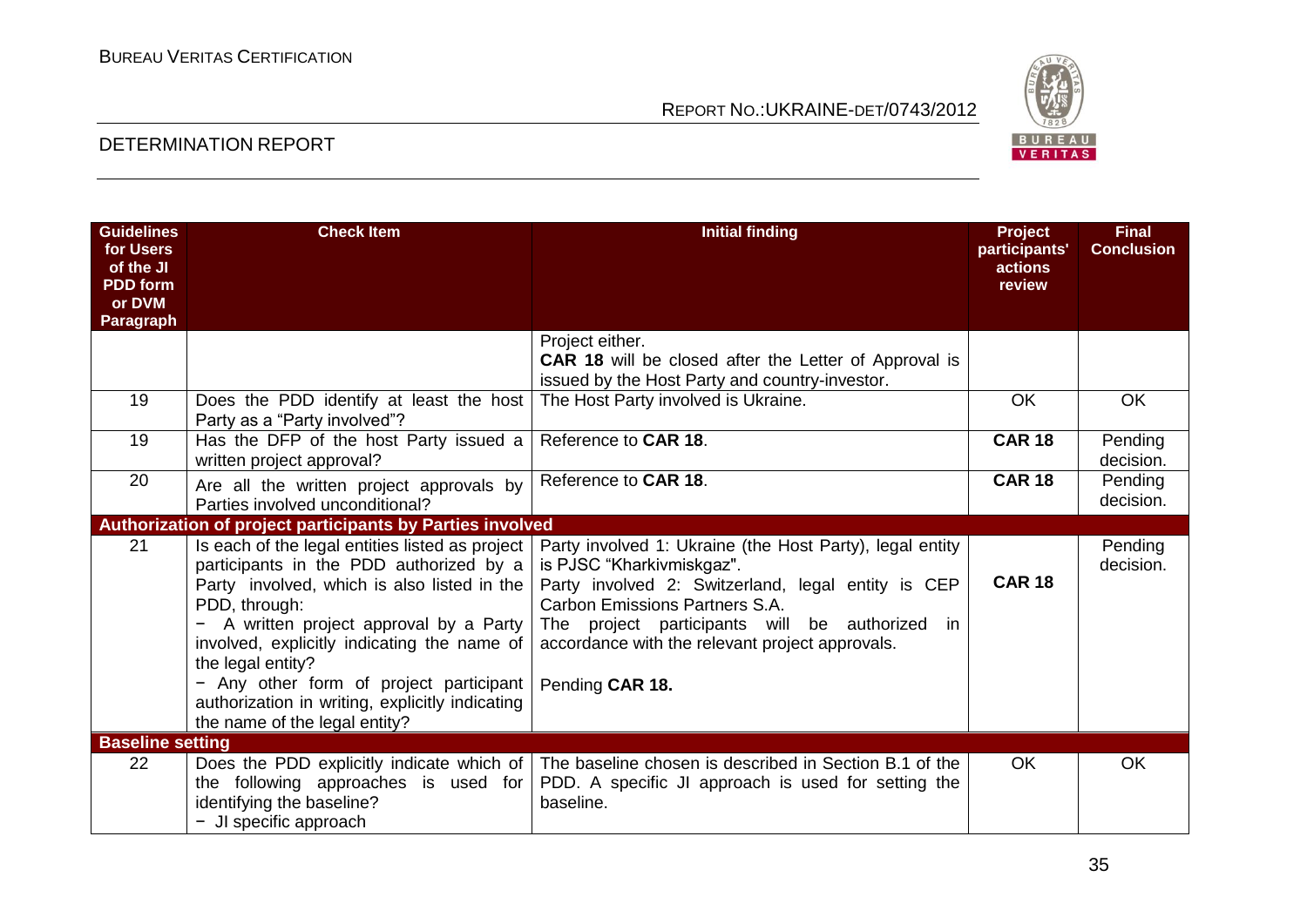

| <b>Guidelines</b><br>for Users<br>of the JI<br><b>PDD</b> form<br>or DVM<br>Paragraph | <b>Check Item</b>                                                                                                                                                                                                                                                                                                                                                                                     | <b>Initial finding</b>                                                                                                                                                                                                                                                                                                                                                                                                                                                                                                                                                                                                                     | Project<br>participants'<br>actions<br>review                   | <b>Final</b><br><b>Conclusion</b>         |
|---------------------------------------------------------------------------------------|-------------------------------------------------------------------------------------------------------------------------------------------------------------------------------------------------------------------------------------------------------------------------------------------------------------------------------------------------------------------------------------------------------|--------------------------------------------------------------------------------------------------------------------------------------------------------------------------------------------------------------------------------------------------------------------------------------------------------------------------------------------------------------------------------------------------------------------------------------------------------------------------------------------------------------------------------------------------------------------------------------------------------------------------------------------|-----------------------------------------------------------------|-------------------------------------------|
|                                                                                       | - Approved CDM methodology approach                                                                                                                                                                                                                                                                                                                                                                   |                                                                                                                                                                                                                                                                                                                                                                                                                                                                                                                                                                                                                                            |                                                                 |                                           |
|                                                                                       | JI specific approach only                                                                                                                                                                                                                                                                                                                                                                             |                                                                                                                                                                                                                                                                                                                                                                                                                                                                                                                                                                                                                                            |                                                                 |                                           |
| 23                                                                                    | detailed<br>Does the PDD<br>provide a<br>theoretical description in a complete and<br>transparent manner?                                                                                                                                                                                                                                                                                             | The choice of the applicable baseline for the project is<br>justified; theoretical description is provided in Section<br>B.1 of PDD version 02.<br><b>CAR 19.</b> Section B.1. of the PDD by mistake mentions<br>the 2nd version of the Guidance on criteria for baseline<br>setting and monitoring.<br><b>CAR 20.</b> Please provide the full title of the approved<br>methodology AM0023 version 4.0, whose elements are<br>used to set the baseline.<br><b>CAR 21.</b> Titles of Supporting Documents are switched<br>(Supporting Document 1).<br>CL 05. Please provide references to AM0023<br>methodology in Section B.1. of the PDD. | <b>CAR 19</b><br><b>CAR 20</b><br><b>CAR 21</b><br><b>CL 05</b> | <b>OK</b><br><b>OK</b><br><b>OK</b><br>OK |
| 23                                                                                    | Does the PDD provide justification that the<br>baseline is established:<br>(a) By listing and describing plausible<br>the<br>scenarios<br>basis of<br>future<br>on<br>conservative assumptions and selecting<br>the most plausible one?<br>(b) Taking into account relevant national<br>and/or sectoral policies and circumstance?<br>- Are key factors that affect a baseline<br>taken into account? | The PDD provides a detailed theoretical description in<br>a complete and transparent manner, as well as<br>justification, that the baseline was established:<br>(a) Identifying plausible future scenarios and choosing<br>the most plausible one. As a result of evaluation of<br>several alternatives the most plausible of them have<br>been identified and will be used as a baseline:<br>Alternative 1.1 - Continuation of the current<br>system of leak detection and repair.<br>Alternative 1.2 - Proposed project activity without                                                                                                 | <b>OK</b>                                                       | <b>OK</b>                                 |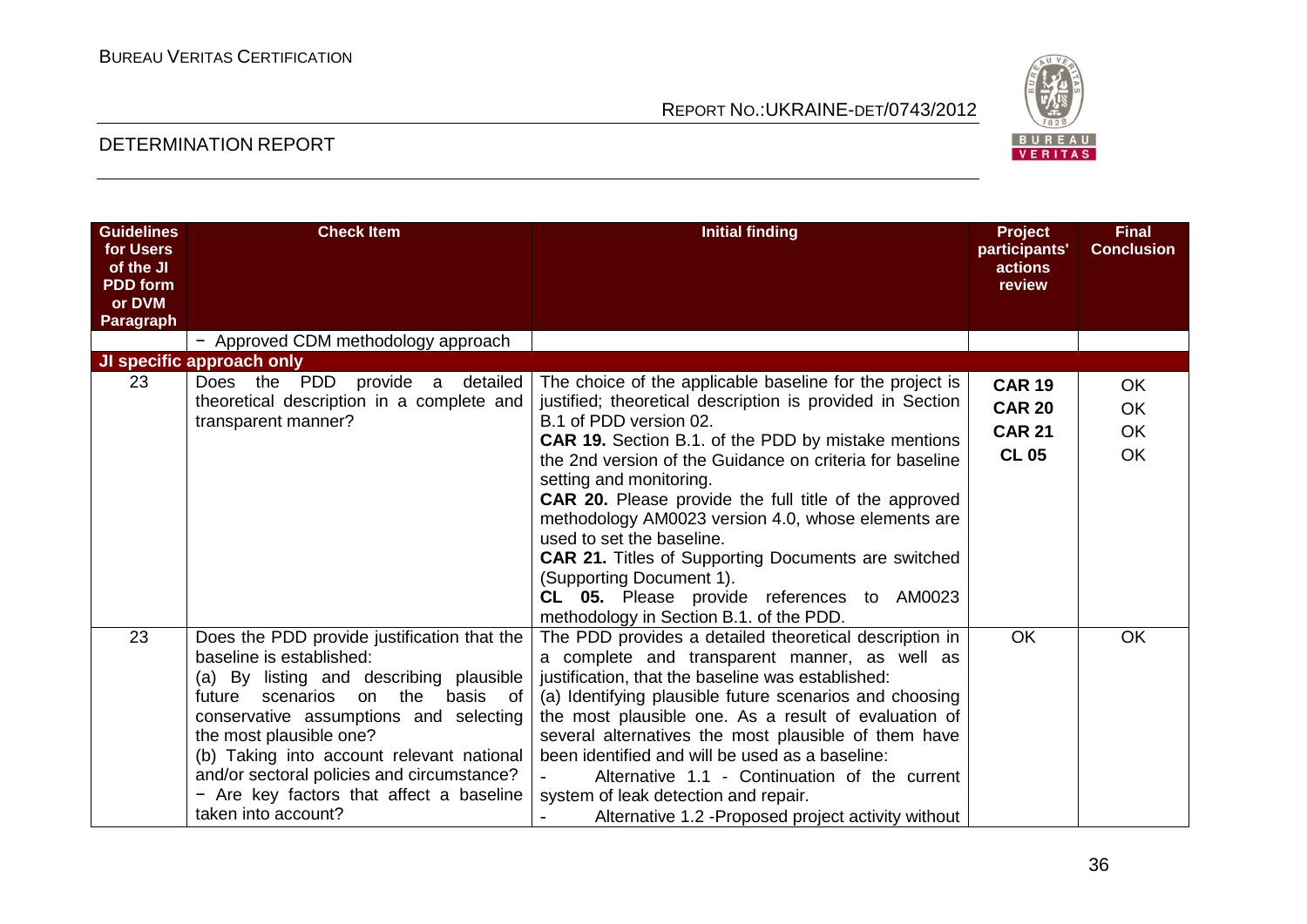

| <b>Guidelines</b><br>for Users<br>of the JI<br><b>PDD</b> form<br>or DVM<br>Paragraph | <b>Check Item</b>                                                                                                                                                                                                                                                                                                                                                                                                                                                                                                                                                                                                        | <b>Initial finding</b>                                                                                                                                                                                                                                                                                                                                                                                                                                                                                                                                                                                                                                                                                                                                                                                                                                                                                                                                                                                                                                                                    | <b>Project</b><br>participants'<br>actions<br>review | <b>Final</b><br><b>Conclusion</b> |
|---------------------------------------------------------------------------------------|--------------------------------------------------------------------------------------------------------------------------------------------------------------------------------------------------------------------------------------------------------------------------------------------------------------------------------------------------------------------------------------------------------------------------------------------------------------------------------------------------------------------------------------------------------------------------------------------------------------------------|-------------------------------------------------------------------------------------------------------------------------------------------------------------------------------------------------------------------------------------------------------------------------------------------------------------------------------------------------------------------------------------------------------------------------------------------------------------------------------------------------------------------------------------------------------------------------------------------------------------------------------------------------------------------------------------------------------------------------------------------------------------------------------------------------------------------------------------------------------------------------------------------------------------------------------------------------------------------------------------------------------------------------------------------------------------------------------------------|------------------------------------------------------|-----------------------------------|
|                                                                                       | (c) In a transparent manner with regard to<br>the choice of approaches, assumptions,<br>methodologies, parameters, date sources<br>and key factors?<br>(d) In a transparent manner with regard to<br>the choice of approaches, assumptions,<br>methodologies, parameters, date sources<br>and key factors?<br>(e) In such a way that ERUs cannot be<br>earned for decreases in activity levels<br>outside the project or due to force<br>majeure?<br>By drawing on the list of standard<br>(f)<br>variables contained in appendix B to<br>"Guidance on criteria for baseline setting<br>and monitoring", as appropriate? | the use of the JI mechanism.<br>(b) Taking into account key factors such as for example<br>rules of the<br>technological<br>sector,<br>Ukrainian<br>environmental legislation and other national legislation,<br>and key relevant factors, such as the ability of financing<br>of construction and reconstruction of gas distribution<br>system, tariffs for gas supply, availability of local<br>technologies and methods of the project, skills and<br>experience of implementing similar projects<br>(c) In a transparent manner with regard to the choice<br>of JI approach and assumptions, parameters, data<br>sources and key factors for identifying initial conditions<br>listed in tabular format in Section B.1.<br>(d) Taking into account of uncertainties and using<br>conservative assumptions<br>(e) In such a way that ERUs cannot be earned for<br>decreases in activity levels outside the project or due to<br>force majeure<br>(f) By drawing on the list of standard variables.<br>The baseline is identified; the description is given in<br>Section B of the PDD. |                                                      |                                   |
| 24                                                                                    | If selected elements or combinations of                                                                                                                                                                                                                                                                                                                                                                                                                                                                                                                                                                                  | The baseline assumptions of the developed JI specific                                                                                                                                                                                                                                                                                                                                                                                                                                                                                                                                                                                                                                                                                                                                                                                                                                                                                                                                                                                                                                     | <b>CAR 22</b>                                        | <b>OK</b>                         |
|                                                                                       | <b>CDM</b><br>methodologies<br>approved<br>or                                                                                                                                                                                                                                                                                                                                                                                                                                                                                                                                                                            | approach are clearly described in full in Section B.1 of<br>the PDD version 02.                                                                                                                                                                                                                                                                                                                                                                                                                                                                                                                                                                                                                                                                                                                                                                                                                                                                                                                                                                                                           | <b>CAR 23</b>                                        | OK                                |
|                                                                                       | methodological tools for baseline setting<br>are used, are the selected elements or                                                                                                                                                                                                                                                                                                                                                                                                                                                                                                                                      | <b>CAR 22.</b> Please check indexes in formulae provided in                                                                                                                                                                                                                                                                                                                                                                                                                                                                                                                                                                                                                                                                                                                                                                                                                                                                                                                                                                                                                               | <b>CAR 24</b>                                        | <b>OK</b>                         |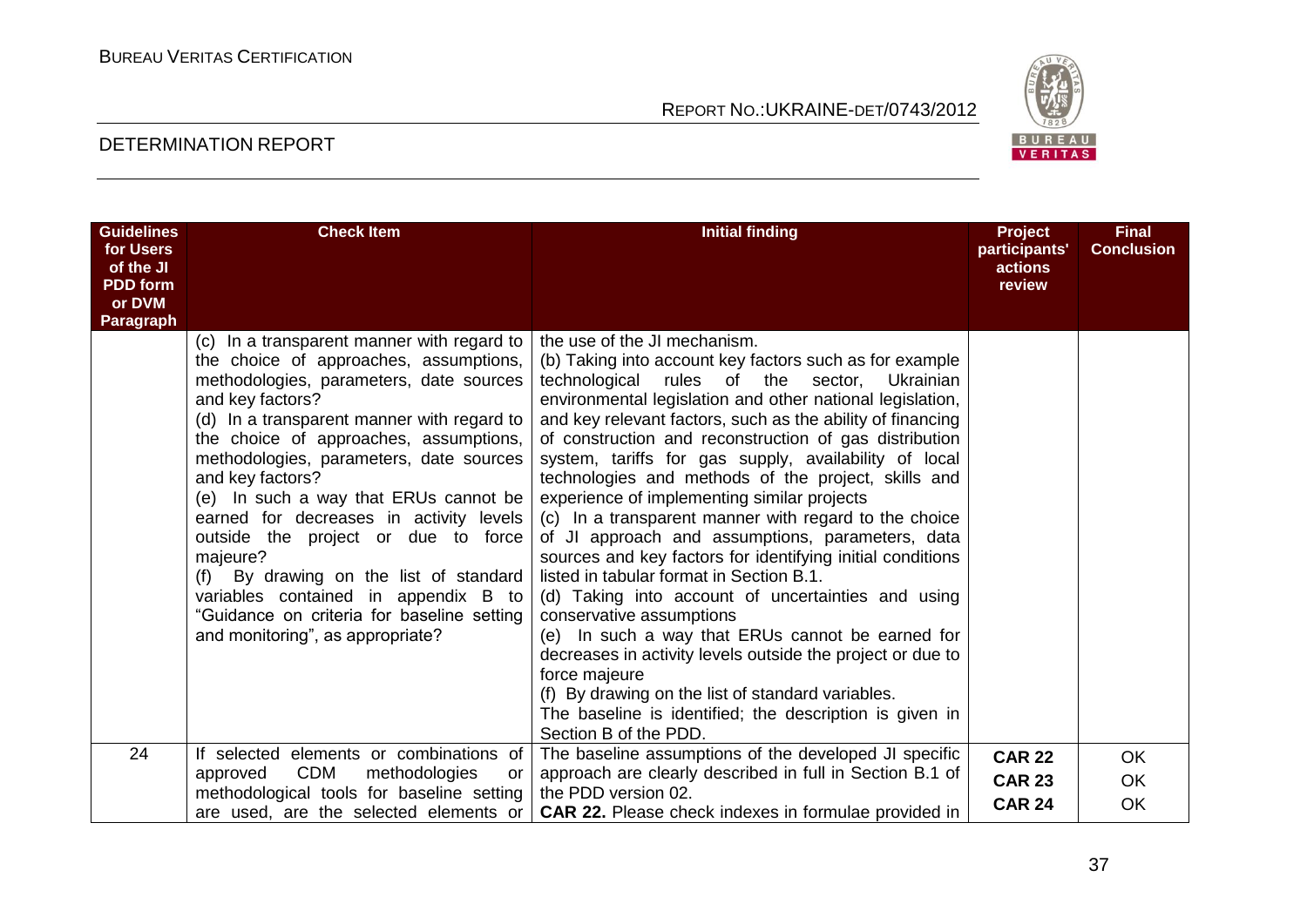

| <b>Guidelines</b><br>for Users<br>of the JI<br><b>PDD</b> form<br>or DVM<br>Paragraph | <b>Check Item</b>                                                                                                                            | <b>Initial finding</b>                                                                                                                                                                                                                                                                                                                                                                                                                                 | <b>Project</b><br>participants'<br>actions<br>review | <b>Final</b><br><b>Conclusion</b> |
|---------------------------------------------------------------------------------------|----------------------------------------------------------------------------------------------------------------------------------------------|--------------------------------------------------------------------------------------------------------------------------------------------------------------------------------------------------------------------------------------------------------------------------------------------------------------------------------------------------------------------------------------------------------------------------------------------------------|------------------------------------------------------|-----------------------------------|
|                                                                                       | combinations together with the elements<br>supplementary developed by the project<br>participants in line with 23 above?                     | Section B.1. of the PDD.<br><b>CAR 23.</b> Please describe the method of GHG emission<br>reduction calculation in Section B.1. under this<br>methodology in more detail.<br><b>CAR 24.</b> Volume to weight conversion factor for natural<br>gas leaks is incorrect. Please make the necessary<br>corrections.<br>CAR 25.In Table in Section B.1, please provide<br>information on QA/QC procedures (to be) applied to the<br>parameter $GWP_{CH_4}$ . | <b>CAR 25</b>                                        | OK                                |
| 25<br><b>Additionality</b>                                                            | If a multi-project emission factor is used,<br>does the PDD<br>provide appropriate<br>justification?<br><b>CDM</b> methodology approach only | When setting baseline the following factors are used:<br>natural gas leakage factor of GDN component $i'$ in<br>CLP: $(K_{i^*h}^s)$ and natural gas leakage factor<br>corresponding to EPNGL of GDN component $i''$ ( $K_{i''}$ )<br>). Source of data (to be) used "Methodology for<br>calculation of greenhouse gas emission reductions<br>achieved through above-standard natural gas leak<br>repair at the gas distribution networks"              | <b>OK</b>                                            | <b>OK</b>                         |
|                                                                                       | JI specific approach only                                                                                                                    |                                                                                                                                                                                                                                                                                                                                                                                                                                                        |                                                      |                                   |
| 28                                                                                    | Does the PDD indicate which of the                                                                                                           | The PDD indicates that the project scenario is not a<br>following approaches for demonstrating   part of the established baseline scenario. It is also                                                                                                                                                                                                                                                                                                 | <b>OK</b>                                            | <b>OK</b>                         |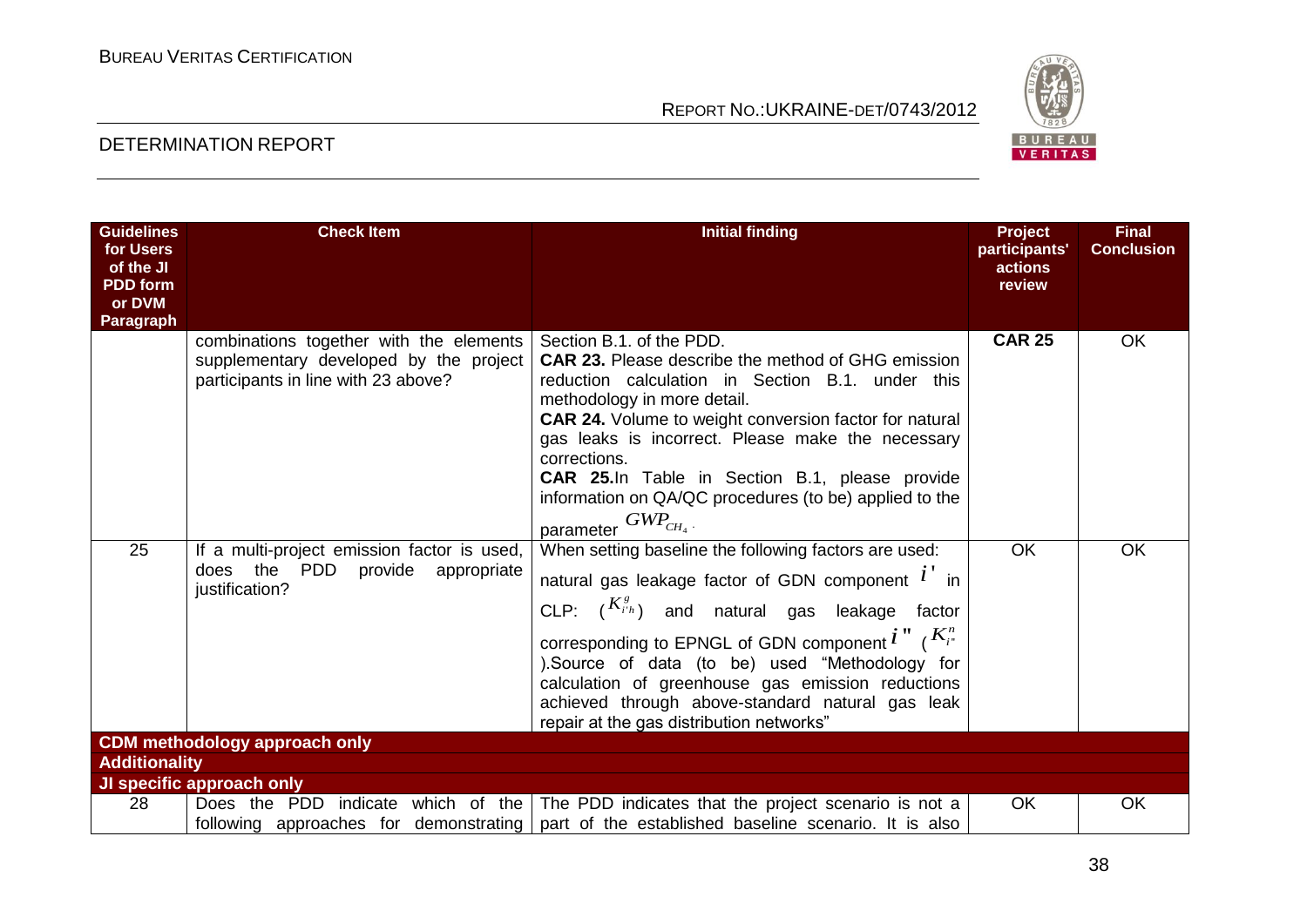

| <b>Guidelines</b><br>for Users<br>of the JI<br><b>PDD</b> form<br>or DVM<br>Paragraph | <b>Check Item</b>                                                                                                                                                                                                                                                                                                                                                                                                                                                                                                                                                                                                                                                                                                                                                                                                                        | <b>Initial finding</b>                                                                                                                                                                                                                                      | Project<br>participants'<br>actions<br>review | <b>Final</b><br><b>Conclusion</b> |
|---------------------------------------------------------------------------------------|------------------------------------------------------------------------------------------------------------------------------------------------------------------------------------------------------------------------------------------------------------------------------------------------------------------------------------------------------------------------------------------------------------------------------------------------------------------------------------------------------------------------------------------------------------------------------------------------------------------------------------------------------------------------------------------------------------------------------------------------------------------------------------------------------------------------------------------|-------------------------------------------------------------------------------------------------------------------------------------------------------------------------------------------------------------------------------------------------------------|-----------------------------------------------|-----------------------------------|
|                                                                                       | additionality is used?<br>(a) Provision of traceable and transparent<br>information showing the baseline was<br>identified on the basis of conservative<br>assumptions, that the project scenario is<br>not part of the identified baseline scenario<br>and that the project will lead to emission<br>reductions or enhancements of removals<br>(b) Provision of traceable and transparent<br>information that an AIE has already<br>positively determined that a comparable<br>project (to be) implemented<br>under<br>comparable<br>has<br>circumstances<br>additionality<br>(c) Application of the most recent version<br>of the "Tool for the demonstration and<br>assessment of additionality. (allowing for a<br>two-month grace period) or any other<br>method for proving additionality approved<br>by the CDM Executive Board". | stated that the project will lead to emission reductions.<br>Additionality of the project activity is demonstrated and<br>assessed in Section B.2. of the PDD using the "Tool for<br>the demonstration and assessment of additionality"<br>(Version 06.0.0) |                                               |                                   |
| 29(a)                                                                                 | Does the PDD provide a justification of the<br>applicability of the approach with a clear<br>and transparent description?                                                                                                                                                                                                                                                                                                                                                                                                                                                                                                                                                                                                                                                                                                                | Detailed analysis described in Section A.4.3, B.1 and<br>B.2, shows that emissions of the baseline scenario are<br>likely to exceed emissions of the project scenario due<br>to the implementation of project activities.                                   | <b>OK</b>                                     | <b>OK</b>                         |
| 29(b)                                                                                 | Are additionality proofs provided?                                                                                                                                                                                                                                                                                                                                                                                                                                                                                                                                                                                                                                                                                                                                                                                                       | Yes. Refer to section B.2, of the PDD.                                                                                                                                                                                                                      | <b>OK</b>                                     | <b>OK</b>                         |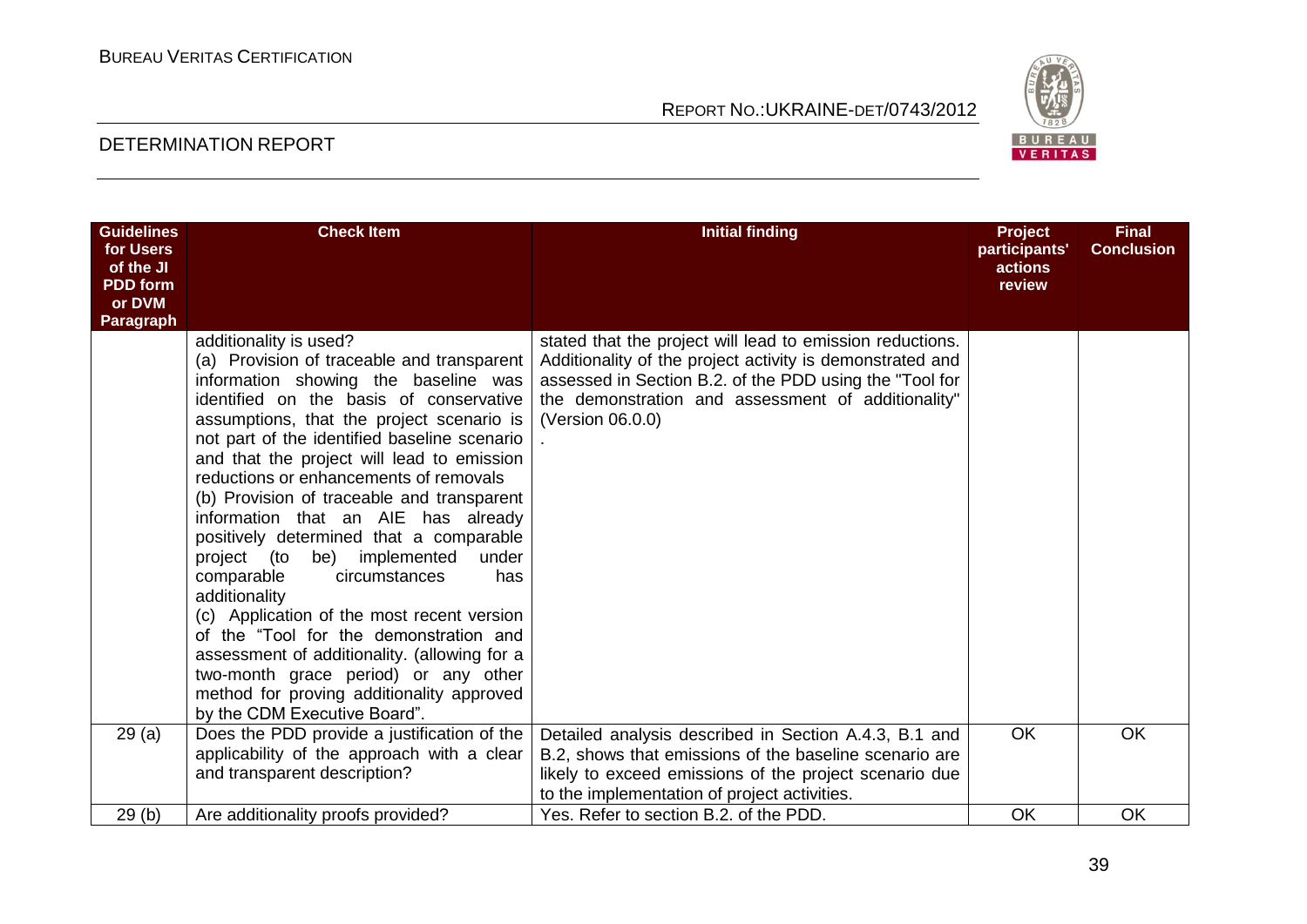

| <b>Guidelines</b><br>for Users<br>of the JI<br><b>PDD</b> form<br>or DVM<br>Paragraph | <b>Check Item</b>                                                                                                                                                                                                                                                    | <b>Initial finding</b>                                                                                                                                                                                                                                                                                                                                                                             | <b>Project</b><br>participants'<br>actions<br>review | <b>Final</b><br><b>Conclusion</b> |
|---------------------------------------------------------------------------------------|----------------------------------------------------------------------------------------------------------------------------------------------------------------------------------------------------------------------------------------------------------------------|----------------------------------------------------------------------------------------------------------------------------------------------------------------------------------------------------------------------------------------------------------------------------------------------------------------------------------------------------------------------------------------------------|------------------------------------------------------|-----------------------------------|
| 29 <sub>(c)</sub>                                                                     | the<br>additionality<br>demonstrated<br>ls.<br>appropriately as a result?                                                                                                                                                                                            | The fact that the project activity itself is not the baseline<br>scenario is clearly demonstrated in Sections A.2, B.1,<br>B.2 of the PDD.                                                                                                                                                                                                                                                         | OK.                                                  | <b>OK</b>                         |
| 30                                                                                    | If the approach 28 (c) is chosen, are all<br>explanations, descriptions and analyses<br>made in accordance with the selected tool<br>or method?                                                                                                                      | All explanations, descriptions and analyses are made<br>in accordance with the newest version of the "Tools for<br>the demonstration and assessment of additionality"<br>(Version 06.0.0)                                                                                                                                                                                                          | OK                                                   | <b>OK</b>                         |
|                                                                                       | Approved CDM methodology approach only_ Paragraphs 31(a) - 31(e)_Not applicable                                                                                                                                                                                      |                                                                                                                                                                                                                                                                                                                                                                                                    |                                                      |                                   |
|                                                                                       | Project boundary (applicable except for JI LULUCF projects)                                                                                                                                                                                                          |                                                                                                                                                                                                                                                                                                                                                                                                    |                                                      |                                   |
|                                                                                       | JI specific approach only                                                                                                                                                                                                                                            |                                                                                                                                                                                                                                                                                                                                                                                                    |                                                      |                                   |
| 32(a)                                                                                 | Does the project boundary defined in the<br><b>PDD</b><br>encompass<br>all anthropogenic<br>emissions by sources of GHGs that are:<br>Under the control of the project<br>(i)<br>participants?<br>(ii) Reasonably attributable to the project?<br>(iii) Significant? | The project boundary defined in the PDD encompasses<br>all anthropogenic emissions by sources of GHGs that<br>are:<br>(i) Under the control of the project participants,<br>such as:<br>technological natural gas losses during<br>scheduled repair of gas pipelines;<br>(ii) Reasonably attributable to the project, such as:<br>methane leaks at gas fittings of house<br>distribution networks: | <b>OK</b>                                            | <b>OK</b>                         |
|                                                                                       |                                                                                                                                                                                                                                                                      | (iii) Significant, i.e., as a rule of thumb, would by<br>each source account on average per year over<br>the crediting period for more than 1 per cent of                                                                                                                                                                                                                                          |                                                      |                                   |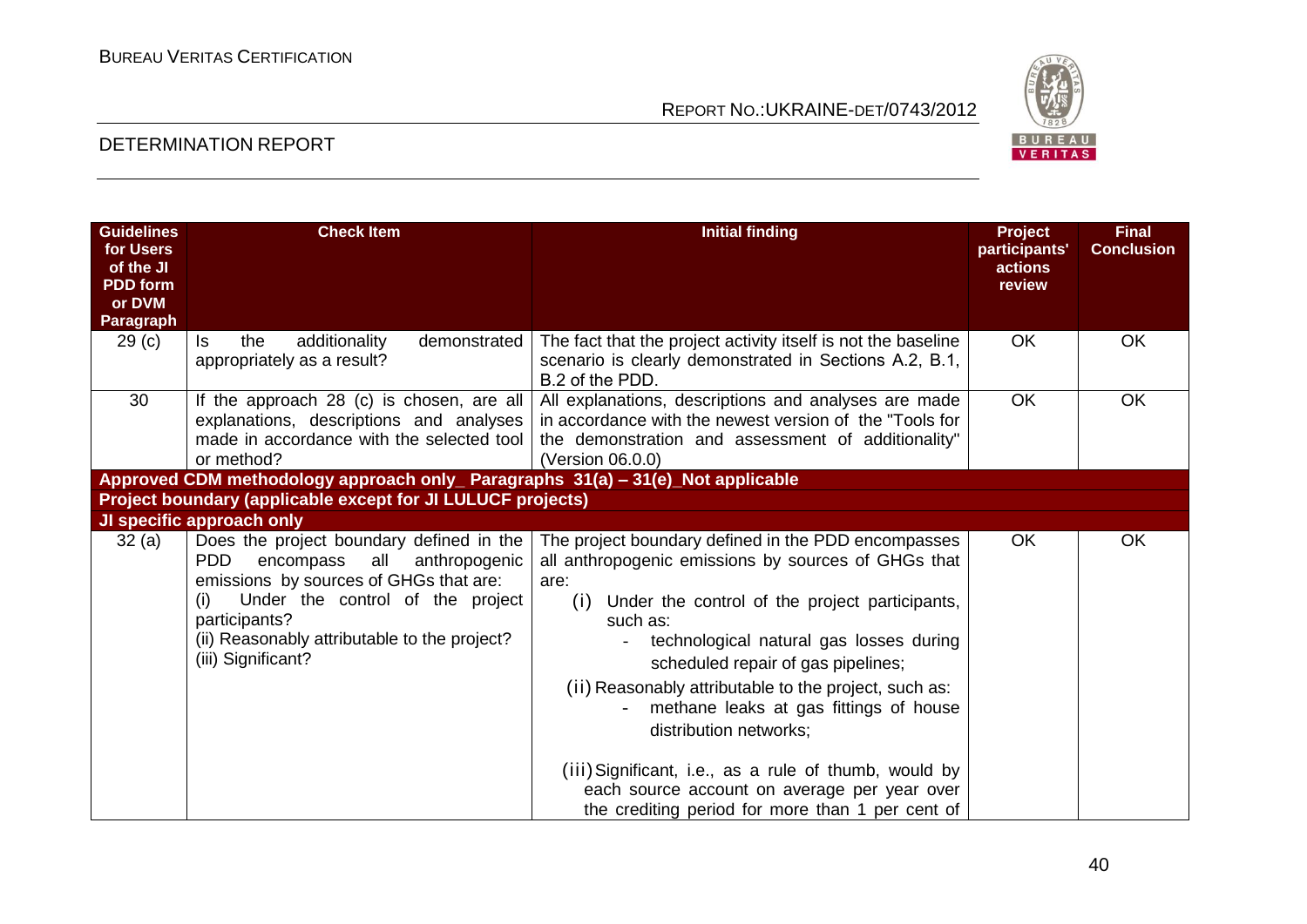

| <b>Guidelines</b><br>for Users<br>of the JI<br><b>PDD</b> form<br>or DVM<br>Paragraph | <b>Check Item</b>                                                                                                                                                                              | <b>Initial finding</b>                                                                                                                                                                                                                                                                                                                                                                                                                                                                                    | Project<br>participants'<br>actions<br>review | <b>Final</b><br><b>Conclusion</b> |
|---------------------------------------------------------------------------------------|------------------------------------------------------------------------------------------------------------------------------------------------------------------------------------------------|-----------------------------------------------------------------------------------------------------------------------------------------------------------------------------------------------------------------------------------------------------------------------------------------------------------------------------------------------------------------------------------------------------------------------------------------------------------------------------------------------------------|-----------------------------------------------|-----------------------------------|
|                                                                                       |                                                                                                                                                                                                | the annual average anthropogenic emissions by<br>sources of GHGs, or exceed an amount of 2,000<br>tonnes of $CO2$ equivalent, whichever is lower:<br>leaks at gas equipment (pressure controllers,<br>valves, filters, etc.) of gas distribution points<br>(cabinet-type gas distribution points);<br>leaks in gas fittings (faucets, valves, etc.),<br>located in gas distribution networks of PJSC<br>"Kharkivmiskgaz".<br>Only methane leaks of type (iii) are included in the JI<br>Project boundary. |                                               |                                   |
| 32(b)                                                                                 | Is the project boundary defined on the<br>basis of a case-by-case assessment with<br>regard to the criteria referred to in 32 (a)<br>above?                                                    | Project boundary is defined on the basis of case-by-<br>case assessment of different emission sources.                                                                                                                                                                                                                                                                                                                                                                                                    | <b>OK</b>                                     | <b>OK</b>                         |
| 32(c)                                                                                 | Are the delineation of the project boundary<br>and the gases and sources included<br>appropriately described and justified in the<br>PDD by using a figure or flow chart if it is<br>possible? | The project boundary is presented in a graphic form<br>(Figure 3) and is understandable enough so that there<br>is no need of tabular presentation.                                                                                                                                                                                                                                                                                                                                                       | <b>OK</b>                                     | <b>OK</b>                         |
| 32 <sub>(d)</sub>                                                                     | Are all gases and sources included<br>explicitly stated, and the exclusions of any<br>sources related to the baseline or the<br>project are appropriately justified?                           | All gases and sources included are explicitly stated.<br>Ref. to Section B of PDD version 02.                                                                                                                                                                                                                                                                                                                                                                                                             | OK                                            | OK                                |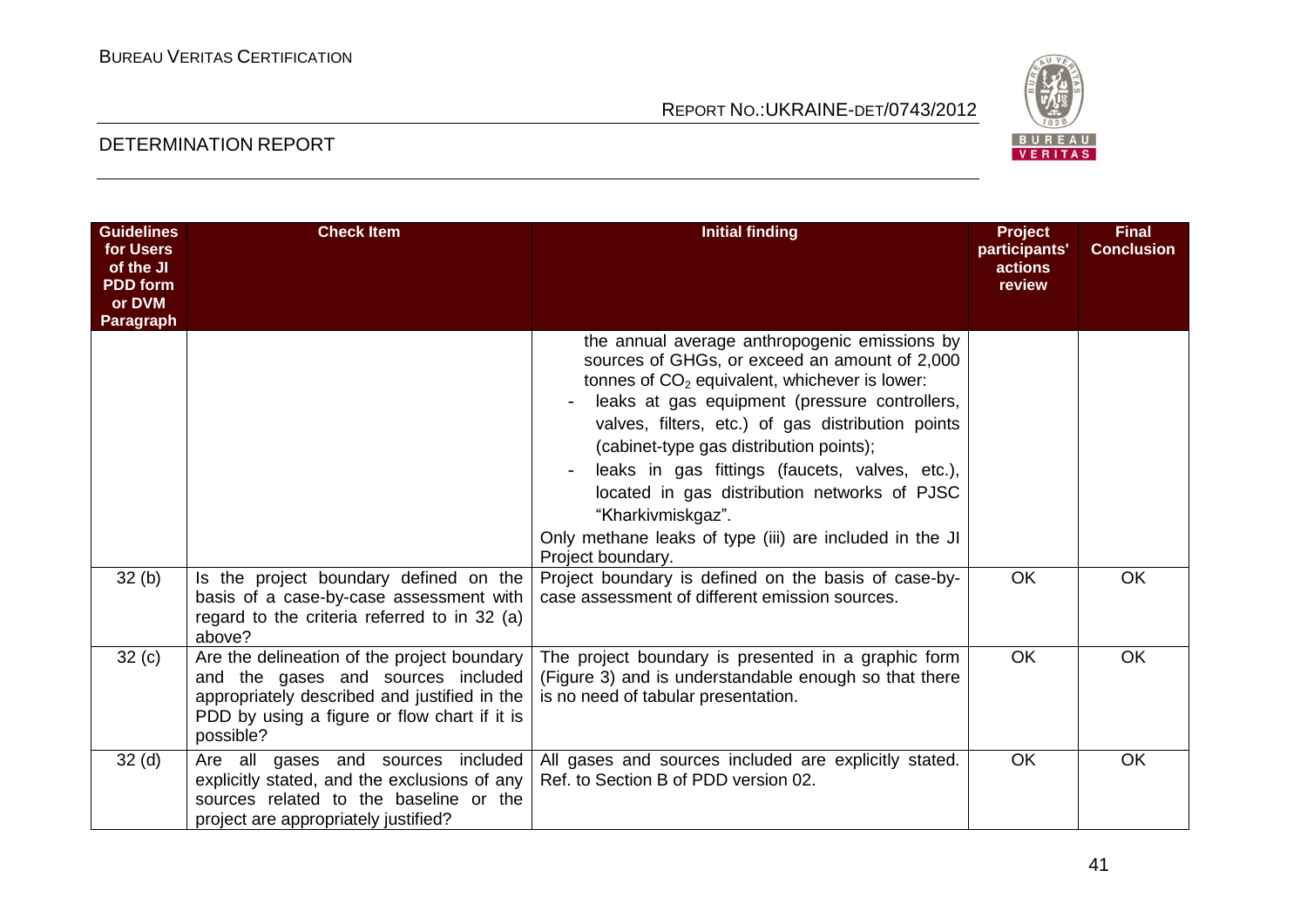

| <b>Guidelines</b>       | <b>Check Item</b>                                                                                                                                                       | <b>Initial finding</b>                                                                                                                                                                                                                                                                                                                                                                                                                                                                                                                                                                            | <b>Project</b>           | <b>Final</b>      |
|-------------------------|-------------------------------------------------------------------------------------------------------------------------------------------------------------------------|---------------------------------------------------------------------------------------------------------------------------------------------------------------------------------------------------------------------------------------------------------------------------------------------------------------------------------------------------------------------------------------------------------------------------------------------------------------------------------------------------------------------------------------------------------------------------------------------------|--------------------------|-------------------|
| for Users<br>of the JI  |                                                                                                                                                                         |                                                                                                                                                                                                                                                                                                                                                                                                                                                                                                                                                                                                   | participants'<br>actions | <b>Conclusion</b> |
| <b>PDD</b> form         |                                                                                                                                                                         |                                                                                                                                                                                                                                                                                                                                                                                                                                                                                                                                                                                                   | review                   |                   |
| or DVM                  |                                                                                                                                                                         |                                                                                                                                                                                                                                                                                                                                                                                                                                                                                                                                                                                                   |                          |                   |
| <b>Paragraph</b>        |                                                                                                                                                                         |                                                                                                                                                                                                                                                                                                                                                                                                                                                                                                                                                                                                   |                          |                   |
|                         | Approved CDM methodology approach only_Paragraph 33_ Not applicable                                                                                                     |                                                                                                                                                                                                                                                                                                                                                                                                                                                                                                                                                                                                   |                          |                   |
| <b>Crediting period</b> |                                                                                                                                                                         |                                                                                                                                                                                                                                                                                                                                                                                                                                                                                                                                                                                                   |                          |                   |
| 34(a)                   | Does the PDD state the starting date of the<br>project as the date on which the<br>implementation or construction or real<br>action of the project will begin or began? | According to the Guidelines for users of JI PDD form<br>(version 04), the starting date of the project is the date<br>on which the implementation or construction or real<br>action of the project begins.<br>The project's starting date is identified and specified in<br>Section C. 1 of the PDD.<br>The starting date of the project activity: $14/12/2004 -$<br>the date when PJSC "Kharkivmiskgaz" commenced<br>repair works at GDP (CGDP) gas equipment and gas<br>fittings, flanged and threaded joints of gas distribution<br>networks of PJSC "Kharkivmiskgaz" under the JI<br>project. | <b>OK</b>                | <b>OK</b>         |
| 34(a)                   | Is the starting date after 2000?                                                                                                                                        | The starting date is after 2000.                                                                                                                                                                                                                                                                                                                                                                                                                                                                                                                                                                  | <b>OK</b>                | <b>OK</b>         |
| 34(b)                   | Does the PDD state the expected<br>operational lifetime of the project in years<br>and months?                                                                          | <b>CAR 26.</b> The estimated operational lifetime of the<br>project is incorrect (number of months).                                                                                                                                                                                                                                                                                                                                                                                                                                                                                              | <b>CAR 26</b>            | <b>OK</b>         |
| 34(c)                   | Does the PDD state the length of the<br>crediting period in years and months?                                                                                           | The length of the crediting period in years and months<br>is stated in Section C.3.<br><b>CAR 27.</b> The length of the crediting period is incorrect<br>(number of months).                                                                                                                                                                                                                                                                                                                                                                                                                      | <b>CAR 27</b>            | <b>OK</b>         |
| 34(c)                   | Is the starting date of the crediting period<br>on or after the date of the first emission<br>reductions or enhancements of net                                         | The starting date of the crediting period is on the date<br>when the first emission reductions are expected,<br>namely 01/01/2005.                                                                                                                                                                                                                                                                                                                                                                                                                                                                | <b>OK</b>                | <b>OK</b>         |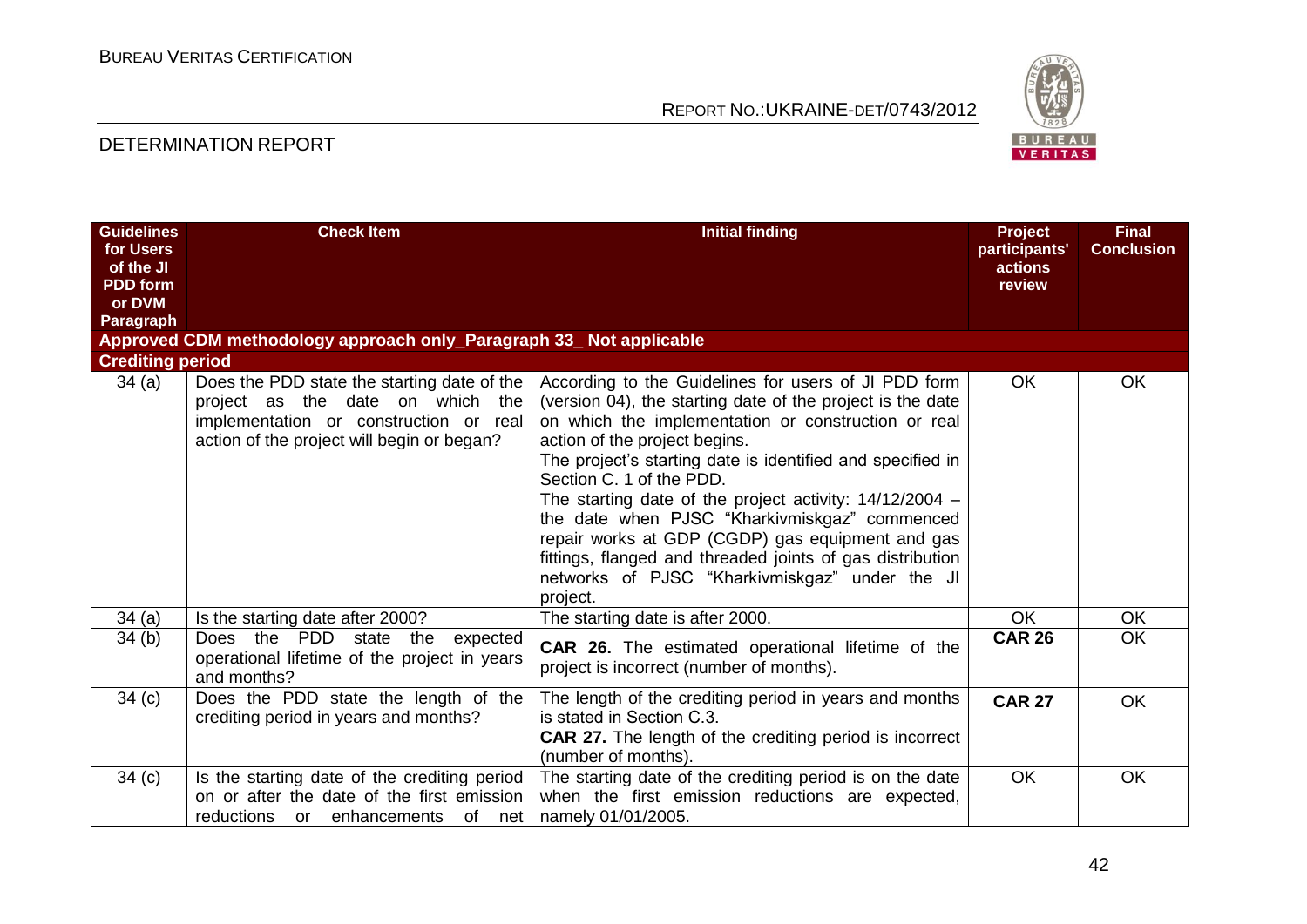

| <b>Guidelines</b><br>for Users<br>of the JI<br><b>PDD</b> form<br>or DVM<br><b>Paragraph</b> | <b>Check Item</b>                                                                                                                                                                                                                                                                       | <b>Initial finding</b>                                                                                                                                                                                                                                                                                                                                                                                                                                                       | <b>Project</b><br>participants'<br>actions<br>review | <b>Final</b><br><b>Conclusion</b> |
|----------------------------------------------------------------------------------------------|-----------------------------------------------------------------------------------------------------------------------------------------------------------------------------------------------------------------------------------------------------------------------------------------|------------------------------------------------------------------------------------------------------------------------------------------------------------------------------------------------------------------------------------------------------------------------------------------------------------------------------------------------------------------------------------------------------------------------------------------------------------------------------|------------------------------------------------------|-----------------------------------|
|                                                                                              | removals generated by the project?                                                                                                                                                                                                                                                      |                                                                                                                                                                                                                                                                                                                                                                                                                                                                              |                                                      |                                   |
| 34 <sub>(d)</sub>                                                                            | Does the PDD state that the crediting<br>period for issuance of ERUs starts only<br>after the beginning of 2008 and does not<br>extend beyond the operational lifetime of<br>the project?                                                                                               | ERU generation belongs to the first commitment period<br>of 5 years (January 1, 2008 – December 31, 2012).                                                                                                                                                                                                                                                                                                                                                                   | <b>OK</b>                                            | <b>OK</b>                         |
| 34 <sub>(d)</sub>                                                                            | If the crediting period extends beyond<br>2012, does the PDD state that the<br>extension is subject to the host Party<br>approval?<br>Are the estimates of emission reductions or<br>enhancements of net removals presented<br>separately for those until 2012 and those<br>after 2012? | The PDD states that the prolongation of the crediting<br>period beyond 2012 is subject to approval of the host<br>party and estimation of emission reductions is<br>presented separately for those until 2012 and those<br>after 2012 in the relevant sections of the PDD.<br>If after the first commitment period under the Kyoto<br>protocol it is prolonged, the crediting period under the<br>project will be prolonged by 5 years/60 months until<br>December 31, 2017. | <b>OK</b>                                            | <b>OK</b>                         |
| <b>Monitoring plan</b>                                                                       |                                                                                                                                                                                                                                                                                         |                                                                                                                                                                                                                                                                                                                                                                                                                                                                              |                                                      |                                   |
| 35                                                                                           | Does the PDD clearly indicate which of the<br>following approaches is used?<br>- JI specific approach<br>- Approved CDM methodology approach.                                                                                                                                           | The proposed project uses a JI-specific approach in<br>accordance with paragraph 9 (a) of the JI "Guidance on<br>criteria for baseline setting and monitoring", Version 03.                                                                                                                                                                                                                                                                                                  | <b>OK</b>                                            | <b>OK</b>                         |
|                                                                                              | JI specific approach only                                                                                                                                                                                                                                                               |                                                                                                                                                                                                                                                                                                                                                                                                                                                                              |                                                      |                                   |
| 36(a)                                                                                        | Does the monitoring plan describe:<br>All<br>relevant<br>factors<br>and<br>key<br>characteristics that will be monitored?                                                                                                                                                               | The monitoring plan specifies all decisive factors for the<br>control and reporting of project performance: quality<br>control (QC) and quality assurance (QA) procedures;                                                                                                                                                                                                                                                                                                   | <b>OK</b>                                            | OK                                |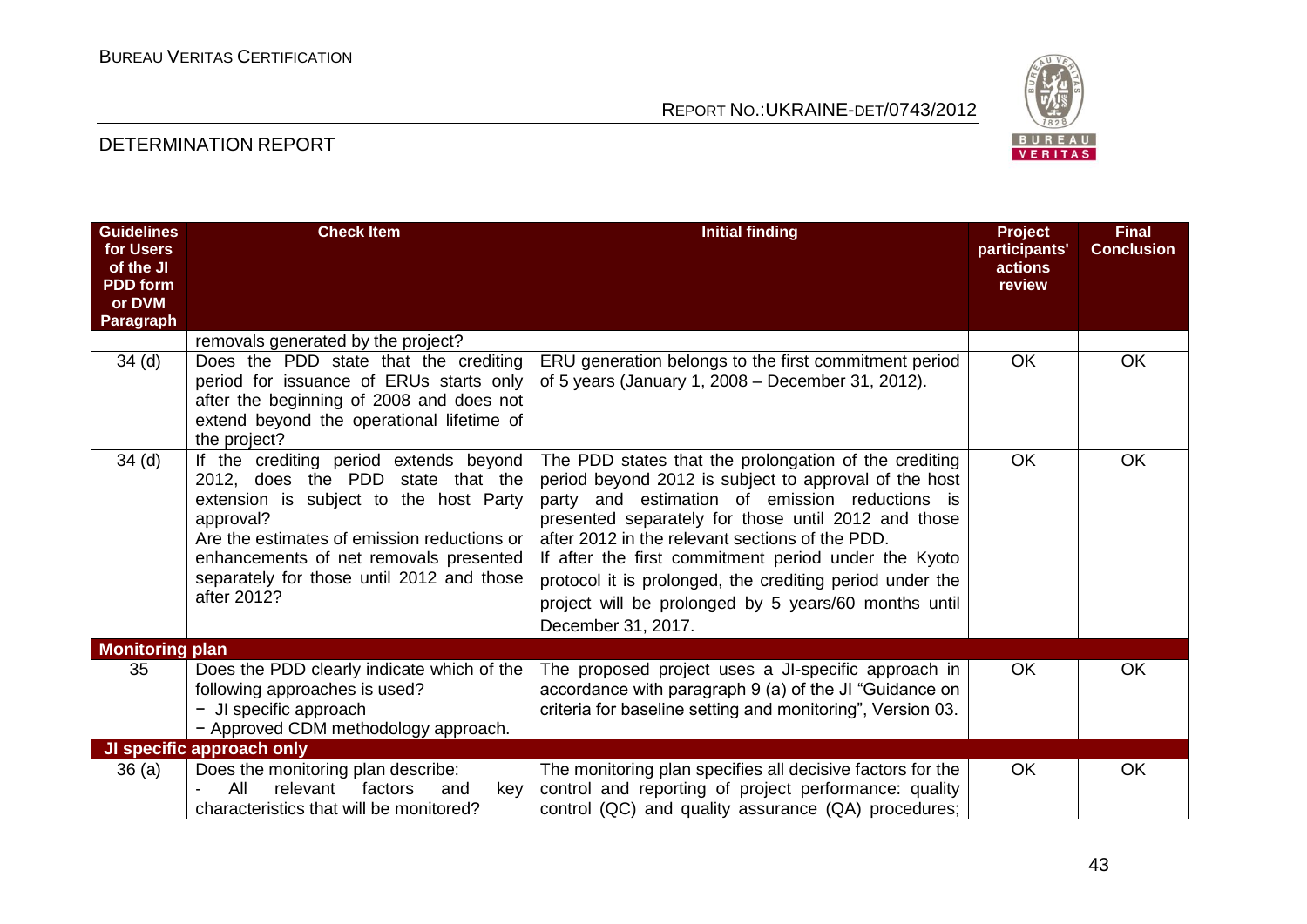

| <b>Guidelines</b><br>for Users | <b>Check Item</b>                                                                                                                                                                                                                                                                                                                                       | <b>Initial finding</b>                                                                                                                                                                                                                                                                                                                                                                                                                                                                                      | <b>Project</b><br>participants' | <b>Final</b><br><b>Conclusion</b> |
|--------------------------------|---------------------------------------------------------------------------------------------------------------------------------------------------------------------------------------------------------------------------------------------------------------------------------------------------------------------------------------------------------|-------------------------------------------------------------------------------------------------------------------------------------------------------------------------------------------------------------------------------------------------------------------------------------------------------------------------------------------------------------------------------------------------------------------------------------------------------------------------------------------------------------|---------------------------------|-----------------------------------|
| of the JI<br><b>PDD</b> form   |                                                                                                                                                                                                                                                                                                                                                         |                                                                                                                                                                                                                                                                                                                                                                                                                                                                                                             | actions<br>review               |                                   |
| or DVM<br>Paragraph            |                                                                                                                                                                                                                                                                                                                                                         |                                                                                                                                                                                                                                                                                                                                                                                                                                                                                                             |                                 |                                   |
|                                | The period in which they will be<br>monitored?<br>- All decisive factors for the control and<br>reporting of project performance?                                                                                                                                                                                                                       | operational and management structures that will be<br>applied when implementing the monitoring plan.                                                                                                                                                                                                                                                                                                                                                                                                        |                                 |                                   |
| 36(b)                          | Does the monitoring plan specify the<br>indicators, constants and variables used<br>that are reliable, valid and<br>provide<br>transparent picture of the<br>emission<br>reductions<br>or enhancements<br>of net<br>removals to be monitored?                                                                                                           | The monitoring plan specifies indicators, constants and<br>variables used that are reliable, valid and provide<br>transparent picture of the emission reductions or<br>enhancement of net removals to be monitored.<br>Data to be monitored are presented in PDD Section D.<br>CAR 28. Please clarify the procedure in case any<br>monitoring parameter is unavailable for some reason.<br><b>CAR 29.</b> Please provide identification symbols for each<br>parameter in tables of Section D.2. of the PDD. | <b>CAR 28</b><br><b>CAR 29</b>  | <b>OK</b><br><b>OK</b>            |
| 36 <sub>(b)</sub>              | If defailt values are used:<br>Are accuracy and reasonableness<br>carefully balanced in their selection?<br>- Do the default values originate from<br>recognized sources?<br>- Are the default values supported by<br>statistical analyses providing reasonable<br>confidence levels?<br>- Are the default values presented in a<br>transparent manner? | Default values are provided in the table of Annex 3 to<br>the PDD. They originate from recognized sources and<br>are presented in a transparent manner.                                                                                                                                                                                                                                                                                                                                                     | <b>OK</b>                       | OK                                |
| 36 (b) (i)                     | For those values that are to be provided by<br>does<br>the<br>the<br>project<br>participants,                                                                                                                                                                                                                                                           | The monitoring plan clearly indicates how the values<br>are to be selected and justified.                                                                                                                                                                                                                                                                                                                                                                                                                   | <b>OK</b>                       | OK                                |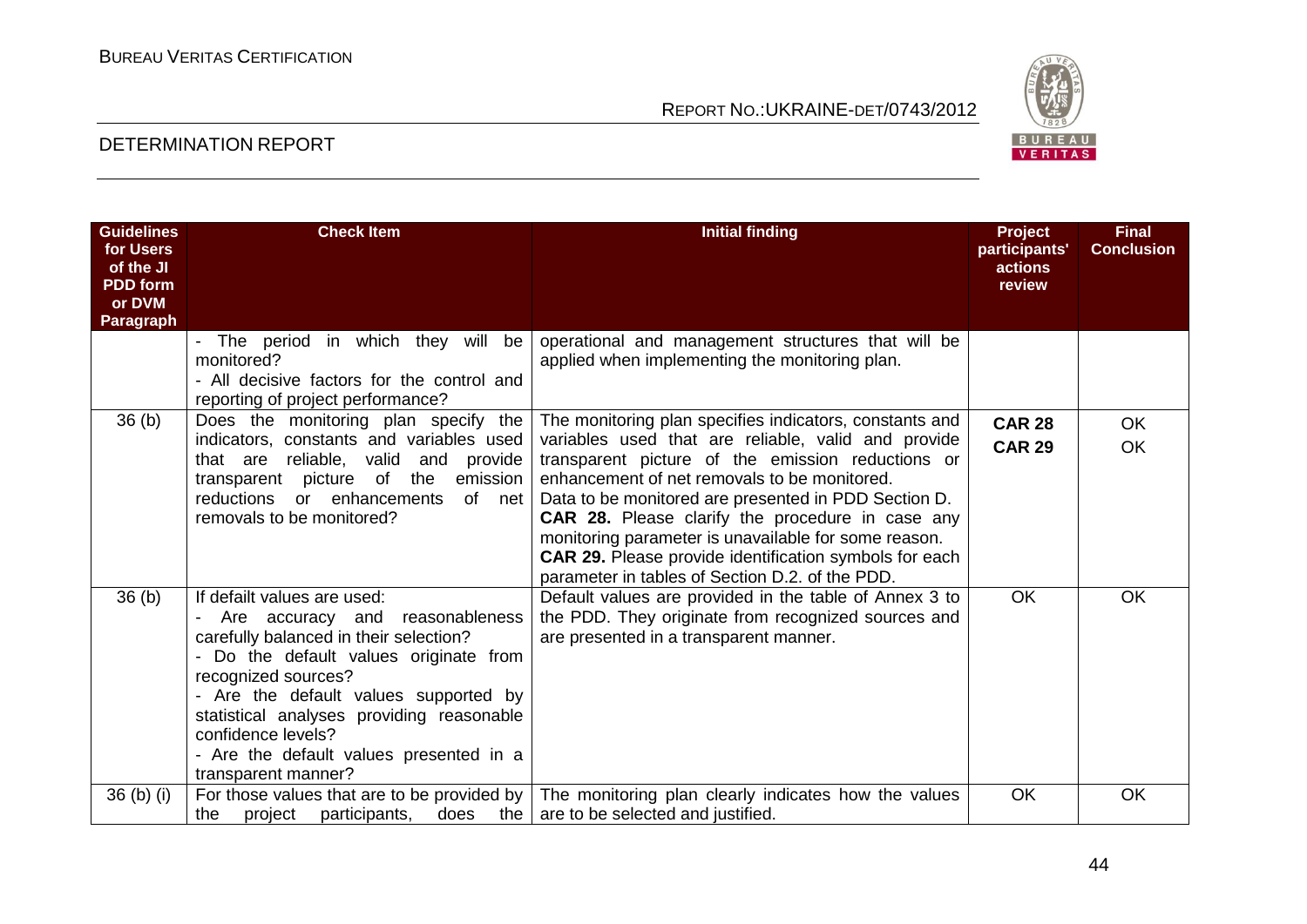

| <b>Guidelines</b><br>for Users<br>of the JI<br><b>PDD</b> form<br>or DVM<br>Paragraph | <b>Check Item</b>                                                                                                                                                                                  | <b>Initial finding</b>                                                                                                                                                              | <b>Project</b><br>participants'<br>actions<br>review | <b>Final</b><br><b>Conclusion</b> |
|---------------------------------------------------------------------------------------|----------------------------------------------------------------------------------------------------------------------------------------------------------------------------------------------------|-------------------------------------------------------------------------------------------------------------------------------------------------------------------------------------|------------------------------------------------------|-----------------------------------|
|                                                                                       | monitoring plan clearly indicate how the<br>values are to be selected and justified?                                                                                                               |                                                                                                                                                                                     |                                                      |                                   |
| 36 (b) (ii)                                                                           | For other values,<br>- Does the monitoring plan clearly indicate<br>the precise references from which these<br>values are taken?<br>- Is the conservativeness of the values<br>provided justified? | The monitoring plan clearly indicates the precise<br>references from which these values are taken, and the<br>conservativeness of the values provided is duly<br>justified.         | <b>OK</b>                                            | <b>OK</b>                         |
| 36 (b) (iii)                                                                          | For all data sources, does the monitoring<br>plan specify the procedures to be followed<br>if expected data are unavailable?                                                                       | Refer to Section D of the PDD.                                                                                                                                                      | <b>OK</b>                                            | <b>OK</b>                         |
| $36$ (b) (iv)                                                                         | Are International System Unit (SI units)<br>used?                                                                                                                                                  | The International System Units are used for some<br>parameters.                                                                                                                     | <b>OK</b>                                            | <b>OK</b>                         |
| 36 <sub>(b)</sub> <sub>(v)</sub>                                                      | Does the monitoring plan note<br>any<br>parameters, coefficients, variables, etc.<br>that are used to calculate baseline<br>emissions or net removals but are obtained<br>through monitoring?      | Relevant data necessary for determining the baseline<br>of anthropogenic emissions of greenhouse gases<br>within the project boundary is presented in table<br>D.1.1.3. of the PDD. | $\overline{OK}$                                      | <b>OK</b>                         |
| 36 <sub>(b)</sub> <sub>(v)</sub>                                                      | Is the use of parameters, coefficients,<br>variables, etc. consistent between the<br>baseline and monitoring plan?                                                                                 | The use of parameters, coefficients and variables is<br>consistent between the baseline and monitoring plan.                                                                        | <b>OK</b>                                            | OK                                |
| 36 <sub>(c)</sub>                                                                     | Does the monitoring plan draw on the list<br>variables<br>contained<br>standard<br>in<br>Ωf<br>appendix B of "Guidance on criteria for                                                             | The monitoring plan is identified on the basis of the<br>Guidance<br>on<br>criteria for baseline<br>setting<br>and<br>monitoring.                                                   | <b>OK</b>                                            | <b>OK</b>                         |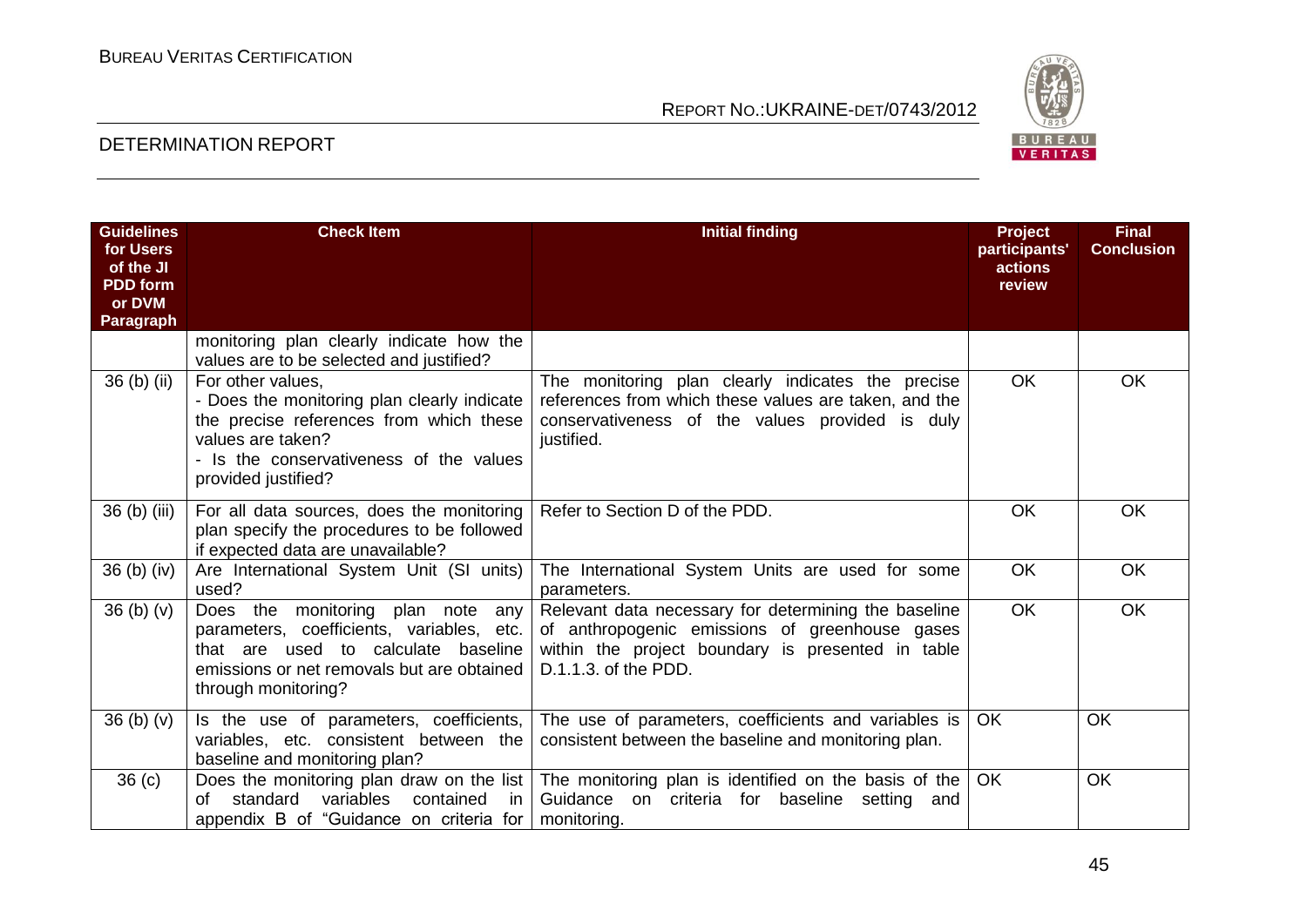

| <b>Guidelines</b><br>for Users<br>of the JI<br><b>PDD</b> form<br>or DVM<br>Paragraph | <b>Check Item</b>                                                                                                                                                                                                                                                                                                                                                                                                                                                                                                                                                                                                                                                       | <b>Initial finding</b>                                                                                                                                                                                                                                                                                                                                                                                                                                                                                                                                                                                                                                                                                                                   | <b>Project</b><br>participants'<br>actions<br>review | <b>Final</b><br><b>Conclusion</b> |
|---------------------------------------------------------------------------------------|-------------------------------------------------------------------------------------------------------------------------------------------------------------------------------------------------------------------------------------------------------------------------------------------------------------------------------------------------------------------------------------------------------------------------------------------------------------------------------------------------------------------------------------------------------------------------------------------------------------------------------------------------------------------------|------------------------------------------------------------------------------------------------------------------------------------------------------------------------------------------------------------------------------------------------------------------------------------------------------------------------------------------------------------------------------------------------------------------------------------------------------------------------------------------------------------------------------------------------------------------------------------------------------------------------------------------------------------------------------------------------------------------------------------------|------------------------------------------------------|-----------------------------------|
|                                                                                       | baseline setting and monitoring"?                                                                                                                                                                                                                                                                                                                                                                                                                                                                                                                                                                                                                                       |                                                                                                                                                                                                                                                                                                                                                                                                                                                                                                                                                                                                                                                                                                                                          |                                                      |                                   |
| 36 <sub>(d)</sub>                                                                     | Does the monitoring plan explicitly and<br>clearly distinguish:<br>Data and parameters that are not<br>(i)<br>monitored throughout the crediting period,<br>but are determined only once (and thus<br>remain fixed throughout the crediting<br>period), and that are available already at<br>the stage of determination?<br>(ii) Data and parameters that are not<br>monitored throughout the crediting period,<br>but are determined only once (and thus<br>remain fixed throughout the crediting<br>period), but that are not already available<br>at the stage of determination?<br>(iii) Data and parameters that are<br>monitored throughout the crediting period? | Monitoring plan explicitly distinguishes between all<br>these three types of data and parameters. Refer to<br>Section D.1. of the PDD.<br>Data and parameters that are not monitored<br>(i)<br>throughout the crediting period, but are determined<br>only once (and thus remain fixed throughout the<br>crediting period), and that are available already at the<br>stage of determination.<br>(iii) Data and parameters that are monitored throughout<br>the crediting period.<br>(ii) Data and parameters that are not monitored<br>throughout the crediting period, but are determined<br>only once (and thus remain fixed throughout the<br>crediting period), but that are not already available at<br>the stage of determination. | <b>OK</b>                                            | <b>OK</b>                         |
| 36(e)                                                                                 | Does the monitoring plan describe the<br>methods employed for data monitoring<br>(including its frequency) and recording?                                                                                                                                                                                                                                                                                                                                                                                                                                                                                                                                               | In tables of parameters provided in section D.1.1.1. of<br>the PDD the time of monitoring (frequency) and the<br>source of data to be used, as well as recording method<br>are indicated for all the monitored parameters and<br>data.                                                                                                                                                                                                                                                                                                                                                                                                                                                                                                   | <b>OK</b>                                            | <b>OK</b>                         |
| 36(f)                                                                                 | Does the monitoring plan elaborate all<br>algorithms and formulae used for the<br>estimation/calculation<br>0f<br>baseline                                                                                                                                                                                                                                                                                                                                                                                                                                                                                                                                              | All algorithms and formulae used for the estimation of<br>baseline and project emissions are indicated and<br>explained in the PDD. The description of formulae is                                                                                                                                                                                                                                                                                                                                                                                                                                                                                                                                                                       | OK                                                   | <b>OK</b>                         |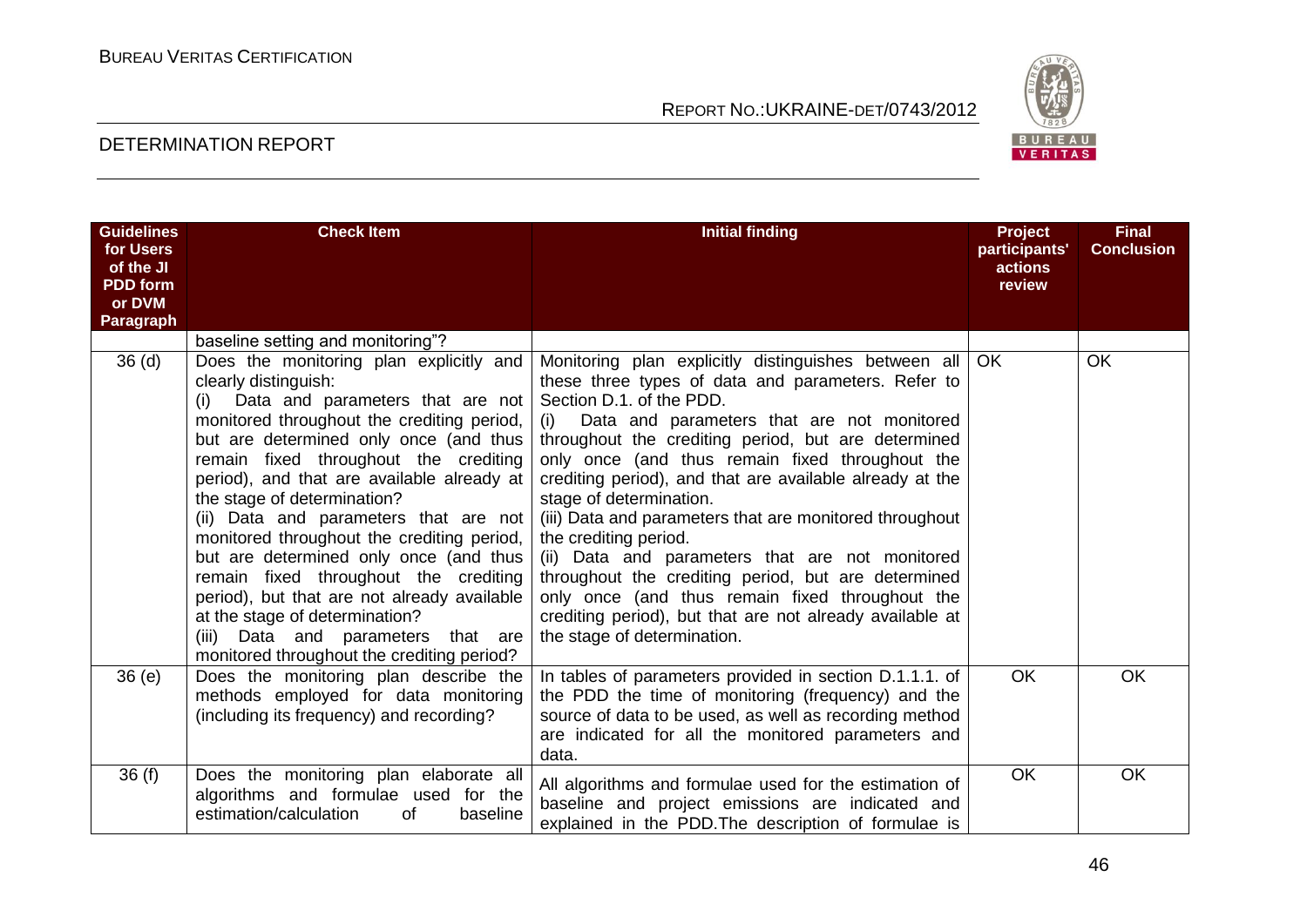

| <b>Guidelines</b><br>for Users | <b>Check Item</b>                                                                  | <b>Initial finding</b>                                  | Project<br>participants' | <b>Final</b><br><b>Conclusion</b> |
|--------------------------------|------------------------------------------------------------------------------------|---------------------------------------------------------|--------------------------|-----------------------------------|
| of the JI<br><b>PDD</b> form   |                                                                                    |                                                         | actions<br>review        |                                   |
| or DVM                         |                                                                                    |                                                         |                          |                                   |
| <b>Paragraph</b>               |                                                                                    |                                                         |                          |                                   |
|                                | emissions/removals<br>project<br>and<br>emissions/removals or direct monitoring of | given in Section D of the PDD.                          |                          |                                   |
|                                | emission reductions from the project,                                              |                                                         |                          |                                   |
|                                | leakage, as appropriate?                                                           |                                                         |                          |                                   |
| $36(f)$ (i)                    | Is the underlying<br>for<br>the<br>rationale                                       | Refer to Section 36 (f) of this table.                  | <b>OK</b>                | <b>OK</b>                         |
|                                | algorithms/formulae explained?                                                     |                                                         |                          |                                   |
| 36 (f) (ii)                    | Are consistent variables, equation formats,                                        | Consistent variables, equation formats, subscripts etc. | OK                       | <b>OK</b>                         |
|                                | subscripts etc. used?                                                              | are used.                                               |                          |                                   |
| 36 (f) (iii)                   | Are all equations numbered?                                                        | Yes, all equations are numbered.                        | <b>OK</b>                | <b>OK</b>                         |
| 36 (f) (iv)                    | Are all variables, with units indicated                                            | Yes. Refer to section D of the PDD.                     | OK                       | $\overline{OK}$                   |
|                                | defined?                                                                           |                                                         |                          |                                   |
| 36 $(f)(v)$                    | the<br>conservativeness<br>ls.<br><b>of</b><br>the                                 | Yes, algorithms/procedures comply with state norms      | OK                       | <b>OK</b>                         |
|                                | algorithms/procedures justified?                                                   | and are conservative.                                   | <b>OK</b>                |                                   |
| 36 $(f)(v)$                    | To the extent possible, are methods to                                             | Uncertainty in parameters used is low taking into       |                          | OK                                |
|                                | quantitatively account for uncertainty in key<br>parameters included?              | account the algorithms of data monitoring.              |                          |                                   |
| 36 (f) (vi)                    | Is consistency between the elaboration of                                          | There is consistency between the elaboration on the     | <b>OK</b>                | <b>OK</b>                         |
|                                | the baseline scenario and the procedure                                            | baseline scenario and calculating the<br>baseline       |                          |                                   |
|                                | calculating the emissions or net<br>for                                            | emission in the monitoring plan and in tables.          |                          |                                   |
|                                | removals of the baseline ensured?                                                  |                                                         |                          |                                   |
| 36 (f) (vii)                   | Are any parts of the algorithms or formulae                                        | The formulae used in the PDD are sufficiently           | OK                       | <b>OK</b>                         |
|                                | that are not self-evident explained?                                               | described.                                              |                          |                                   |
| 36 (f) (vii)                   | Is it justified that the procedure is                                              | Monitoring under the project does not require changes   | <b>OK</b>                | <b>OK</b>                         |
|                                | with<br>technical<br>consistent<br>standard                                        | in existing accounting system and data collection       |                          |                                   |
|                                | procedures in the relevant sector?                                                 | existing in PJSC "Kharkivmiskgaz" practice.             |                          |                                   |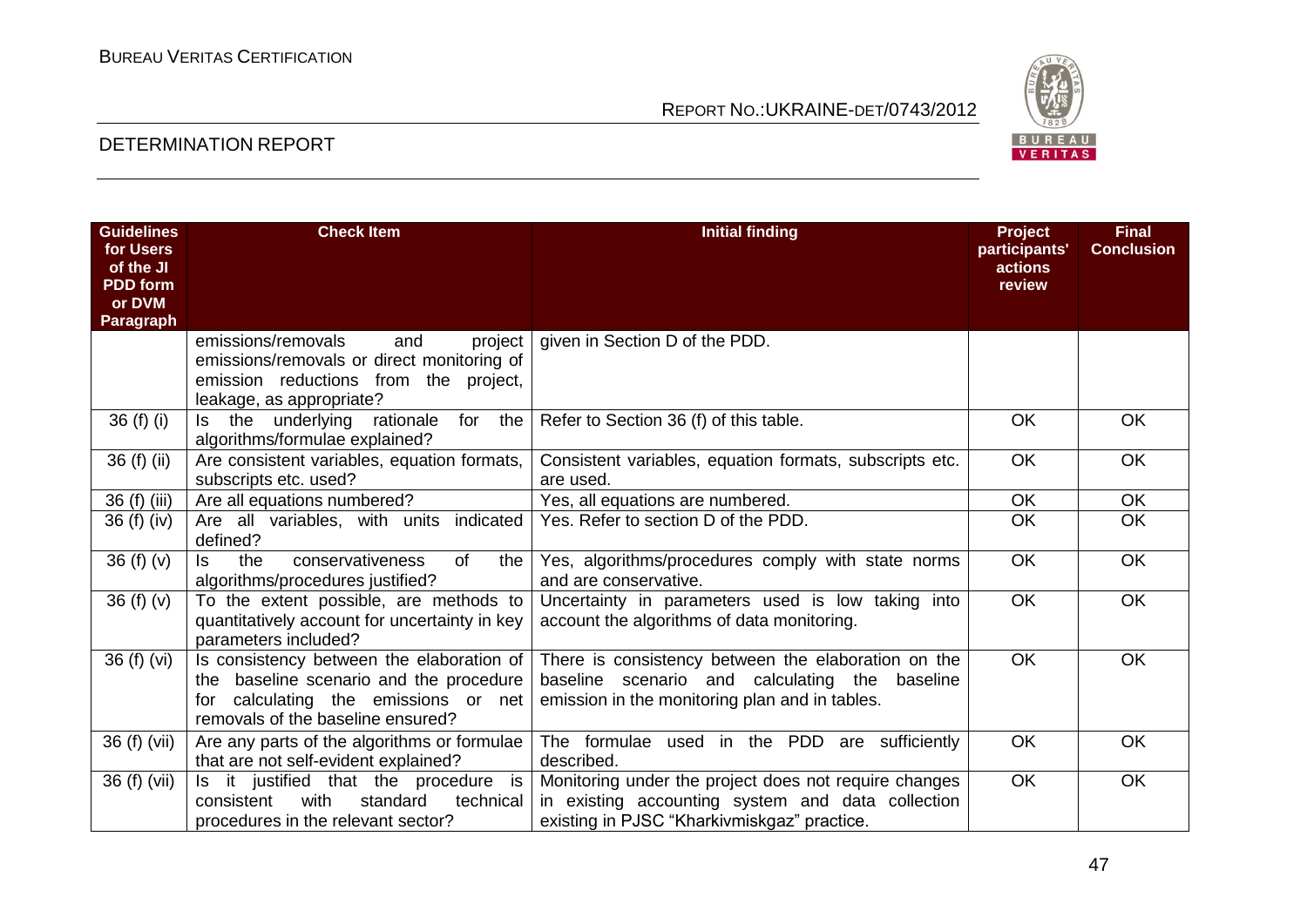

| <b>Guidelines</b><br>for Users | <b>Check Item</b>                                                                                                                                                                                                                                    | <b>Initial finding</b>                                                                                                                                                            | Project<br>participants' | <b>Final</b><br><b>Conclusion</b> |
|--------------------------------|------------------------------------------------------------------------------------------------------------------------------------------------------------------------------------------------------------------------------------------------------|-----------------------------------------------------------------------------------------------------------------------------------------------------------------------------------|--------------------------|-----------------------------------|
| of the JI<br><b>PDD</b> form   |                                                                                                                                                                                                                                                      |                                                                                                                                                                                   | actions<br>review        |                                   |
| or DVM                         |                                                                                                                                                                                                                                                      |                                                                                                                                                                                   |                          |                                   |
| Paragraph                      |                                                                                                                                                                                                                                                      |                                                                                                                                                                                   |                          |                                   |
| 36 (f) (vii)                   | Are references provided as necessary?                                                                                                                                                                                                                | References to corresponding rules and regulatory<br>documents of the Host Party are provided.                                                                                     | OK                       | OK                                |
| 36 (f) (vii)                   | Are implicit and explicit key assumptions<br>explained in a transparent manner?                                                                                                                                                                      | All key assumptions are explained in a transparent<br>manner.                                                                                                                     | $\overline{OK}$          | <b>OK</b>                         |
| 36 (f) (vii)                   | Is it clearly stated which assumptions and<br>procedures have significant uncertainty<br>associated with them, and how such<br>uncertainty is to be addressed?                                                                                       | N/A                                                                                                                                                                               | <b>OK</b>                | <b>OK</b>                         |
| 36 (f) (vii)                   | Is the uncertainty of key parameters<br>described and, where possible, is an<br>uncertainty range at 95% confidence level<br>for key parameters for the calculation of<br>emission reductions or enhancements of<br>net removals provided?           | Equipment for methane leak measurement in gas<br>transported by GDNs of PJSC "Kharkivmiskgaz"<br>calibrated and verified in accordance with the<br>procedures for quality control | <b>OK</b>                | OK                                |
| $\overline{36}$ (g)            | Does the monitoring plan identify a national<br>or international monitoring standard if such<br>standard has to be and/or is applied to<br>certain aspects of the project?<br>Does the monitoring plan provide a<br>reference as to where a detailed | The monitoring plan was set in accordance with the<br>national rules and standards.                                                                                               | <b>OK</b>                | <b>OK</b>                         |
|                                | description of the standard can be found?                                                                                                                                                                                                            |                                                                                                                                                                                   |                          |                                   |
| 36(h)                          | Does the monitoring plan document<br>if<br>used<br>for<br>statistical<br>techniques,<br>monitoring, and that they are used in a                                                                                                                      | Yes.                                                                                                                                                                              | <b>OK</b>                | <b>OK</b>                         |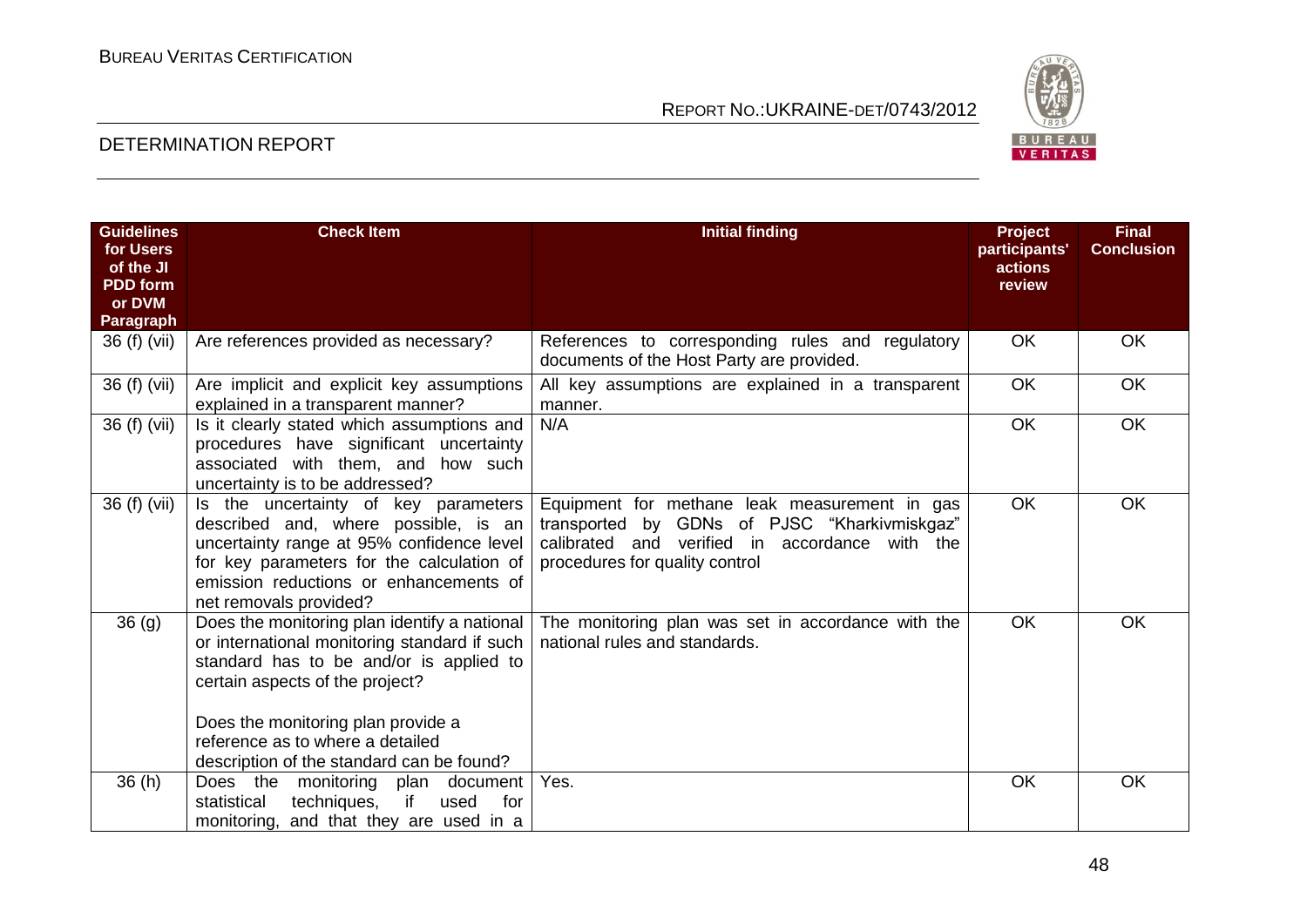

| <b>Guidelines</b><br>for Users<br>of the JI<br><b>PDD</b> form<br>or DVM<br><b>Paragraph</b> | <b>Check Item</b>                                                                                                                                                                                                                                                                          | <b>Initial finding</b>                                                                                                                                                                                                                                                                                                                                                                                                                                                                                                                                                                                                                                              | <b>Project</b><br>participants'<br>actions<br>review | <b>Final</b><br><b>Conclusion</b> |
|----------------------------------------------------------------------------------------------|--------------------------------------------------------------------------------------------------------------------------------------------------------------------------------------------------------------------------------------------------------------------------------------------|---------------------------------------------------------------------------------------------------------------------------------------------------------------------------------------------------------------------------------------------------------------------------------------------------------------------------------------------------------------------------------------------------------------------------------------------------------------------------------------------------------------------------------------------------------------------------------------------------------------------------------------------------------------------|------------------------------------------------------|-----------------------------------|
|                                                                                              | conservative manner?                                                                                                                                                                                                                                                                       |                                                                                                                                                                                                                                                                                                                                                                                                                                                                                                                                                                                                                                                                     |                                                      |                                   |
| 36(i)                                                                                        | Does the monitoring plan present the<br>quality assurance and control procedures<br>for the monitoring process, including, as<br>appropriate, information on calibration and<br>on how records on data and/or method<br>validity and accuracy are kept and made<br>available upon request? | Verification (calibration) of measurement devices is<br>carried out in accordance with manufacturer's manuals.<br>methodologies<br>aproved<br>metering<br>on<br>devices<br>verification/calibration, as well as with the state<br>standards of Ukraine.                                                                                                                                                                                                                                                                                                                                                                                                             | <b>OK</b>                                            | <b>OK</b>                         |
| 36(j)                                                                                        | Does the monitoring plan clearly identify<br>the responsibilities and the authority<br>regarding the monitoring activities?                                                                                                                                                                | Technologist is responsible for collection of information<br>and performance of all the necessary calculations as<br>provided in the monitoring plan of the JI project.<br>responsible for organization of<br>Engineer<br>is is<br>measurements and repair of leaks. Working Team<br>Leader is responsible for the Project schedule<br>development and determination of the necessary<br>resources based on the data received. Metrologist<br>ensures the availability of the calibrated metering<br>devices and technical maintenance of the JI project.<br>Coordinator is responsible for storage, archiving and<br>backuping of data relating to the JI project. | <b>OK</b>                                            | OK                                |
| 36(k)                                                                                        | Does the monitoring plan, on the whole,<br>monitoring<br>reflect<br>good<br>practices<br>appropriate to the project type?<br>If it is a JI LULUCF project, is the good                                                                                                                     | Monitoring plan includes the following sections:<br>1.<br>The<br>initial<br>of<br>programme<br>monitoring<br>measurements of methane leaks in GDP (CGDP) gas<br>equipment and gas fitting of gas distribution networks<br>of PJSC "Kharkivmiskgaz".                                                                                                                                                                                                                                                                                                                                                                                                                 | <b>OK</b>                                            | <b>OK</b>                         |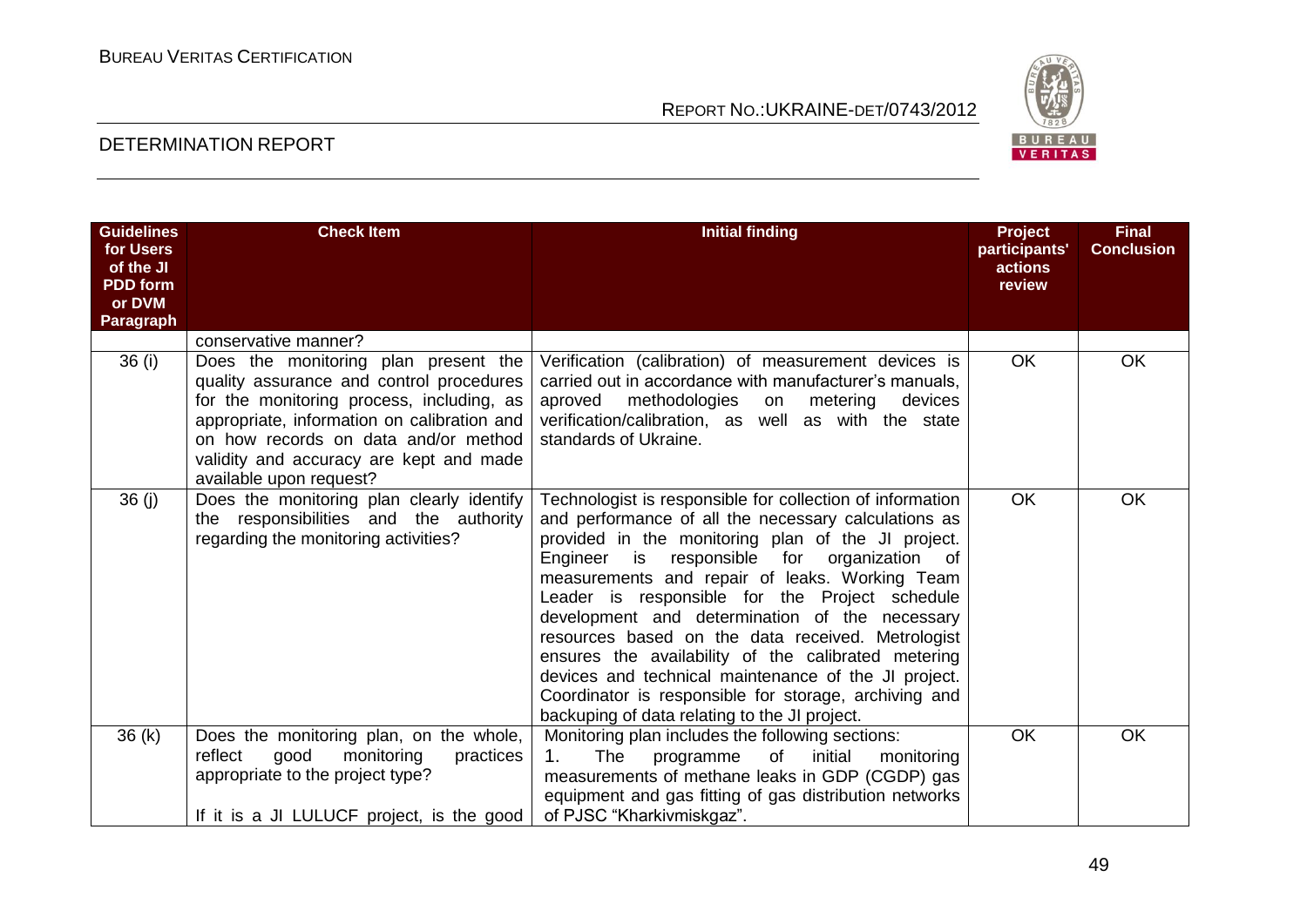

| <b>Guidelines</b><br>for Users<br>of the JI<br><b>PDD</b> form<br>or DVM<br>Paragraph | <b>Check Item</b>                                                                                                                                                                                                                                                                                                  | <b>Initial finding</b>                                                                                                                                                                                                                                                                                            | <b>Project</b><br>participants'<br>actions<br>review | <b>Final</b><br><b>Conclusion</b> |
|---------------------------------------------------------------------------------------|--------------------------------------------------------------------------------------------------------------------------------------------------------------------------------------------------------------------------------------------------------------------------------------------------------------------|-------------------------------------------------------------------------------------------------------------------------------------------------------------------------------------------------------------------------------------------------------------------------------------------------------------------|------------------------------------------------------|-----------------------------------|
|                                                                                       | guidance developed<br>by IPCC<br>practice<br>applied?                                                                                                                                                                                                                                                              | 2.<br>monitoring<br>methane<br>The<br>of<br>leak<br>map<br>measurements in GDP (CGDP) gas equipment and<br>gas fitting of gas distribution networks of PJSC<br>"Kharkivmiskgaz".<br>3.<br>Methodology of methane leak detection.<br>Guidance on collection and archiving of<br>4.<br>monitoring measurement data. |                                                      |                                   |
| $36$ (l)                                                                              | Does the monitoring plan provide, in<br>tabular form, a complete compilation of the<br>data that need to be collected for its<br>application, including<br>data that are<br>measured or sampled and data that are<br>collected from other sources but not<br>including data that are calculated with<br>equations? | Tables D.1.1.1 and D.1.1.3 provide compilation of all<br>data needed to monitor project and baseline emissions.                                                                                                                                                                                                   | <b>OK</b>                                            | OK                                |
| 36(m)                                                                                 | Does the monitoring plan indicate that the<br>data monitored and required for verification<br>are to be kept for two years after the last<br>transfer of ERUs for the project?                                                                                                                                     | Data to be monitored and required for determination<br>will be kept for two years after the last transfer of ERUs<br>for the project.                                                                                                                                                                             | OK                                                   | <b>OK</b>                         |
| 37                                                                                    | If selected elements or combinations of<br><b>CDM</b><br>methodologies<br>approved<br>or<br>methodological<br>tools<br>used<br>for<br>are<br>establishing the monitoring plan, are the<br>selected elements or combination, together<br>with elements supplementary developed by                                   | Yes, the baseline was set using selected elements of<br>approved CDM methodology. The selected elements<br>and combinations with additional elements that were<br>additionally developed by the project participants are in<br>line with requirements of paragraph 36 above.                                      | <b>OK</b>                                            | OK                                |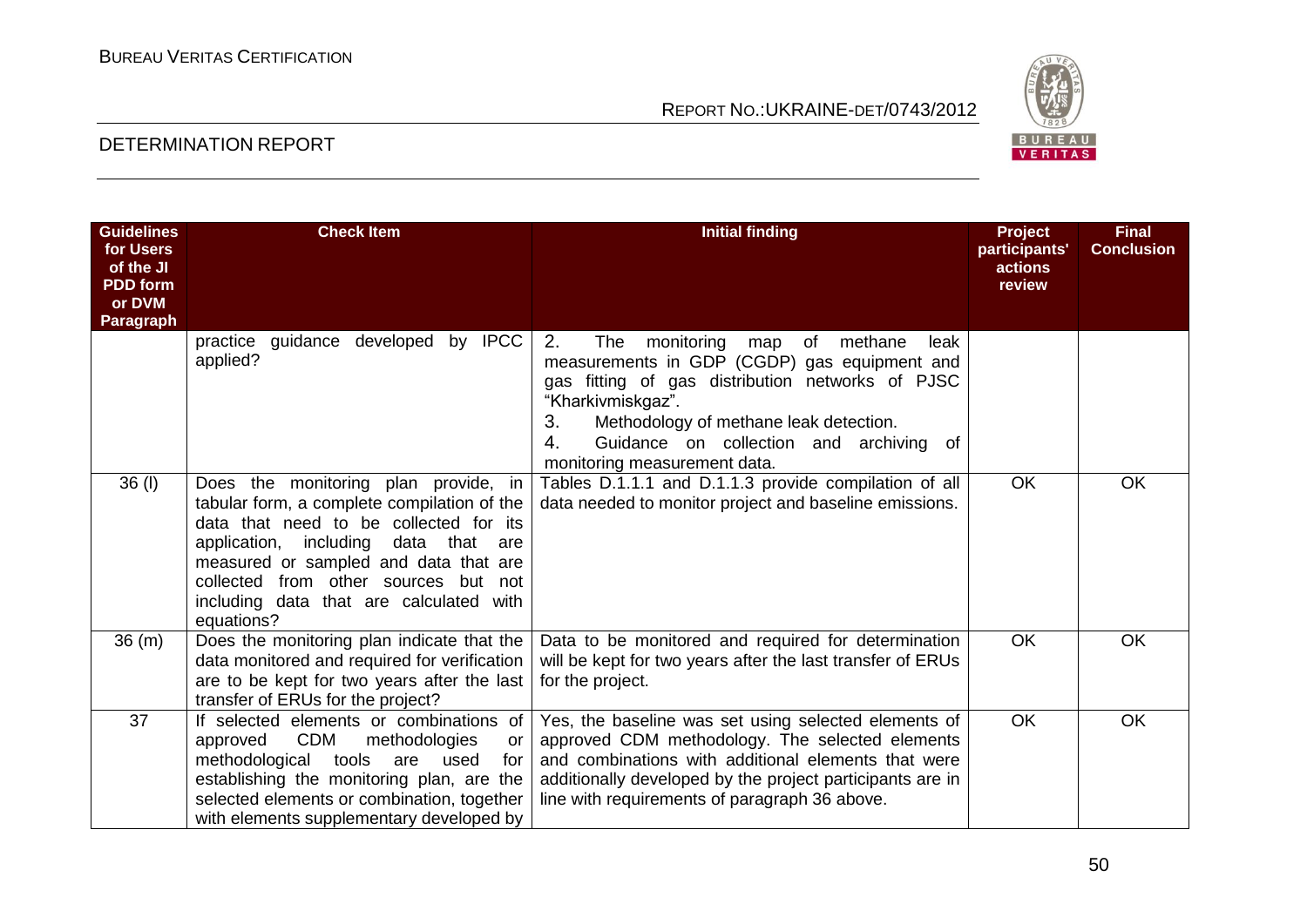

| <b>Guidelines</b> | <b>Check Item</b>                                                                                                                                                                                                                                                                      | <b>Initial finding</b>                                                                                            | <b>Project</b> | <b>Final</b>      |
|-------------------|----------------------------------------------------------------------------------------------------------------------------------------------------------------------------------------------------------------------------------------------------------------------------------------|-------------------------------------------------------------------------------------------------------------------|----------------|-------------------|
| for Users         |                                                                                                                                                                                                                                                                                        |                                                                                                                   | participants'  | <b>Conclusion</b> |
| of the JI         |                                                                                                                                                                                                                                                                                        |                                                                                                                   | actions        |                   |
| <b>PDD</b> form   |                                                                                                                                                                                                                                                                                        |                                                                                                                   | review         |                   |
| or DVM            |                                                                                                                                                                                                                                                                                        |                                                                                                                   |                |                   |
| Paragraph         |                                                                                                                                                                                                                                                                                        |                                                                                                                   |                |                   |
|                   | the project participants in line with 36<br>above?                                                                                                                                                                                                                                     |                                                                                                                   |                |                   |
|                   | Approved CDM methodology approach only_Paragraphs 38(a) - 38(d)_Not applicable                                                                                                                                                                                                         |                                                                                                                   |                |                   |
|                   | Applicable to both JI specific approach and approved CDM methodology approach                                                                                                                                                                                                          |                                                                                                                   |                |                   |
| 39                | monitoring periods during the crediting<br>period:<br>(a) Is the underlying project composed of<br>clearly identifiable components for which<br>emission reductions or enhancements of                                                                                                 | If the monitoring plan indicates overlapping   No periods to overlap during the crediting period are<br>expected. | <b>OK</b>      | <b>OK</b>         |
|                   | removals can be calculated independently?<br>(b) Can monitoring be performed<br>independently for each<br>of<br>these<br>components (i.e. the data/parameters<br>monitored for one component are not<br>dependent on/effect data/parameters to be<br>monitored for another component)? |                                                                                                                   |                |                   |
|                   | (c) Does the monitoring plan ensure that<br>monitoring is performed for all components<br>and that in these cases all the<br>requirements of the JI guidelines and<br>further guidance by the JISC regarding                                                                           |                                                                                                                   |                |                   |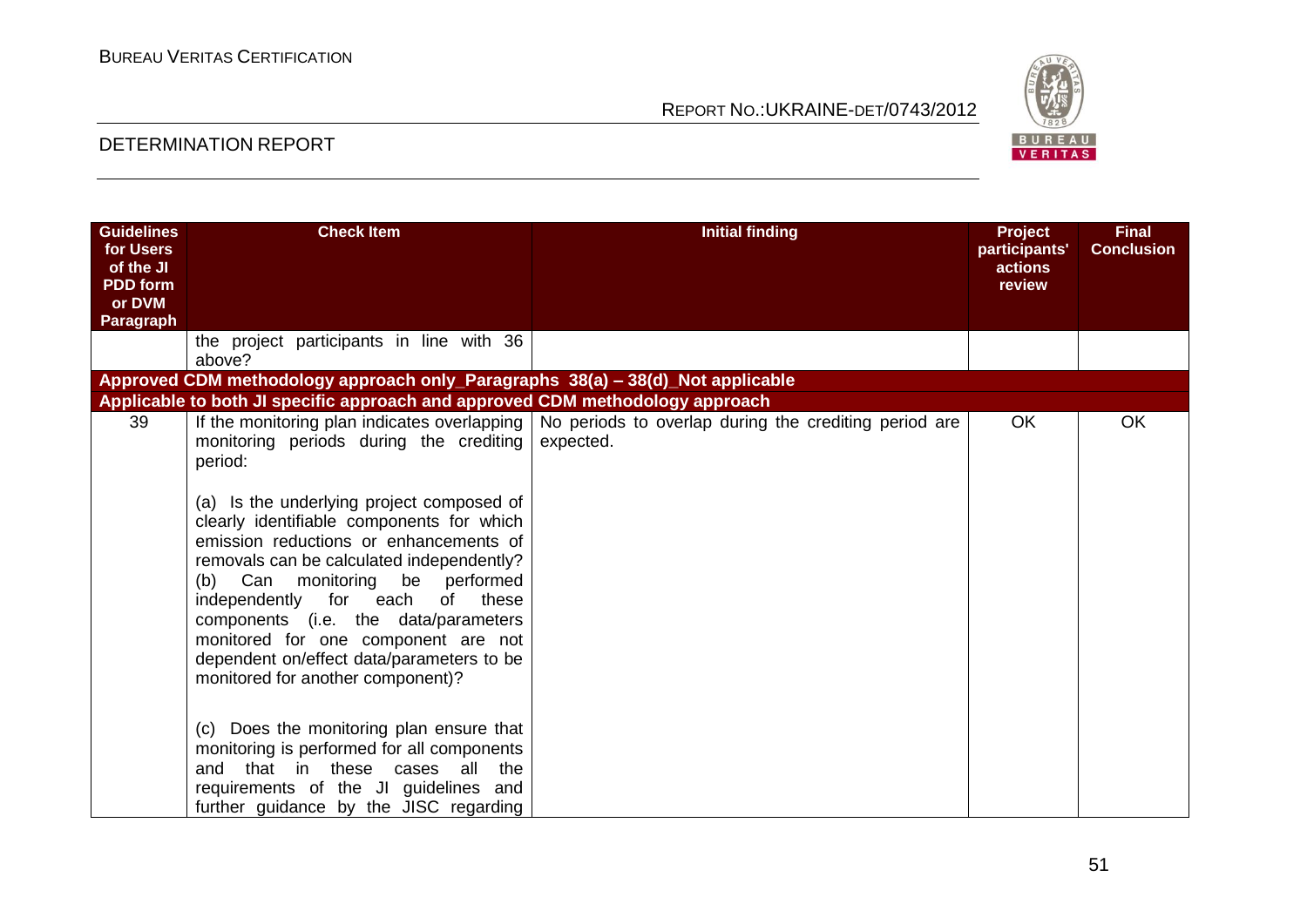

| <b>Guidelines</b><br>for Users<br>of the JI<br><b>PDD</b> form<br>or DVM<br>Paragraph | <b>Check Item</b>                                                                                                                                                                                                                                                     | <b>Initial finding</b>                                                                                                                                                                                                                                                                                                                                                                                                                                                                                                                                                                                                                                                                  | <b>Project</b><br>participants'<br>actions<br>review | <b>Final</b><br><b>Conclusion</b> |
|---------------------------------------------------------------------------------------|-----------------------------------------------------------------------------------------------------------------------------------------------------------------------------------------------------------------------------------------------------------------------|-----------------------------------------------------------------------------------------------------------------------------------------------------------------------------------------------------------------------------------------------------------------------------------------------------------------------------------------------------------------------------------------------------------------------------------------------------------------------------------------------------------------------------------------------------------------------------------------------------------------------------------------------------------------------------------------|------------------------------------------------------|-----------------------------------|
| Leakage                                                                               | monitoring are met?<br>(d) Does the monitoring plan explicitly<br>provide for overlapping monitoring periods<br>of clearly defined project components,<br>justify its need and state how the<br>conditions mentioned in (a)-(c) are met?<br>JI specific approach only |                                                                                                                                                                                                                                                                                                                                                                                                                                                                                                                                                                                                                                                                                         |                                                      |                                   |
| 40(a)                                                                                 | Does the PDD appropriately describe an<br>assessment of the potential leakage of the<br>project and appropriately explain which<br>sources of leakage are to be calculated<br>and which can be neglected?                                                             | According to the selected JI specific approach based<br>on the Joint Implementation requirements in<br>accordance with paragraph 9 (a) of the JI Guidance on<br>criteria for baseline setting and monitoring, Version 03<br>and the "Methodology for calculation of greenhouse<br>gas emission reductions achieved by eliminating<br>above-standard methane leaks at gas distribution<br>networks", developed by the Institute of Gas of the<br>National Academy of Sciences of Ukraine to set the<br>baseline (measurement and calculation of methane<br>leaks) and elements of the Approved Clean<br>Development Mechanism Methodology AM0023<br>Version 4.0, no leakage is expected. | <b>OK</b>                                            | <b>OK</b>                         |
| 40(b)                                                                                 | Does the PDD provide a procedure for an<br>ex ante estimate of leakage?                                                                                                                                                                                               | The PDD states that there isn't any leakage.                                                                                                                                                                                                                                                                                                                                                                                                                                                                                                                                                                                                                                            | <b>OK</b>                                            | <b>OK</b>                         |
|                                                                                       | Approved CDM methodology approach only_Paragraph 41_Not applicable                                                                                                                                                                                                    |                                                                                                                                                                                                                                                                                                                                                                                                                                                                                                                                                                                                                                                                                         |                                                      |                                   |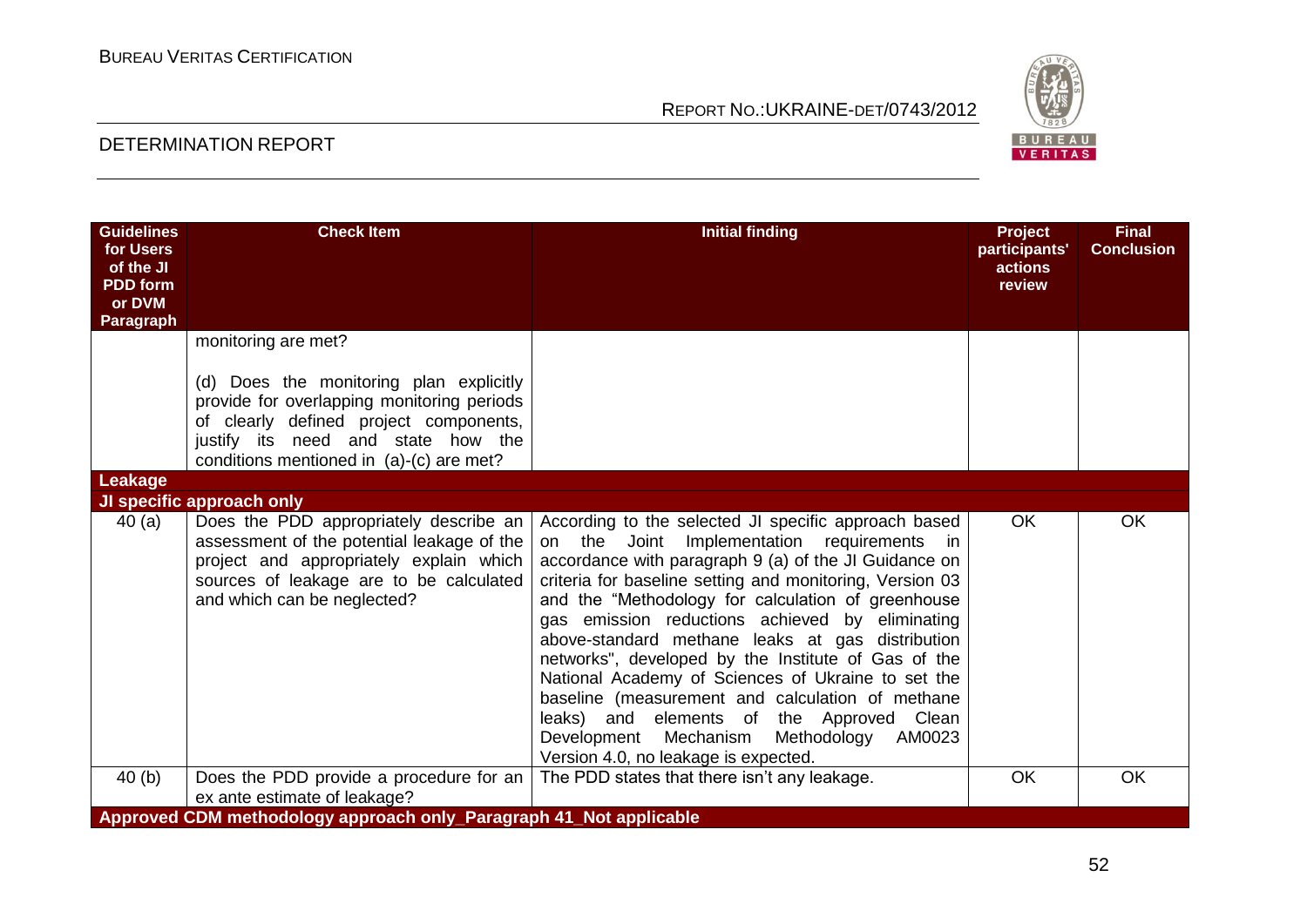

| <b>Guidelines</b><br>for Users<br>of the JI<br><b>PDD</b> form<br>or DVM | <b>Check Item</b>                                                                                                                                                                                                                                                                                                                                                                                   | <b>Initial finding</b>                                                                                                                                                                                                                     | <b>Project</b><br>participants'<br>actions<br>review | <b>Final</b><br><b>Conclusion</b> |
|--------------------------------------------------------------------------|-----------------------------------------------------------------------------------------------------------------------------------------------------------------------------------------------------------------------------------------------------------------------------------------------------------------------------------------------------------------------------------------------------|--------------------------------------------------------------------------------------------------------------------------------------------------------------------------------------------------------------------------------------------|------------------------------------------------------|-----------------------------------|
| Paragraph                                                                |                                                                                                                                                                                                                                                                                                                                                                                                     |                                                                                                                                                                                                                                            |                                                      |                                   |
|                                                                          | <b>Estimation of emission reductions or enhancements of net removals</b>                                                                                                                                                                                                                                                                                                                            |                                                                                                                                                                                                                                            |                                                      |                                   |
| 42                                                                       | Does the PDD indicate which of the<br>following approaches it chooses?<br>(a) Assessment of emissions or net<br>removals in the baseline scenario and in<br>the project scenario<br>(b) Direct assessment of emission<br>reductions                                                                                                                                                                 | In the PDD the approach of estimation of emissions in<br>the baseline scenario and in the project scenario is<br>indicated.<br><b>CAR 30.</b> Information on total emission reductions is<br>absent in Table 8 of the PDD.                 | <b>CAR 30</b>                                        | <b>OK</b>                         |
| 43                                                                       | If the approach (a) in 42 is chosen, does<br>the PDD provide ex ante estimates of:<br>(a) Emissions or net removals for the<br>project scenario (within the project<br>boundary)?<br>(b) Leakage, as applicable?<br>(c) Emissions or net removals for the<br>baseline scenario (within the project<br>boundary)?<br>(d) Emission reductions or enhancements<br>of net removals adjusted by leakage? | PDD provides estimates of:<br>(a) Emissions in the project scenario (Section E.1)<br>(b) Leakage (Section E.2)<br>(c) Emissions in the baseline scenario (Section E.4)<br>(d) Emission reductions adjusted by leakage (Section<br>$E.6$ ). | <b>OK</b>                                            | OK.                               |
| 44                                                                       | If the approach (b) in 42 is chosen, does<br>the PDD provide ex ante estimates of:<br>(a) Emissions or net removals for the<br>project scenario<br>(within the project)<br>boundary)?                                                                                                                                                                                                               | N/A                                                                                                                                                                                                                                        | N/A                                                  | N/A                               |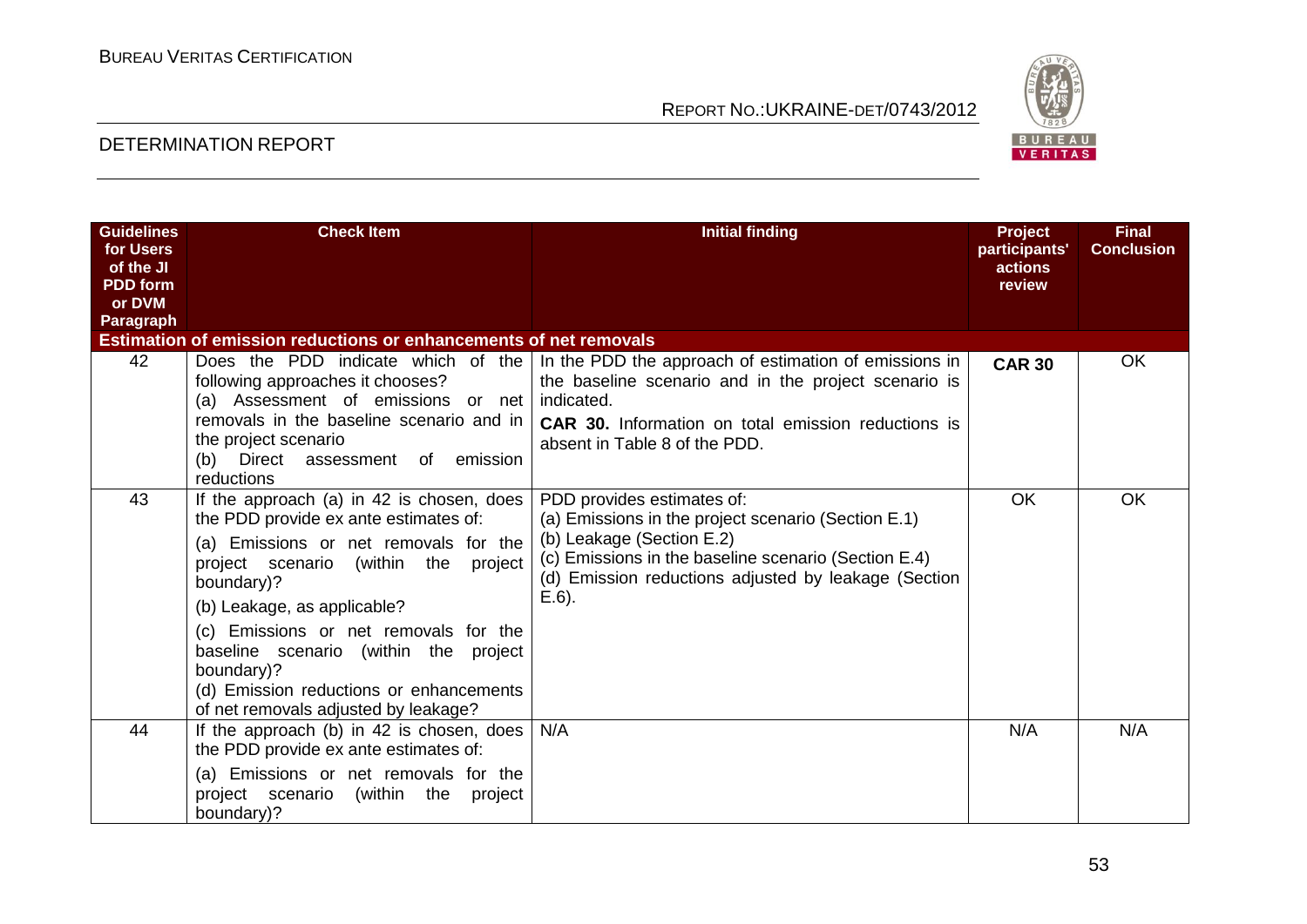

| <b>Guidelines</b><br>for Users<br>of the JI<br><b>PDD</b> form<br>or DVM<br>Paragraph | <b>Check Item</b>                                                                                                                                                                                                                                                                                                                                                                                                                                                                                                                                                                                                                                                                                                                                    | <b>Initial finding</b>                                                                                                                                                                                                                                                                                                                                                                                                                                                                                                                                                                                                                                                                                                                                                                                                                                                                                                                                                                                              | <b>Project</b><br>participants'<br>actions<br>review | <b>Final</b><br><b>Conclusion</b> |
|---------------------------------------------------------------------------------------|------------------------------------------------------------------------------------------------------------------------------------------------------------------------------------------------------------------------------------------------------------------------------------------------------------------------------------------------------------------------------------------------------------------------------------------------------------------------------------------------------------------------------------------------------------------------------------------------------------------------------------------------------------------------------------------------------------------------------------------------------|---------------------------------------------------------------------------------------------------------------------------------------------------------------------------------------------------------------------------------------------------------------------------------------------------------------------------------------------------------------------------------------------------------------------------------------------------------------------------------------------------------------------------------------------------------------------------------------------------------------------------------------------------------------------------------------------------------------------------------------------------------------------------------------------------------------------------------------------------------------------------------------------------------------------------------------------------------------------------------------------------------------------|------------------------------------------------------|-----------------------------------|
|                                                                                       | (b) Leakage, as applicable?<br>(d) Emission reductions or enhancements<br>of net removals adjusted by leakage?                                                                                                                                                                                                                                                                                                                                                                                                                                                                                                                                                                                                                                       |                                                                                                                                                                                                                                                                                                                                                                                                                                                                                                                                                                                                                                                                                                                                                                                                                                                                                                                                                                                                                     |                                                      |                                   |
| 45                                                                                    | For both approaches in 42<br>(a) Are the estimates in 43 or 44 given:<br>(i) On a periodic basis?<br>(ii) At least from the beginning until the<br>end of the crediting period?<br>(iii) On a source-by-source/sink-by-sink<br>basis?<br>(iv) For each GHG?<br>(v) In tonnes of $CO2$ equivalent, using<br>global warming potentials defined by<br>decision 2/CP.3 or as subsequently revised<br>in accordance with Article 5 of the Kyoto<br>Protocol?<br>(b) Are the formulae used for calculating<br>the estimates in 43 or 44 consistent<br>throughout the PDD?<br>(c) For calculating estimates in 43 or 44,<br>are key factors influencing the baseline<br>emissions or removals and the activity<br>level of the project and the emissions or | (a) Estimates in 43 are given on the periodic basis, in<br>tonnes of $CO2$ equivalent, on a source-by-source basis,<br>before, during and after the crediting period.<br>(b) The formulae used in PDD are consistent.<br>(c) Key factors influencing baseline emissions and<br>activity level of the project and risks associated with the<br>project are taken into account, as appropriate.<br>(d) Data sources used to calculate the estimates are<br>clearly identified, reliable and transparent.<br>(e) Emission factors were taken from the defined<br>sources.<br>(f) Estimation in 43 is based on conservative<br>assumptions and the most plausible scenario in a<br>transparent manner.<br>(g) Estimates in 43 are consistent throughout the PDD.<br>(h) The annual average of estimated emission<br>reductions are calculated correctly (by dividing the<br>total estimated emission reductions over the crediting<br>period by the total months of the crediting period and<br>multiplying by twelve). | <b>OK</b>                                            | <b>OK</b>                         |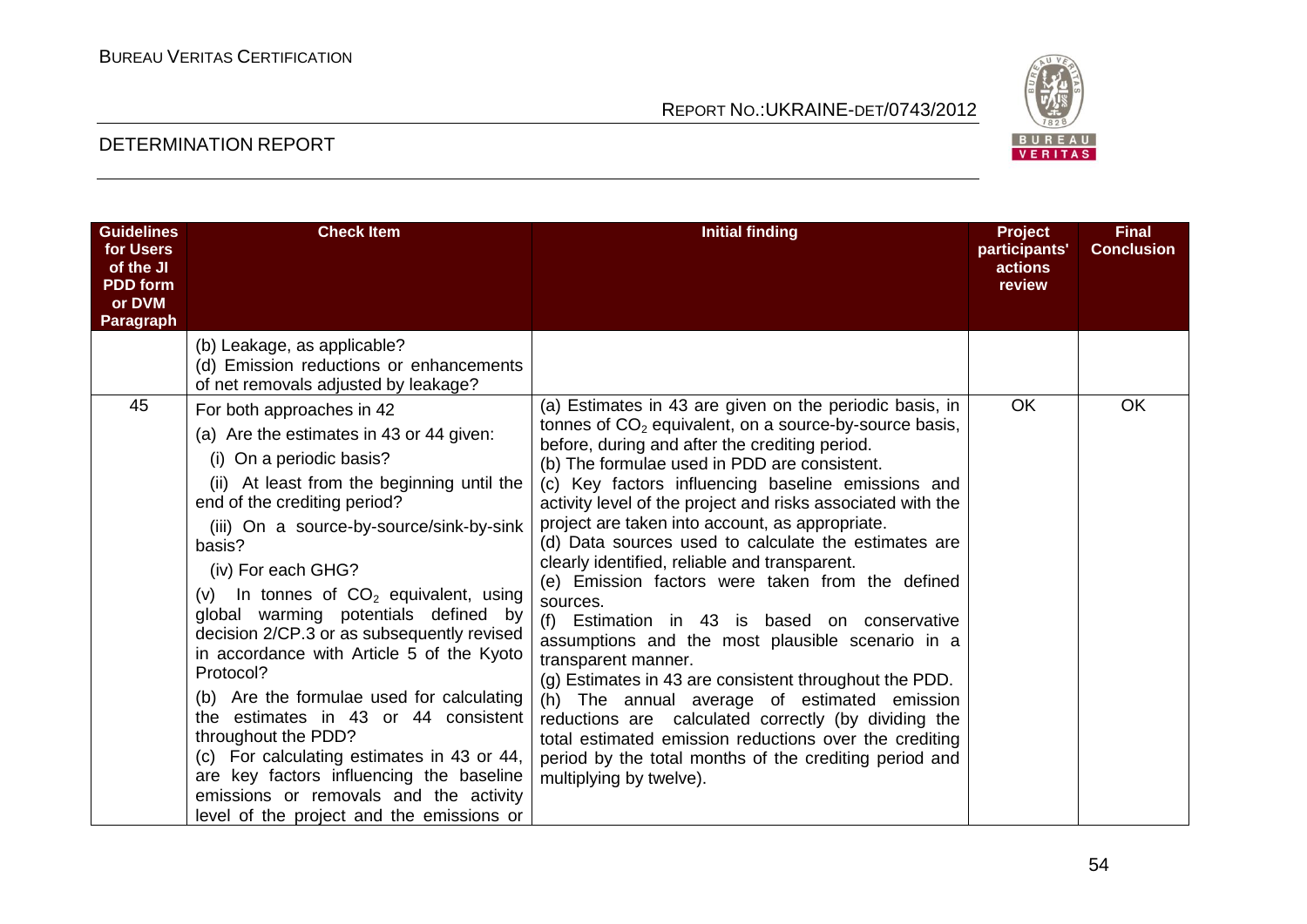

| <b>Guidelines</b><br>for Users<br>of the JI<br><b>PDD</b> form<br>or DVM<br>Paragraph | <b>Check Item</b>                                                                                                                                                                                                                                                                                                                                                                                                                                                                                                                                                                                                                                                                                                                                                                                                                                                                                                                                                                                         | <b>Initial finding</b>                             | <b>Project</b><br>participants'<br>actions<br>review | <b>Final</b><br><b>Conclusion</b> |
|---------------------------------------------------------------------------------------|-----------------------------------------------------------------------------------------------------------------------------------------------------------------------------------------------------------------------------------------------------------------------------------------------------------------------------------------------------------------------------------------------------------------------------------------------------------------------------------------------------------------------------------------------------------------------------------------------------------------------------------------------------------------------------------------------------------------------------------------------------------------------------------------------------------------------------------------------------------------------------------------------------------------------------------------------------------------------------------------------------------|----------------------------------------------------|------------------------------------------------------|-----------------------------------|
|                                                                                       | net removals as well as risks associated<br>with the project taken into account, as<br>appropriate?<br>(d) Are data sources used for calculating<br>the estimates in 43 or 44 clearly identified,<br>reliable and transparent?<br>(e) Are emission factors (including default<br>emission factors) if used for calculating the<br>estimates in 43 or 44 selected by carefully<br>balancing accuracy and reasonableness,<br>and appropriately justified of the choice?<br>(f) Is the estimation in 43 or 44 based on<br>conservative assumptions and the most<br>plausible scenarios in a transparent<br>manner?<br>(q)<br>Are the estimates in 43 or 44<br>consistent throughout the PDD?<br>(h) Is the annual average of estimated<br>emission reductions or enhancements of<br>net removals calculated by dividing the<br>total estimated emission reductions or<br>enhancements of net removals over the<br>crediting period by the total months of the<br>crediting period and multiplying by twelve? |                                                    |                                                      |                                   |
| 46                                                                                    | If the calculation of the baseline emissions                                                                                                                                                                                                                                                                                                                                                                                                                                                                                                                                                                                                                                                                                                                                                                                                                                                                                                                                                              | Baseline emissions are calculated based on the JI- | OK                                                   | OK                                |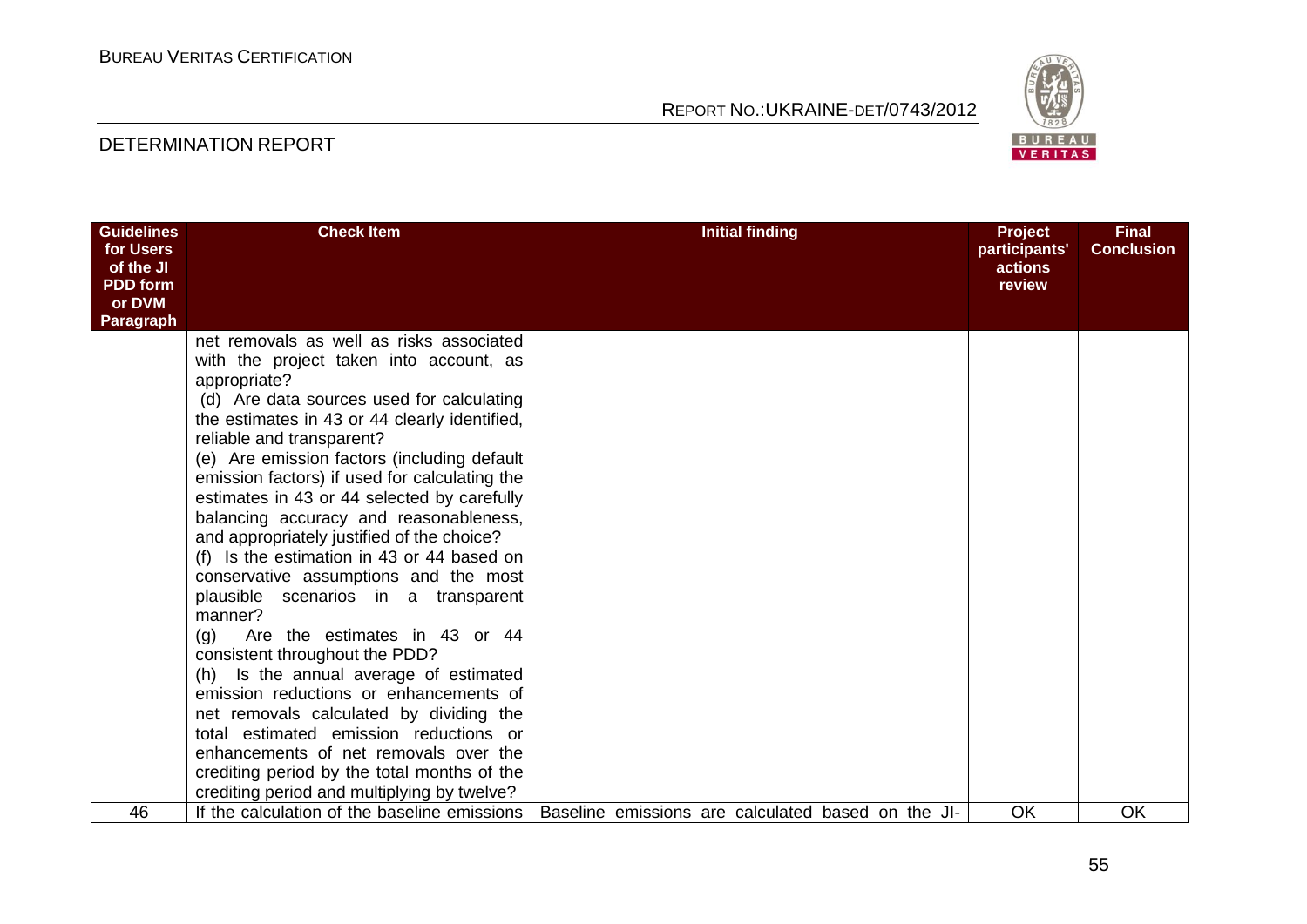

| <b>Guidelines</b><br>for Users<br>of the JI<br><b>PDD</b> form<br>or DVM<br>Paragraph | <b>Check Item</b>                                                                                                                                                                                                                                                                                                 | <b>Initial finding</b>                                                                                                                                                                                                                                                                                                                                                                                                                                                                         | Project<br>participants'<br>actions<br>review | <b>Final</b><br><b>Conclusion</b> |
|---------------------------------------------------------------------------------------|-------------------------------------------------------------------------------------------------------------------------------------------------------------------------------------------------------------------------------------------------------------------------------------------------------------------|------------------------------------------------------------------------------------------------------------------------------------------------------------------------------------------------------------------------------------------------------------------------------------------------------------------------------------------------------------------------------------------------------------------------------------------------------------------------------------------------|-----------------------------------------------|-----------------------------------|
|                                                                                       | or net removals is to be performed de<br>facto, does the PDD include an illustrative<br>forecasted emissions or net removals<br>calculation?                                                                                                                                                                      | specific approach, based on the "Methodology for<br>calculation of greenhouse gas emission reductions<br>achieved by eliminating above-standard methane leaks<br>at gas distribution networks" and approved Clean<br>Development Mechanism methodology AM0023<br>version 4.0 "Leak detection and repair in gas<br>production, processing, transmission, storage and<br>distribution systems and in refinery facilities"<br>Forecasted emissions calculation is clearly provided in<br>the PDD. |                                               |                                   |
|                                                                                       | Approved CDM methodology approach only_Paragraphs 47(a) - 47(b)_Not applicable<br><b>Environmental impacts</b>                                                                                                                                                                                                    |                                                                                                                                                                                                                                                                                                                                                                                                                                                                                                |                                               |                                   |
| 48 (a)                                                                                | <b>PDD</b><br>the<br>list<br><b>Does</b><br>and<br>attach<br>of the<br>documentation on the analysis<br>environmental impacts of the project,<br>including transboundary<br>impacts, in<br>accordance with procedures as determined<br>by the host Party?                                                         | The environmental impacts of the project have been<br>sufficiently described                                                                                                                                                                                                                                                                                                                                                                                                                   | <b>OK</b>                                     | OK                                |
| 48 (b)                                                                                | If the analysis in 48 (a) indicates that the<br>environmental impacts are considered<br>significant by the project participants or the<br>host Party, does the PDD provide<br>conclusion and all references to Supporting<br>Documentation of an environmental impact<br>assessment undertaken in accordance with | No negative impact is expected as a result of the<br>project implementation.                                                                                                                                                                                                                                                                                                                                                                                                                   | <b>OK</b>                                     | OK                                |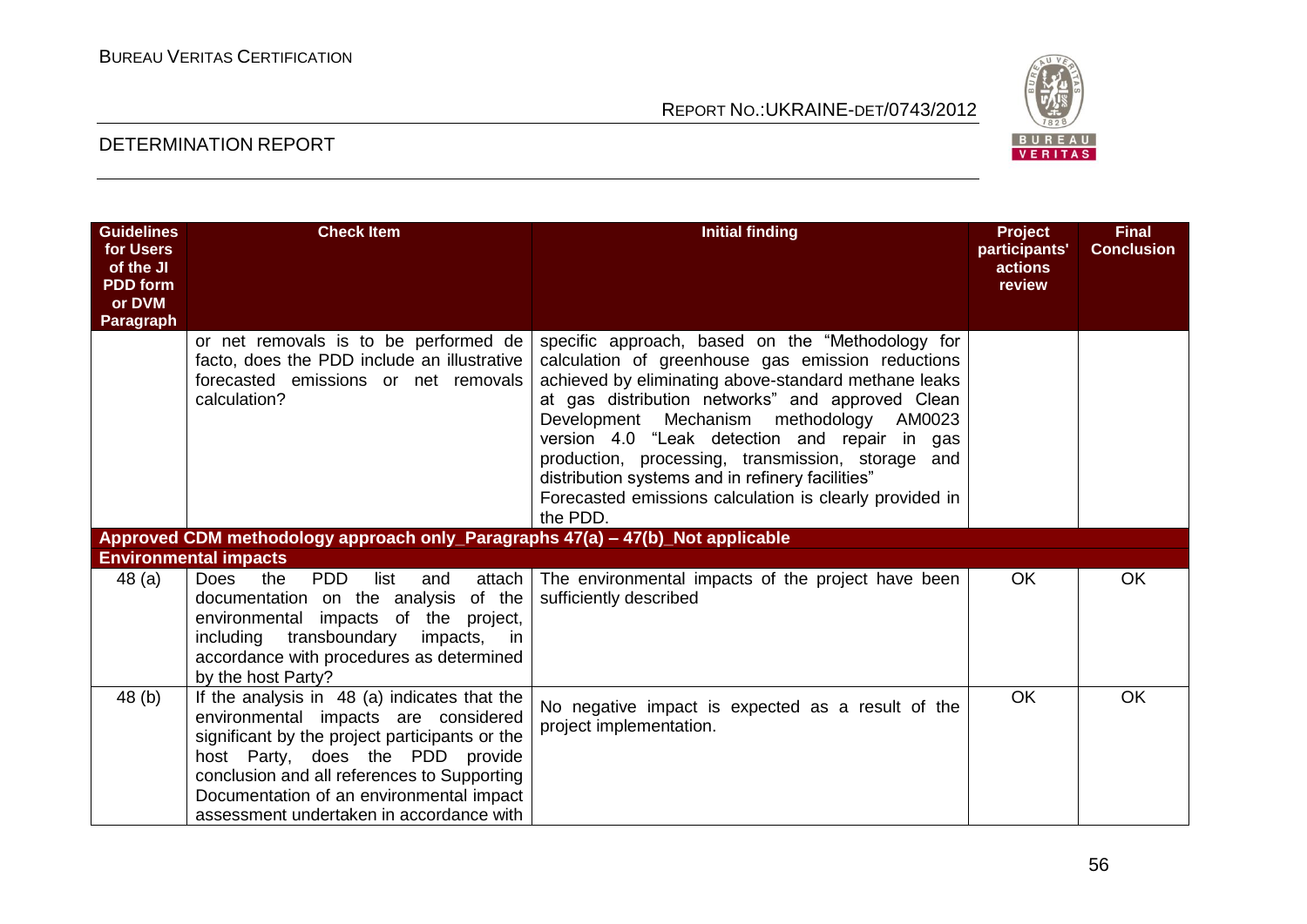

| <b>Guidelines</b><br>for Users<br>of the JI<br><b>PDD</b> form<br>or DVM<br>Paragraph | <b>Check Item</b>                                                                                                                                                                                                                                                               | <b>Initial finding</b>                                                                                                                                                                                                                                     | <b>Project</b><br>participants'<br>actions<br>review | <b>Final</b><br><b>Conclusion</b> |  |  |  |
|---------------------------------------------------------------------------------------|---------------------------------------------------------------------------------------------------------------------------------------------------------------------------------------------------------------------------------------------------------------------------------|------------------------------------------------------------------------------------------------------------------------------------------------------------------------------------------------------------------------------------------------------------|------------------------------------------------------|-----------------------------------|--|--|--|
|                                                                                       | the procedures as required by the host<br>Party?                                                                                                                                                                                                                                |                                                                                                                                                                                                                                                            |                                                      |                                   |  |  |  |
|                                                                                       | <b>Stakeholder consultations</b>                                                                                                                                                                                                                                                |                                                                                                                                                                                                                                                            |                                                      |                                   |  |  |  |
| 49                                                                                    | If stakeholder consultation was undertaken<br>in accordance with the procedure as<br>required by the host Party, does the PDD<br>provide:<br>(a) A list of stakeholders from whom<br>comments on the projects have been<br>received, if any?<br>(b) The nature of the comments? | Consultations were conducted with the specialists of<br>the Institute of General Energy of NAS of Ukraine. No<br>comments from stakeholders were received.<br>The<br>project activity does not provide for any negative<br>environmental or social impact. | <b>OK</b>                                            | OK                                |  |  |  |
|                                                                                       | (c) A description on whether and how the<br>comments have been addressed?                                                                                                                                                                                                       |                                                                                                                                                                                                                                                            |                                                      |                                   |  |  |  |
|                                                                                       | Determination regarding small-scale projects (additional elements for assessment)                                                                                                                                                                                               |                                                                                                                                                                                                                                                            |                                                      |                                   |  |  |  |
|                                                                                       |                                                                                                                                                                                                                                                                                 | Determination regarding land use, land-use change and forestry projects (additional/alternative elements for assessment)                                                                                                                                   |                                                      |                                   |  |  |  |
|                                                                                       | Determination regarding programmes of activities (additional/alternative elements for assessment)                                                                                                                                                                               |                                                                                                                                                                                                                                                            |                                                      |                                   |  |  |  |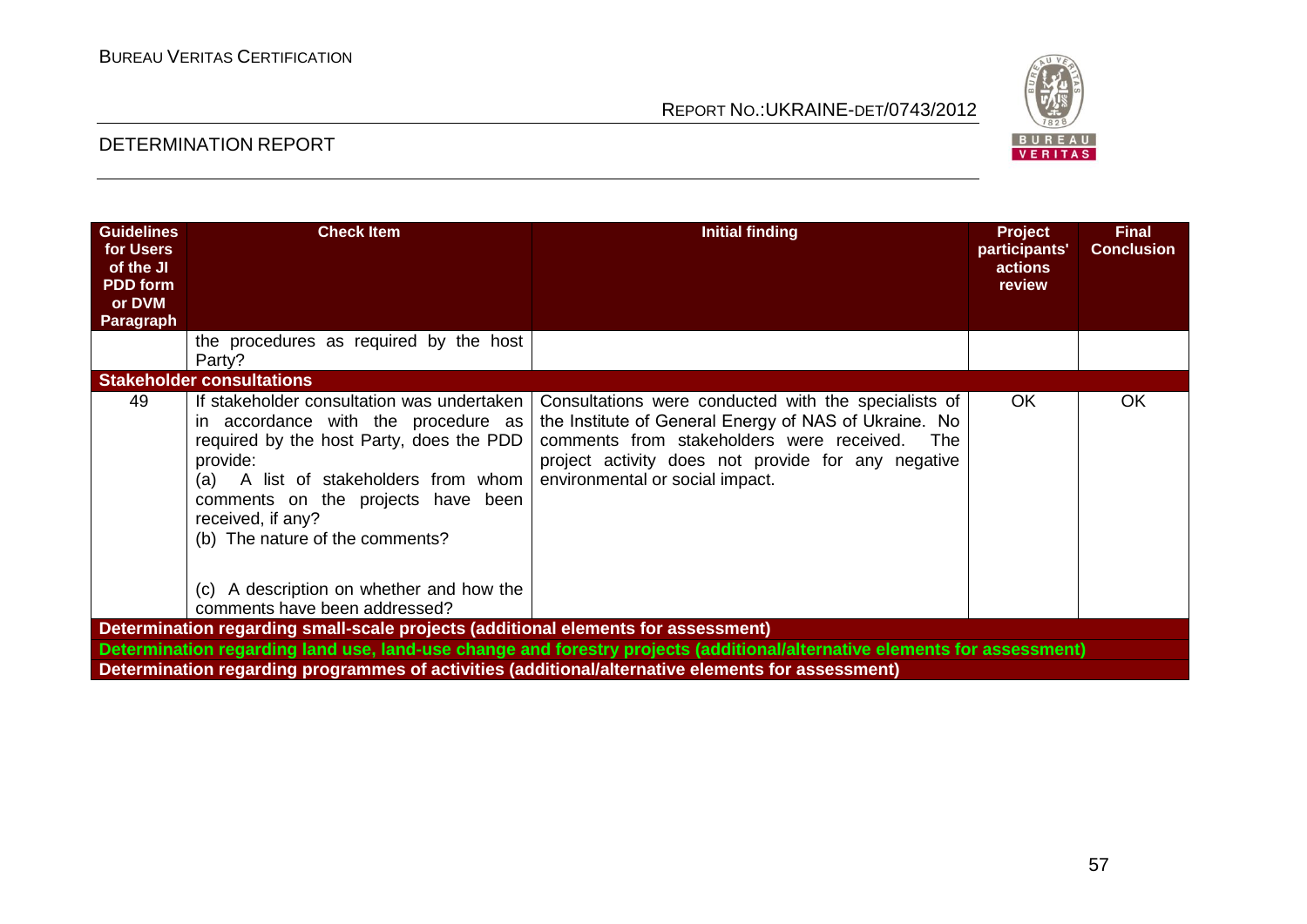

# DETERMINATION REPORT

# **TABLE 2 RESOLUTION OF CORRECTIVE ACTION AND CLARIFICATION REQUESTS**

| Draft report clarifications and corrective<br>action requests by determination team                                      | Ref. to<br><b>checklist</b><br>question<br>in table 1 | Summary of project participants'<br>responses                                                                                                                                                                                                                                                                                             | Determination team conclusion                                                      |
|--------------------------------------------------------------------------------------------------------------------------|-------------------------------------------------------|-------------------------------------------------------------------------------------------------------------------------------------------------------------------------------------------------------------------------------------------------------------------------------------------------------------------------------------------|------------------------------------------------------------------------------------|
| <b>CAR 01.</b> Please provide more details on<br>primary activities of the company.                                      | A.2                                                   | The main activities of the company<br>are:<br>Transportation of natural gas<br>by distribution pipelines;<br>Supply of natural gas at<br>regulated tariffs;<br>Installation of domestic gas<br>meters:<br>Design, installation of gas<br>supply systems;<br>Maintenance, repair works.                                                    | The information is provided, the<br>issue is closed.                               |
| <b>CAR 02.</b> The description of the project<br>scenario in Section A.2. provides an incorrect<br>title of the company. | A.2                                                   | Project activities consist of<br>the<br>reduction of methane leaks that occur<br>as a result of faulty sealing of GDN<br><b>PJSC</b><br>components<br>of<br>"Kharkivmiskgaz" (gas equipment of<br>GDPs (CGDPs) and gas fittings of gas<br>pipelines). Relevant corrections have<br>been made in Section A.2 of the latest<br>PDD version. | The<br>issue<br>is<br>closed<br>as<br>corresponding<br>corrections<br>are<br>made. |
| <b>CAR 03.</b> Please provide information on a<br>Letter of Endorsement from Ukraine in<br>Section A.2 of the PDD.       | A.2                                                   | 05/10/2012 - Letter of Endorsement<br>No.2919/23/7 was issued for the JI<br>project by the State Environmental<br>Investment Agency of Ukraine.                                                                                                                                                                                           | The information is provided, the<br>issue is closed.                               |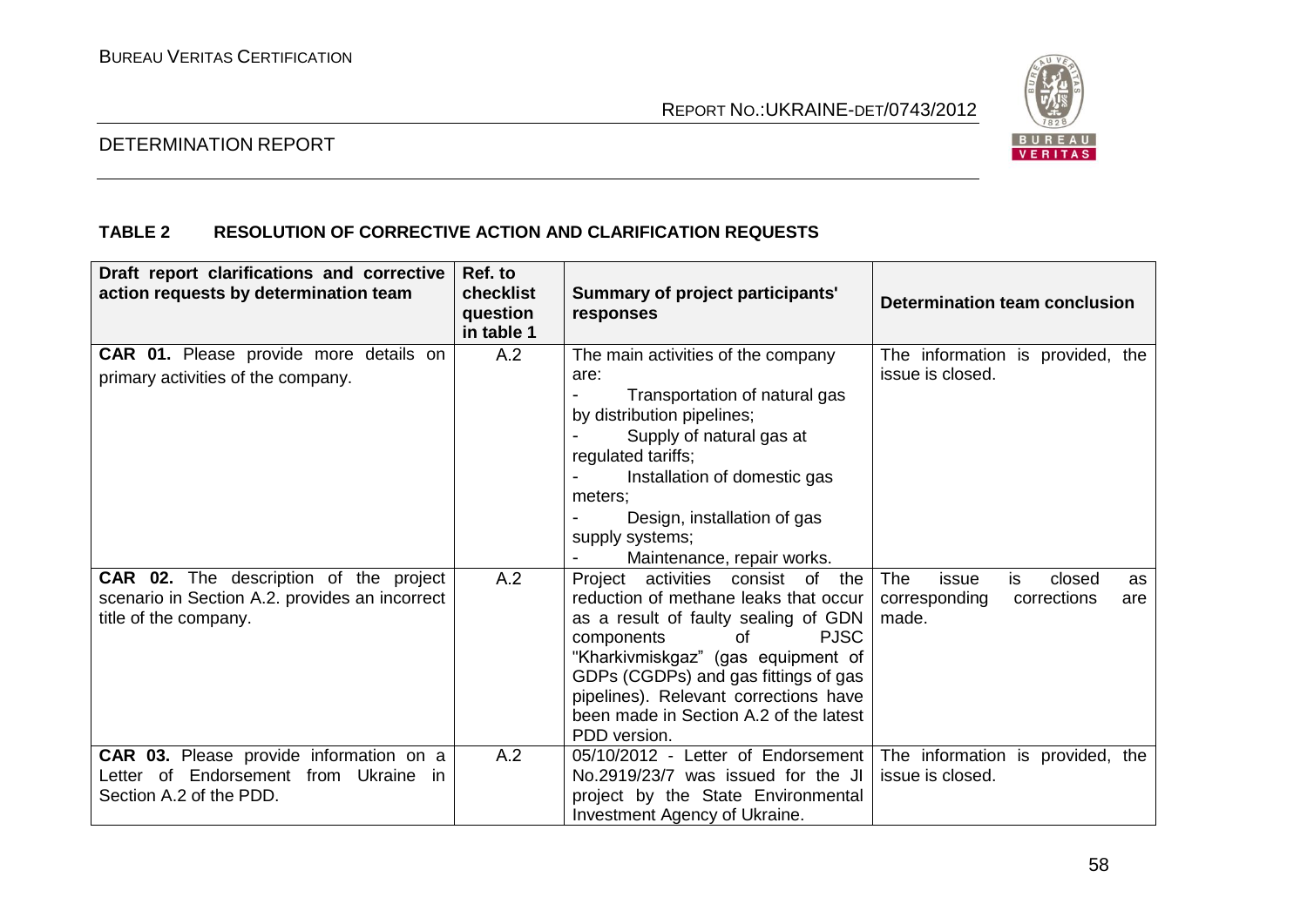

| Draft report clarifications and corrective<br>action requests by determination team                                                                             | Ref. to<br>checklist<br>question<br>in table 1 | Summary of project participants'<br>responses                                                                                                                                                                                                                                                                                                                                         | Determination team conclusion                               |
|-----------------------------------------------------------------------------------------------------------------------------------------------------------------|------------------------------------------------|---------------------------------------------------------------------------------------------------------------------------------------------------------------------------------------------------------------------------------------------------------------------------------------------------------------------------------------------------------------------------------------|-------------------------------------------------------------|
| <b>CAR 04.</b> The table provided in Section A.3. of<br>the PDD is inconsistent with the format<br>presented in the Guidelines for users of the JI<br>PDD form. | A.3                                            | The table is corrected in line with the<br>requirements of the Guidelines for<br>users of the JI PDD form.                                                                                                                                                                                                                                                                            | Relevant corrections are made, the<br>issue is closed.      |
| <b>CAR 05.</b> Please provide information on the<br>type of commercial activity of PJSC<br>"Kharkivmiskgaz" in Section A.3.                                     | A.3                                            | of economic<br>activity<br>The<br>type<br>according to the standard industrial  <br>classification of economic activities:<br>40.22.0 Gas distribution and supply<br>45.33.3 Gas pipeline works 45.21.4<br>of local<br>Construction<br>pipelines,<br>communications and power lines                                                                                                   | The issue is closed as relevant<br>information is added.    |
| <b>CAR 06.</b> In PDD Section A.3. please provide<br>USREOU code of PJSC "Kharkivmiskgaz".                                                                      | A.3                                            | <b>USREOU Code: 03361081.</b>                                                                                                                                                                                                                                                                                                                                                         | The issue is closed as relevant<br>information is provided. |
| <b>CAR 07.</b> In PDD Section A.3. please provide<br>information on rights and liabilities of the<br>parties under the project.                                 | A.3                                            | PJSC "Kharkivmiskgaz" is responsible  <br>for the design, construction and<br>installation work performed by its own<br>staff or through contractors. It<br>finances the project and does not<br>receive any income.<br>CEP Carbon Emissions P artners S.A.<br>a research and engineering<br>İS.<br>organization. It is responsible for the<br>development<br>of<br>project<br>design | The issue is closed as relevant<br>information is provided. |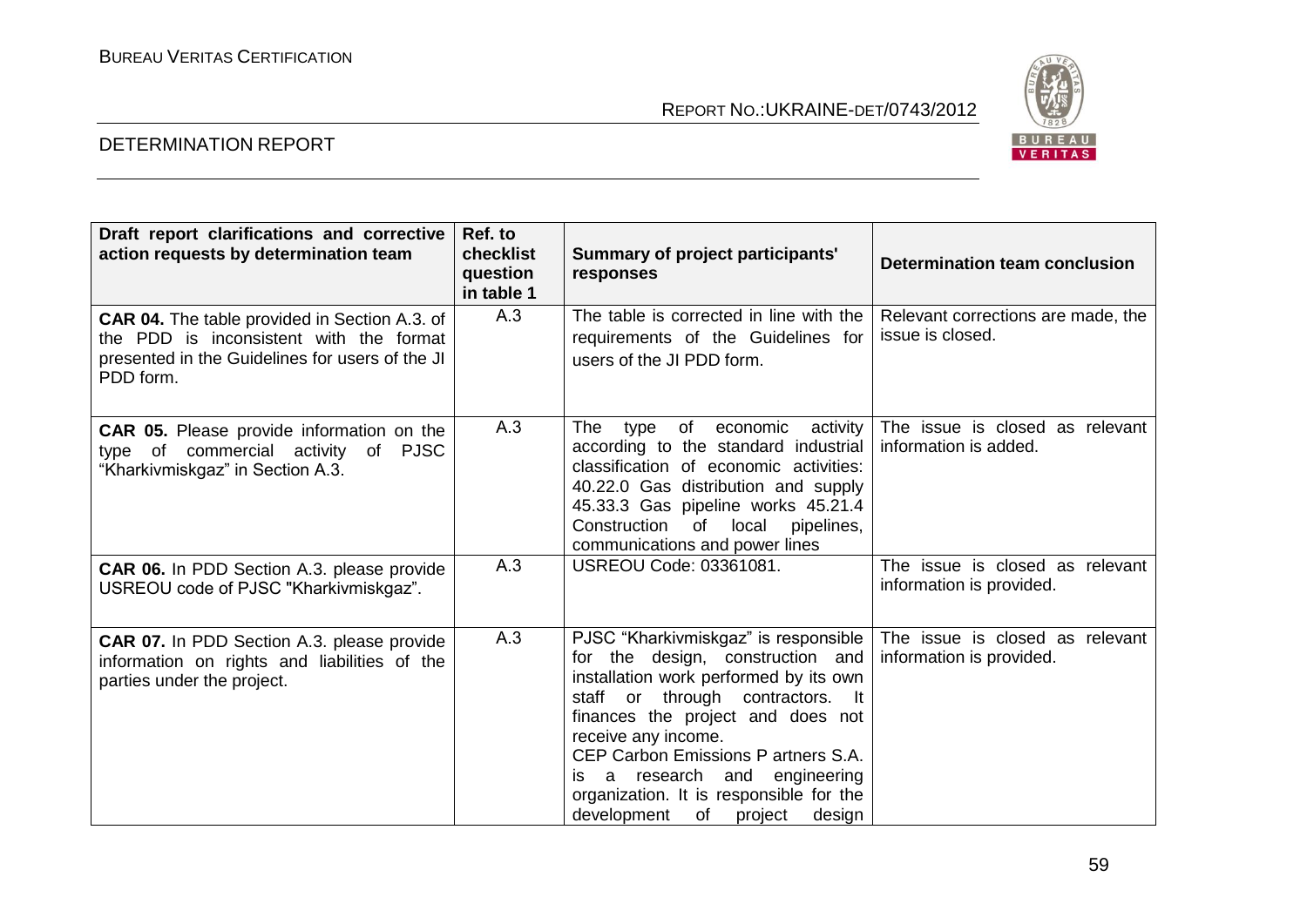

| Draft report clarifications and corrective<br>action requests by determination team                                         | Ref. to<br>checklist<br>question<br>in table 1 | Summary of project participants'<br>responses                                                                                                                                                                                                                                                                                                                                                                                                                                                                     | Determination team conclusion                               |
|-----------------------------------------------------------------------------------------------------------------------------|------------------------------------------------|-------------------------------------------------------------------------------------------------------------------------------------------------------------------------------------------------------------------------------------------------------------------------------------------------------------------------------------------------------------------------------------------------------------------------------------------------------------------------------------------------------------------|-------------------------------------------------------------|
|                                                                                                                             |                                                | joint<br>documents<br>for<br>the<br>implementation project. Besides, it will<br>determination,<br>participate<br>in<br>monitoring and verification of the<br>project.                                                                                                                                                                                                                                                                                                                                             |                                                             |
| <b>CAR 07.</b> Please provide information on<br>participation of the country in the project<br>activity in PDD Section A.3. | A.3                                            | PJSC "Kharkivmiskgaz" is responsible<br>for the design work performed by its<br>own staff or through contractors. It<br>finances the project and does not<br>receive any income.<br>CEP Carbon Emissions Partners S.A.<br>is a research and engineering<br>organization. It is responsible for the<br>development<br>of project<br>design<br>documents<br>the<br>for<br>joint<br>implementation project. Besides, they<br>participate in determination,<br>will<br>monitoring and verification of the<br>project. | The issue is closed as relevant<br>information is provided. |
| CAR 08. Please provide contact information<br>of Carbon Emissions Partners S.A. in Annex                                    | A.3                                            | information<br>Carbon<br>Contact<br>of<br>Emissions Partners S.A. is provided in<br>Annex 1 to the PDD?                                                                                                                                                                                                                                                                                                                                                                                                           | The issue is closed as relevant<br>information is added.    |
| <b>CAR 09.</b> In Section A.4.2, the model of leak<br>indicator in Figure 2 legend is incorrect.                            | A.4.2                                          | Figure 2 of the PDD depicts FT-02V1<br>gas leak indicator.<br>See PDD version 02.                                                                                                                                                                                                                                                                                                                                                                                                                                 | Relevant corrections are made, the<br>issue is closed.      |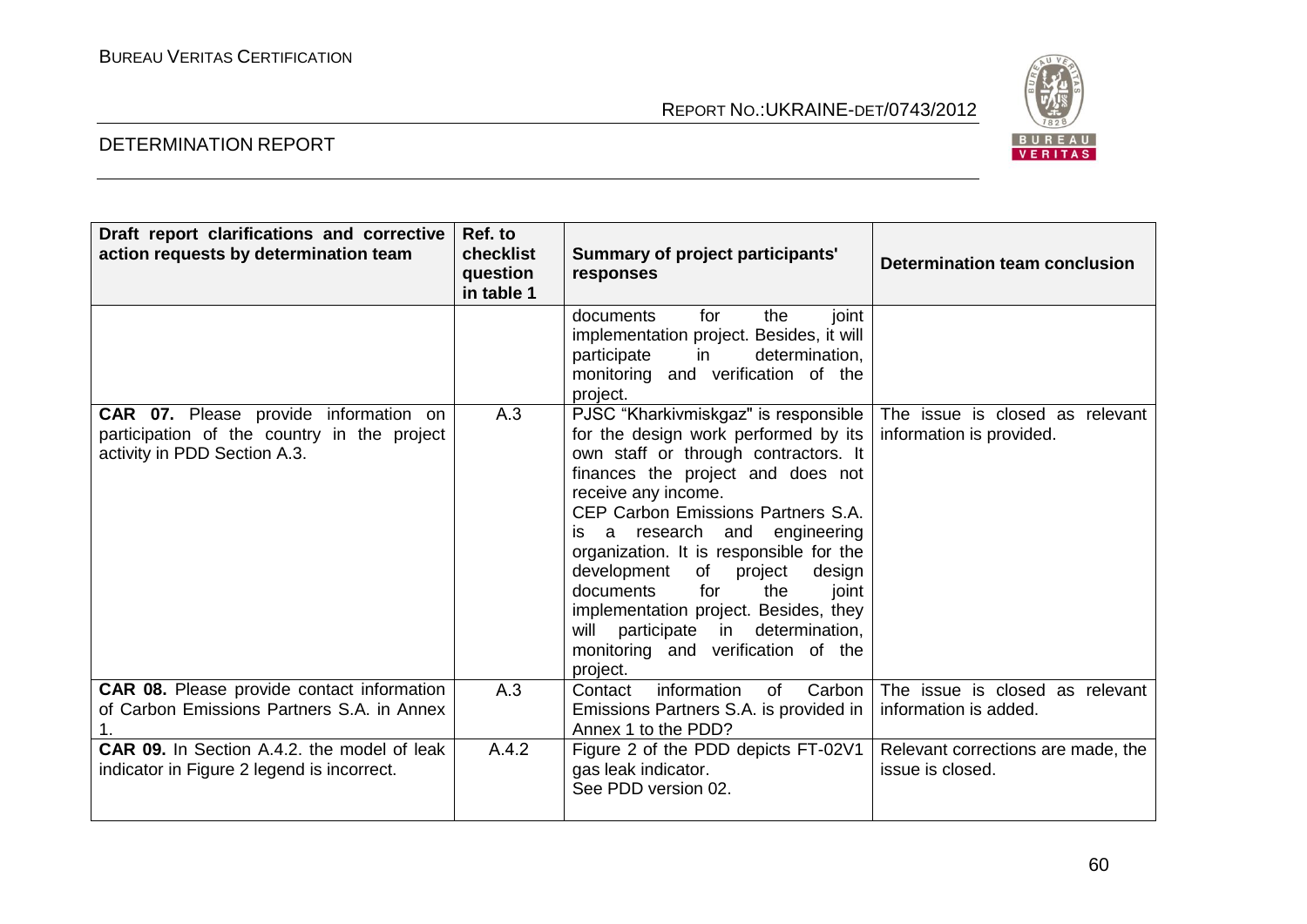

| Draft report clarifications and corrective<br>action requests by determination team                                                                                       | Ref. to<br>checklist<br>question<br>in table 1 | Summary of project participants'<br>responses                                                                                   | Determination team conclusion                                                |
|---------------------------------------------------------------------------------------------------------------------------------------------------------------------------|------------------------------------------------|---------------------------------------------------------------------------------------------------------------------------------|------------------------------------------------------------------------------|
| <b>CAR 10.</b> Data units are not indicated for<br>some parameters in Table 1 of the PDD.                                                                                 | A.4.2                                          | Relevant information on data units is<br>provided in Table 1 of the PDD.                                                        | The information was provided in<br>Section A.4.2. The issue is closed.       |
| <b>CAR 11.</b> The total number of equipment units<br>implemented, stated in PDD Section A.4.2<br>does not correspond to the information<br>presented in PDD Section A.2. | A.4.2                                          | The information has been verified,<br>relevant corrections have been made.<br>See PDD version 02.                               | Relevant corrections are made, the<br>issue is closed.                       |
| <b>CAR 12.</b> The Implementation Schedule<br>contains the data for 2008 twice. Please<br>delete the irrelevant information.                                              | A.4.2                                          | Irrelevant information was<br>deleted.<br>Ref. to PDD version 02.                                                               | The issue is closed as irrelevant<br>information has been deleted.           |
| <b>CAR 13.</b> The title of the project owner is<br>incorrect. Please make respective corrections<br>to Section A.4.3, of the PDD.                                        | A.4.3                                          | The title of the project owner is PJSC<br>"Kharkivmiskgaz". Ref. to<br>PDD.<br>version 02.                                      | <b>The</b><br>is<br>issue<br>closed<br>as<br>corresponding changes are made. |
| <b>CAR 14.</b> Tables of Section A.4.3.1 are not in<br>line with the Guidelines for users of the JI<br>PDD form.                                                          | A.4.3                                          | Corresponding corrections have been<br>made in line with the requirements of<br>the Guidelines for users of the JI PDD<br>form. | Corrections are made, the issue is<br>closed.                                |
| CAR 15. Please check the numbering of<br>tables in Section A.4.3.                                                                                                         | A.4.3                                          | Table numbering has been checked.<br>Relevant<br>corrections<br>have<br>been<br>made.                                           | <b>The</b><br>issue<br>is<br>closed<br>as<br>corresponding changes are made. |
| <b>CAR 16.</b> Total estimated GHG emission<br>reductions over the period of 2005-2007 are                                                                                | A.4.3                                          | <b>GHG</b><br>Total<br>estimated<br>emission<br>reductions over the crediting period of                                         | The information is provided, the<br>issue is closed.                         |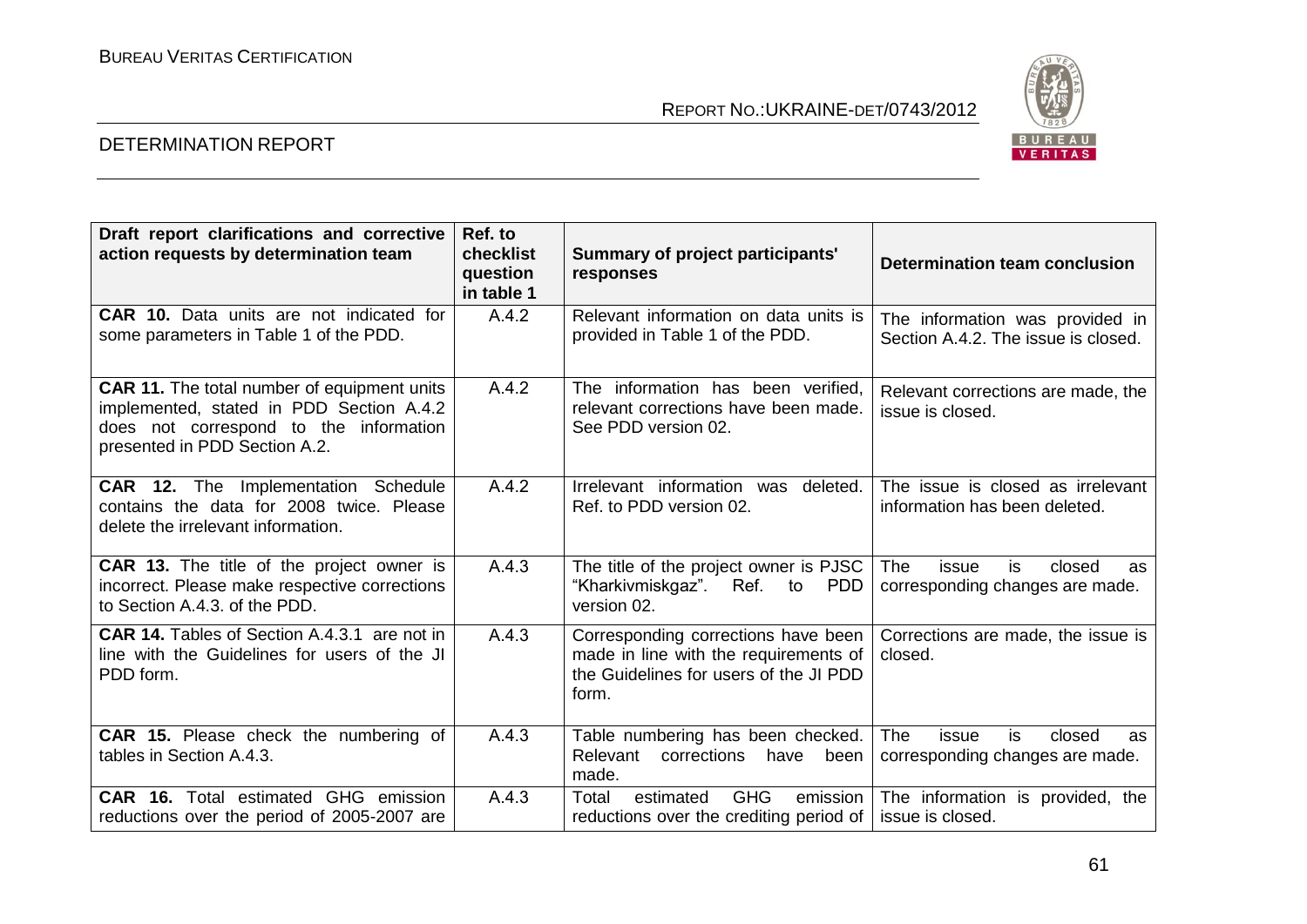

| Draft report clarifications and corrective<br>action requests by determination team                                                               | Ref. to<br>checklist<br>question<br>in table 1 | Summary of project participants'<br>responses                                                                                                                                                                                                                                                                                                                                                                                 | Determination team conclusion                                                    |
|---------------------------------------------------------------------------------------------------------------------------------------------------|------------------------------------------------|-------------------------------------------------------------------------------------------------------------------------------------------------------------------------------------------------------------------------------------------------------------------------------------------------------------------------------------------------------------------------------------------------------------------------------|----------------------------------------------------------------------------------|
| not indicated.                                                                                                                                    |                                                | 2005-2007<br>indicated<br>in the<br>are<br>respective Table. Ref. to PDD version<br>02.                                                                                                                                                                                                                                                                                                                                       |                                                                                  |
| <b>CAR 17.</b> GHG emission reductions should be<br>differentiated between before 2012 and after<br>2012.                                         | A.4.3                                          | The tables have been corrected. Ref.  <br>to PDD version 02.                                                                                                                                                                                                                                                                                                                                                                  | The tables have been corrected,<br>the issue is closed.                          |
| <b>CAR 18.</b> The project has no approval of the<br>Host Party and the investing country.                                                        | 19                                             | To obtain the Letter of Approval the The issue will be closed after<br>final Determination report must be<br>submitted to the State Environmental<br>Investment Agency of Ukraine that<br>includes this Determination Protocol<br>and the list of sources of Reference<br>Information.<br>A Letter of Approval of Switzerland as<br>the country-participant is not obtained<br>at the current stage of the Project<br>either. | Letters of Approval are issued by<br>the Host Party and country-<br>participant. |
| <b>CAR 19.</b> Section B.1. of the PDD by mistake<br>mentions the 2nd version of the Guidance on<br>criteria for baseline setting and monitoring. | 23                                             | For baseline setting (identifying and<br>calculation of methane leaks) the<br>proposed project uses a JI-specific<br>approach in<br>accordance<br>with<br>paragraph 9 (a) of the "Guidance on<br>criteria for baseline setting<br>and<br>monitoring", Version 03.                                                                                                                                                             | Corrections are made, the issue is<br>closed.                                    |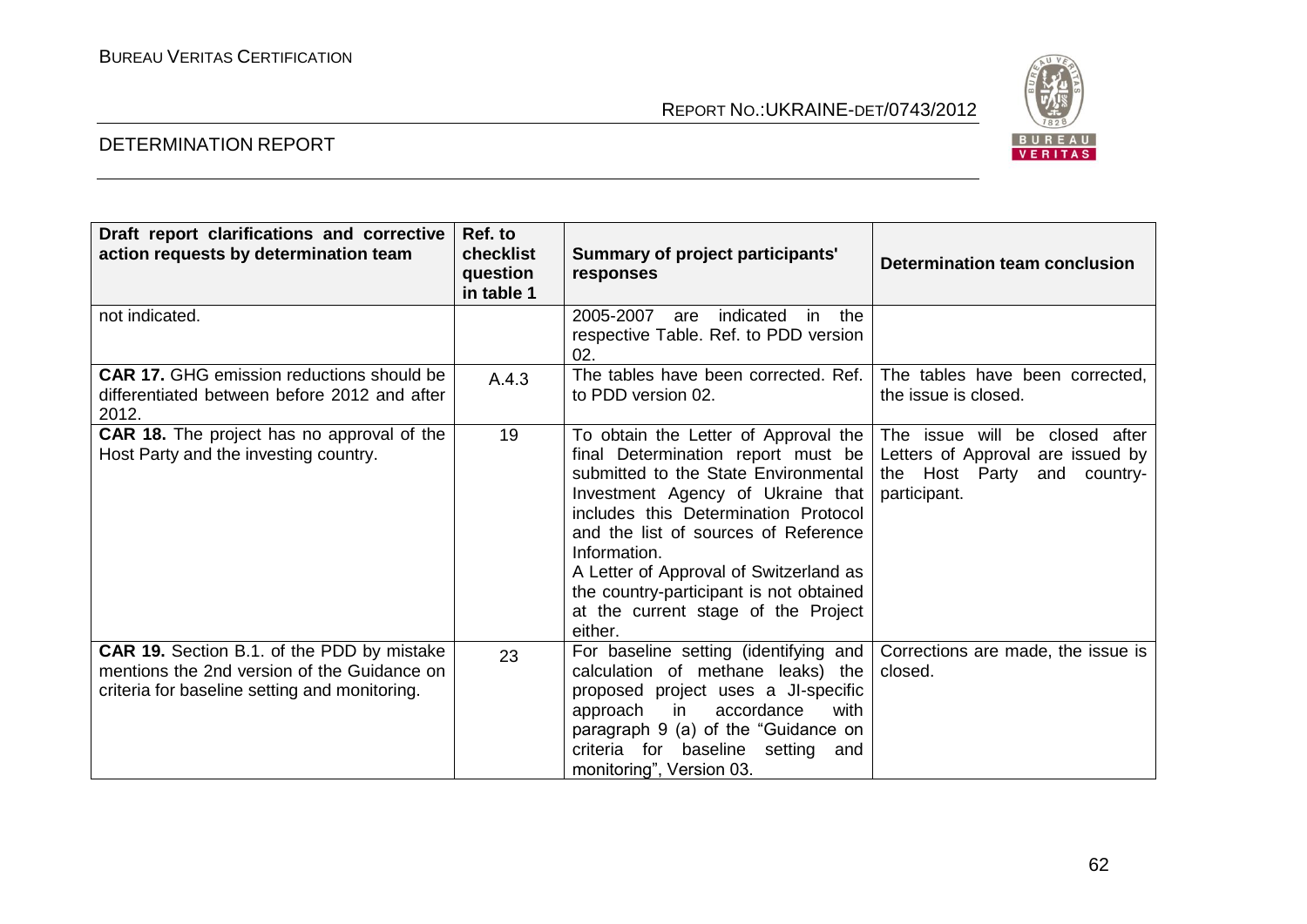

| Draft report clarifications and corrective<br>action requests by determination team                                                      | Ref. to<br>checklist<br>question<br>in table 1 | Summary of project participants'<br>responses                                                                                                                                                                                                                                                                                                                                                                                                                                                                                                                                                                                     | <b>Determination team conclusion</b>                                                      |
|------------------------------------------------------------------------------------------------------------------------------------------|------------------------------------------------|-----------------------------------------------------------------------------------------------------------------------------------------------------------------------------------------------------------------------------------------------------------------------------------------------------------------------------------------------------------------------------------------------------------------------------------------------------------------------------------------------------------------------------------------------------------------------------------------------------------------------------------|-------------------------------------------------------------------------------------------|
| CAR 20. Please provide the full title of the<br>approved methodology AM0023 version 4.0,<br>whose elements are used to set the baseline. | 23                                             | "Methodology for<br>calculation<br>of I<br>greenhouse gas emission reductions<br>achieved through above-standard<br>natural gas leak repair at the gas<br>distribution networks"<br>Corrections<br>were made in the PDD version 02.                                                                                                                                                                                                                                                                                                                                                                                               | Corrections are made, the issue is<br>closed.                                             |
| <b>CAR 21.</b> Titles of Supporting Documents are<br>switched (Supporting Document 1).                                                   | 24                                             | Complete information on all GDN<br>components (GDP, CGDP<br>gas<br>equipment, shut-down and control<br>valves of pipelines) included into the<br>project boundary is provided in the<br>Registry of gas distribution points,<br>cabinet-type gas distribution point and<br>gas fittings of gas ditribution networks<br>of<br>the<br>JI<br>projectPJSC<br>"Kharkivmiskgaz" "Reduction<br>0f<br>methane leaks on the gas equipment<br>of the gas distribution points and on<br>the gas armature, flanged, threaded<br>joints of the gas distribution pipelines<br><b>PJSC</b><br>"Kharkivmiskgaz"<br>of<br>(Supporting Document 1). | <b>The</b><br>is<br>closed<br>issue<br>as<br>corresponding<br>corrections<br>are<br>made. |
| <b>CAR 22.</b> Please check indexes in formulae<br>provided in Section B.1. of the PDD.                                                  | 24                                             | Indexes have been checked. Relevant  <br>corrections have been made. Ref. to<br>PDD version 02.                                                                                                                                                                                                                                                                                                                                                                                                                                                                                                                                   | Corrections are made, the issue is<br>closed.                                             |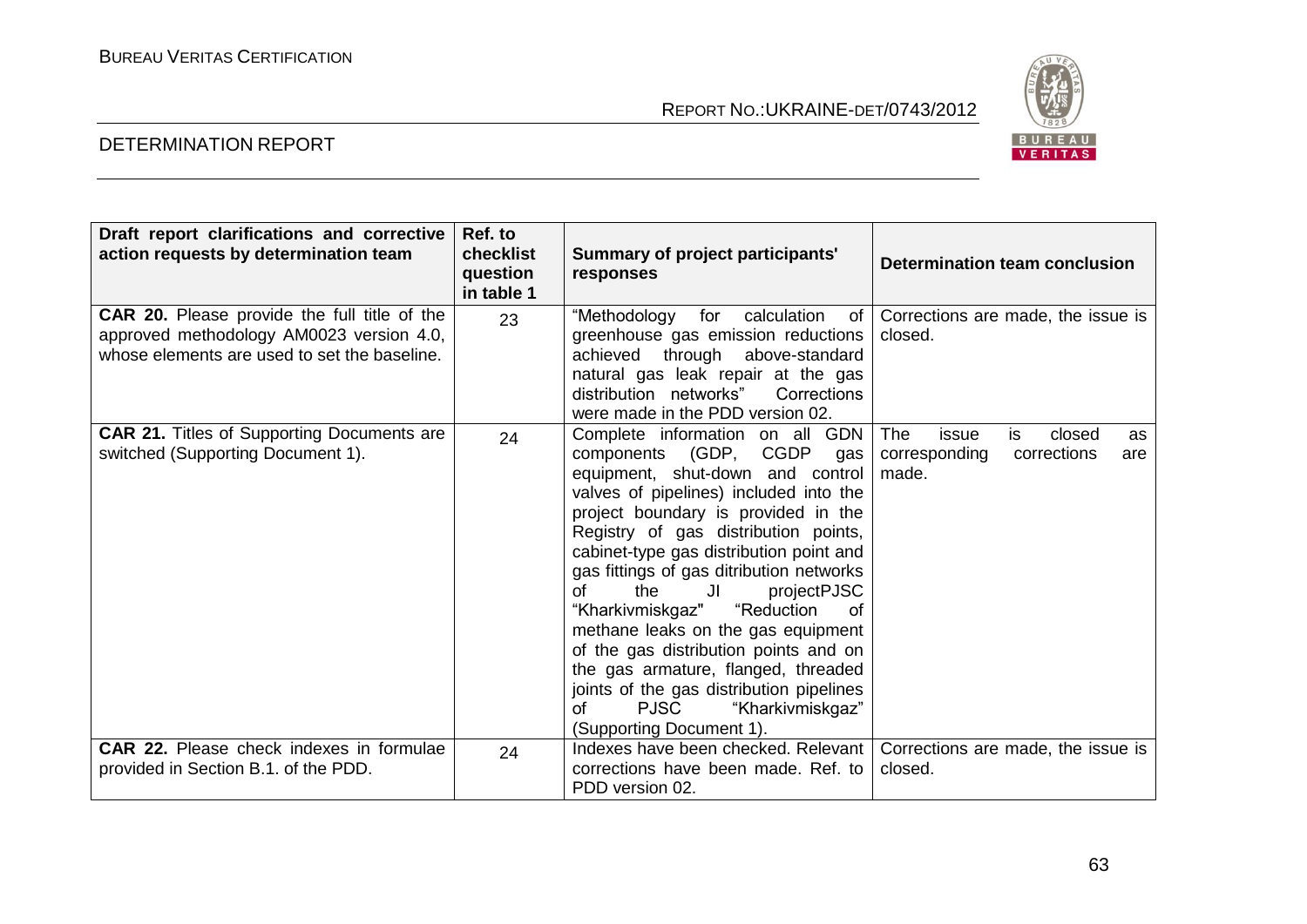

| Draft report clarifications and corrective<br>action requests by determination team                                                          | Ref. to<br>checklist<br>question<br>in table 1 | <b>Summary of project participants'</b><br>responses                                                                                                                                                                                                                                                                                                                                                                                                                                                                                                                                                                                                                                                                                                                                       | <b>Determination team conclusion</b>                                         |
|----------------------------------------------------------------------------------------------------------------------------------------------|------------------------------------------------|--------------------------------------------------------------------------------------------------------------------------------------------------------------------------------------------------------------------------------------------------------------------------------------------------------------------------------------------------------------------------------------------------------------------------------------------------------------------------------------------------------------------------------------------------------------------------------------------------------------------------------------------------------------------------------------------------------------------------------------------------------------------------------------------|------------------------------------------------------------------------------|
| <b>CAR 23.</b> Please describe the method of GHG<br>emission reduction calculation in Section B.1.<br>under this methodology in more detail. | 24                                             | In accordance with the Methodology<br>the level of emission reductions is<br>determined in the following order:<br>1. The current practice of natural gas<br>loss detection and repair activities is<br>assessed and described.<br>2. Clear and transparent criteria are<br>established to identify whether the<br>detection and repair of a leak would<br>also have occurred in the absence of<br>the project activity.<br>3. The time schedules for replacement<br>of equipment in the absence of the<br>project activity are determined.<br>4. Data on leaks is collected during<br>project implementation.<br>5. The functioning of leak repair is<br>checked during monitoring.<br>6. Emission reductions are calculated<br>ex-post based on data collected in the<br>previous steps. | The issue is closed as necessary<br>information is provided.                 |
| <b>CAR 24.</b> Volume to weight conversion factor<br>for natural gas leaks is incorrect. Please<br>make the necessary corrections.           | 24                                             | <b>ConvFactor</b><br>- volume to weight<br>conversion factor for methane leaks, t<br>$CH_4/m^3$ CH <sub>4</sub> . Under normal conditions<br>- zero degrees Celsius and 0.1013<br>MPa, $ConvFactor = 0.0007168$ t/m <sup>3</sup> .                                                                                                                                                                                                                                                                                                                                                                                                                                                                                                                                                         | <b>The</b><br>is<br>closed<br>issue<br>as<br>corresponding changes are made. |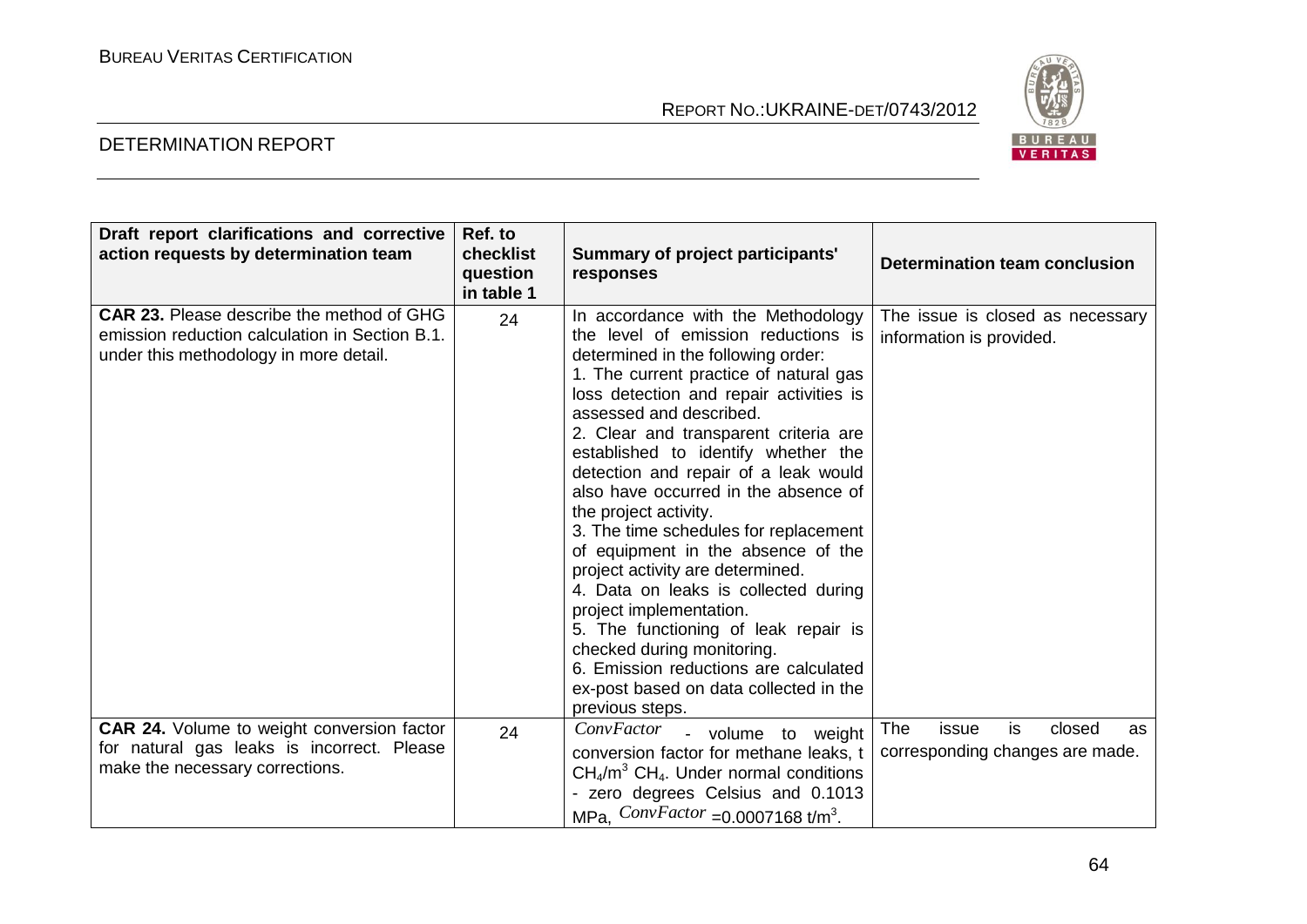

| Draft report clarifications and corrective<br>action requests by determination team                                                  | Ref. to<br>checklist<br>question<br>in table 1 | <b>Summary of project participants'</b><br>responses                                                                                                                                                    | Determination team conclusion                                           |
|--------------------------------------------------------------------------------------------------------------------------------------|------------------------------------------------|---------------------------------------------------------------------------------------------------------------------------------------------------------------------------------------------------------|-------------------------------------------------------------------------|
|                                                                                                                                      |                                                | Relevant correcions have been made<br>in the PDD version 03.                                                                                                                                            |                                                                         |
| CAR 25.In Table in Section B.1, please<br>provide information on QA/QC procedures (to<br>be) applied to the parameter $GWP_{CH_4}$ . | 24                                             | Natural<br>leakage<br>factor<br>gas<br>EPNGL of GDN<br>corresponding to<br>component.                                                                                                                   | The information is provided, the<br>issue is closed.                    |
| <b>CAR 25.</b> The estimated operational lifetime of<br>the project is incorrect (number of months).                                 | 24                                             | $GWP_{CH_4}$ changes, the<br>If parameter<br>baseline and the project scenario will<br>be recalculated based on the new<br>Relevant<br>information<br>values.<br>is<br>presented in the PDD version 03. | The information is provided, the<br>issue is closed.                    |
| <b>CAR 26.</b> The estimated operational lifetime of<br>the project is incorrect (number of months).                                 | 34(b)                                          | Expected operational lifetime of the<br>project is 13 years / 156 months, from<br>01/01/2005 to 31/12/2017 if the Kyoto<br>Protocol is prolonged.                                                       | Corrections are made, the issue is<br>closed.                           |
| <b>CAR 27.</b> The length of the crediting period is<br>incorrect (number of months).                                                | 36 (j)                                         | The length of the crediting period is 8<br>years, or 96 months.                                                                                                                                         | The issue is closed as relevant<br>information is provided.             |
| CAR 28. Please clarify the procedure in case<br>any monitoring parameter is unavailable for<br>some reason.                          | 36 <sub>(b)</sub>                              | The procedure in case any monitoring<br>parameter is unavailable for some<br>reason is described in Section D.2. of<br>the PDD.                                                                         | The issue is closed.                                                    |
| <b>CAR</b><br>29.<br>identification<br>provide<br>Please<br>symbols for each parameter in tables of                                  | 36 <sub>(b)</sub>                              | The information has been brought into<br>compliance. See the latest PDD                                                                                                                                 | Relevant information has<br>been<br>corrected accordingly. The issue is |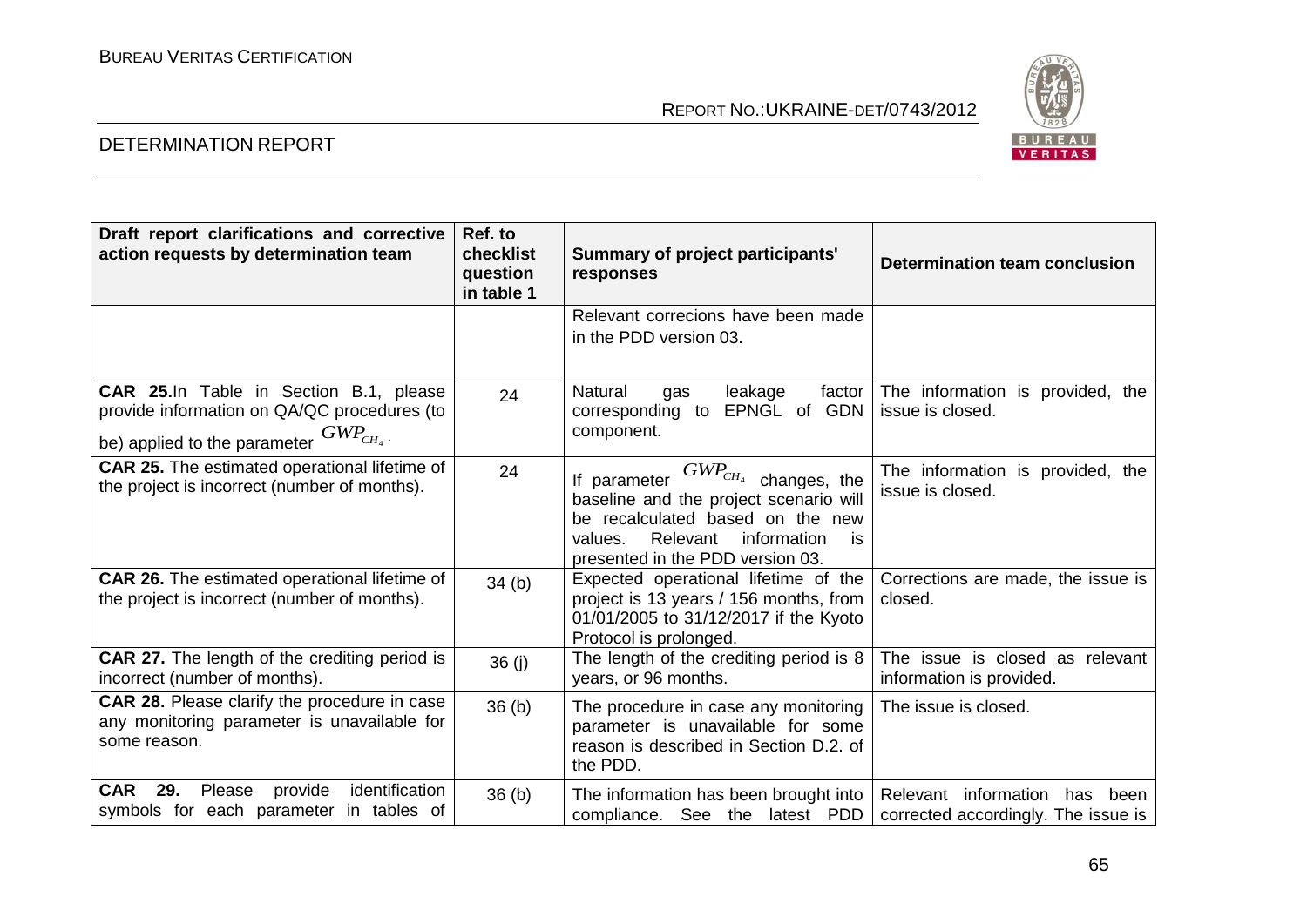

| Draft report clarifications and corrective<br>action requests by determination team                                                      | Ref. to<br>checklist<br>question<br>in table 1 | Summary of project participants'<br>responses                                                                                                                                                                                                                                       | Determination team conclusion                                |
|------------------------------------------------------------------------------------------------------------------------------------------|------------------------------------------------|-------------------------------------------------------------------------------------------------------------------------------------------------------------------------------------------------------------------------------------------------------------------------------------|--------------------------------------------------------------|
| Section D.2. of the PDD.                                                                                                                 |                                                | version.                                                                                                                                                                                                                                                                            | closed.                                                      |
| <b>CAR 30.</b> Information on total emission<br>reductions is absent in Table 8 of the PDD.                                              | 42                                             | Information on the total amount of<br>emission<br>reductions<br>been<br>has<br>provided.                                                                                                                                                                                            | The issue is closed.                                         |
| CL 01. Please provide information on the<br>causes of methane leaks.                                                                     | A.2                                            | The main cause of methane leaks is<br>failure of sealing elements of<br>equipment caused by temperature<br>fluctuations and moisture.<br>The relevant nformation is provided<br>in Section A.2. of the PDD.                                                                         | The issue is closed as necessary<br>information is provided. |
| CL 02. Please provide the clarifications on<br>the positive impact of the project activity in<br>PDD Section A.2.                        | A.2                                            | As a result of JI project activities, in<br>addition to methane leak reductions,<br>technical losses of natural gas will<br>decrease, a contribution will be made<br>to the improvement of environmental<br>situation, and the risk of accidents and<br>explosions will be reduced. | The information is provided, the<br>issue is closed.         |
| <b>CAR 03.</b> Please provide information on a<br>Letter of Endorsement from Ukraine in<br>Section A.2 of the PDD.                       | A.2                                            | 05/10/2012 - Letter of Endorsement<br>No.2919/23/7 was issued for the JI<br>project by the State Environmental<br>Investment Agency of Ukraine.                                                                                                                                     | The issue is closed as relevant<br>information is provided.  |
| <b>CL 04.</b> Please provide information<br>on<br>whether the manifacturer-supplier of gas<br>equipment under the project was appointed. | A.4.2                                          | During implementation of the Project<br>producers of gas equipment that is<br>used for prevention of methane leaks                                                                                                                                                                  | The issue is closed as relevant<br>information is provided.  |